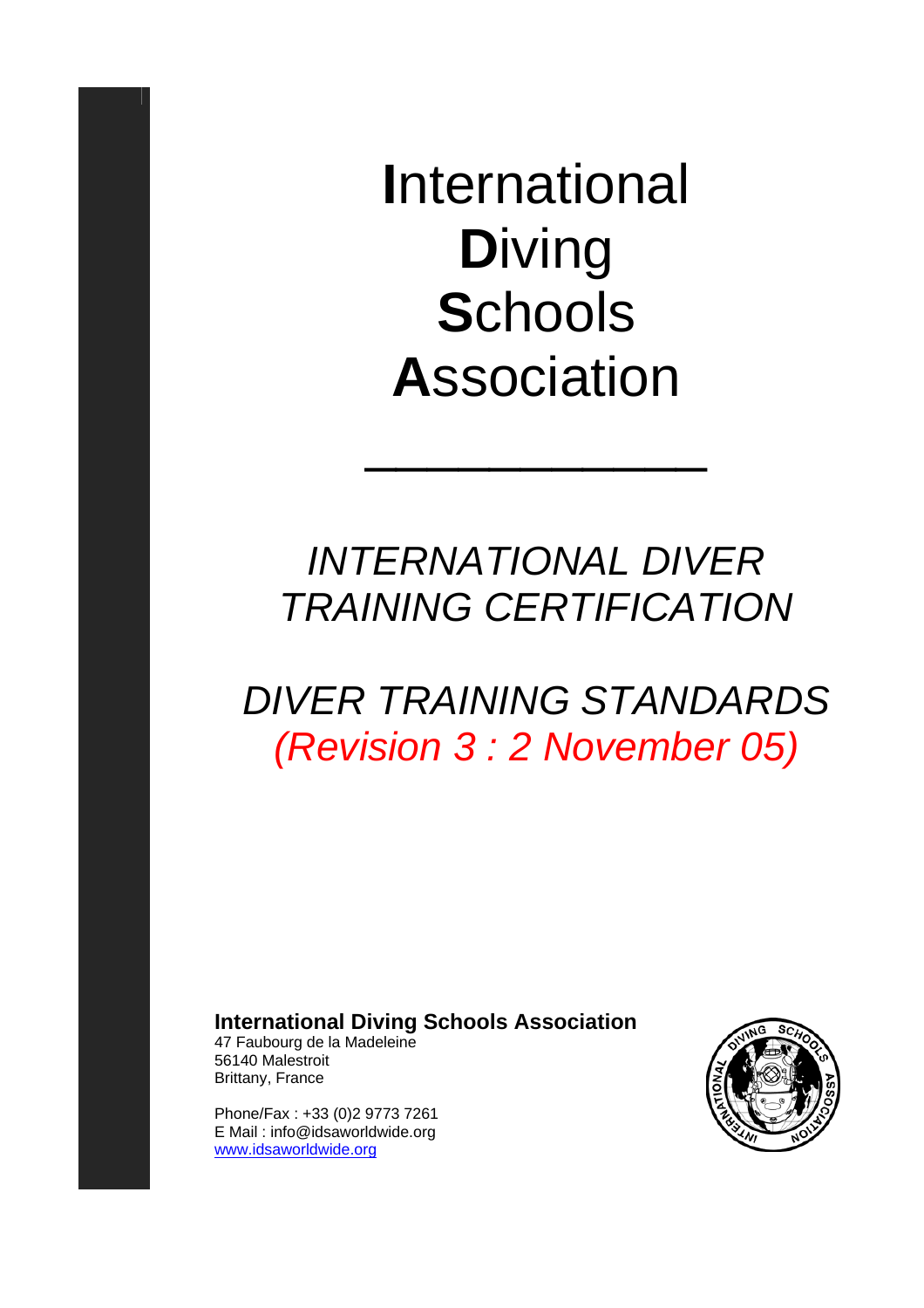#### GENERAL

| A Summary of the Diver Training Standards 4 |                                              |
|---------------------------------------------|----------------------------------------------|
|                                             |                                              |
|                                             |                                              |
|                                             |                                              |
|                                             |                                              |
|                                             |                                              |
|                                             | Levels of Knowledge<br>Methods of Assessment |

#### MODULE DETAILS

| A          | PREPARATORY               | 9  |
|------------|---------------------------|----|
| B.         |                           | 19 |
| C.         | RESTRICTED SURFACE SUPPLY | 26 |
| D.         | SURFACE SUPPLY            | 35 |
| F.         |                           | 41 |
| APPENDICES |                           |    |
| 1.         | TABLE OF EQUIVALENCE      | 49 |
| 2          | ROPE OR LIFELINE SIGNALS  | 50 |
| 3          | <b>KNOTS</b>              | 52 |

### **OTHER DOCUMENTS**

The details of the Constitution, Types of Membership, the Recognition of Schools and other relevant information are contained in the Operational and Administrative Procedures which are published separately. They may be obtained from the Administrator at info@idsaworldwide.org

All rights reserved. No part of this publication may be reproduced, stored in a retrieval system, or transmitted, in any form or by any means, electronic or mechanical, by photocopying, recording or otherwise, without prior permission in writing from the Publisher.

© Published by the International Diving schools Association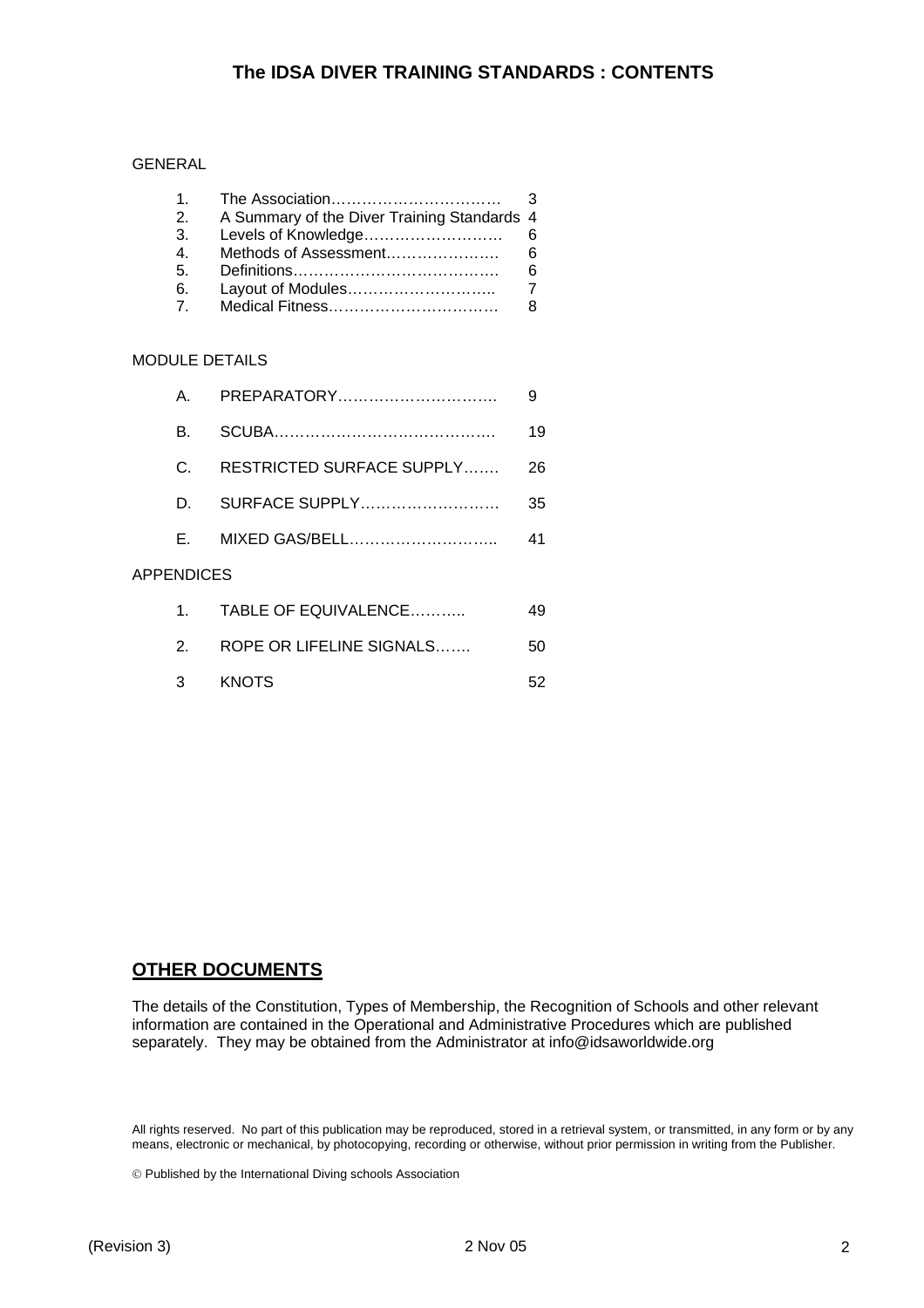## **SECTION 1 : The ASSOCIATION**

The Association was formed in 1982 as a result of a meeting between Schools attending the American Diving Contractors Conference in New Orleans. The aims of the Association were then, and are now ;-

- To provide a means of effective communication between schools.
- To work towards common International Standards of Training.
- To improve the quality of commercial diving education
- To work towards improved standards of safety, emergency drills and procedures.
- To provide a common and collective voice to government & Industry on any matter affecting members.
- To co-operate on matters which may improve placement opportunities for graduates.
- To promote any activity, idea or subject which may improve the international operations of the Association.

The Association is concerned with all divers - Offshore, Inshore and In land - and their training, as well as specialist non diving qualifications e.g. Supervisor, Diver Medic or DMT, LST etc. It has already established International Diver Training Standards based on the consensus opinion of its many members, and which are contained in this booklet, Specialist qualifications are under consideration.

The Standards provide both a yardstick for those responsible for either administering existing National Standards or creating new ones, and a guide for Clients, Diving Contractors and Divers themselves. It is considered that the introduction of these Internationally agreed diver training standard will have the effect of ;-

- Improving Safety
- Providing Contractors with a direct input to the Diver Training Syllabus.
- Enabling Contractors to bid across National Borders on a more even playing field
- Improving Diver quality
- Providing Divers with greater Job Opportunities

The programme is not intended to conflict with either National Diving Standards or Legislation. Some governments have, and will continue to set their own National diver training requirements. The IDSA Programme system provides a means of equating National Standards by maintaining a Table of Equivalence - see Appendix 1.

### **SECTION 2 : A SUMMARY of the DIVER TRAINING STANDARDS**

The IDSA Diver Training System is based on a modular approach. Each Standard, or Level of Competence, is made up from a combination of modules (see the Tables which follow). The modules may be taught in two ways :

Either Combined as an integrated course

Modules may be combined to run a course leading to one of the IDSA Levels, for example, if modules A & B are combined, successful students would be eligible to receive the IDSA Level 1 (SCUBA) qualification.

Or **Individually** 

Courses may be run covering the requirements of one module only, e.g. a course may be run to the syllabus of Module 'C' for divers wishing to progress from Level 1 to Level 2.

Note : It is not necessary to present each subject individually or in the order shown in these Standards. The order may be altered to suit the facilities, staff and equipment available, provided it is progressive. With good planning, a number of subjects can be covered during a single training operation. However, the whole content of the module must be covered and competence in each part displayed before the trainee is said to have completed it successfully.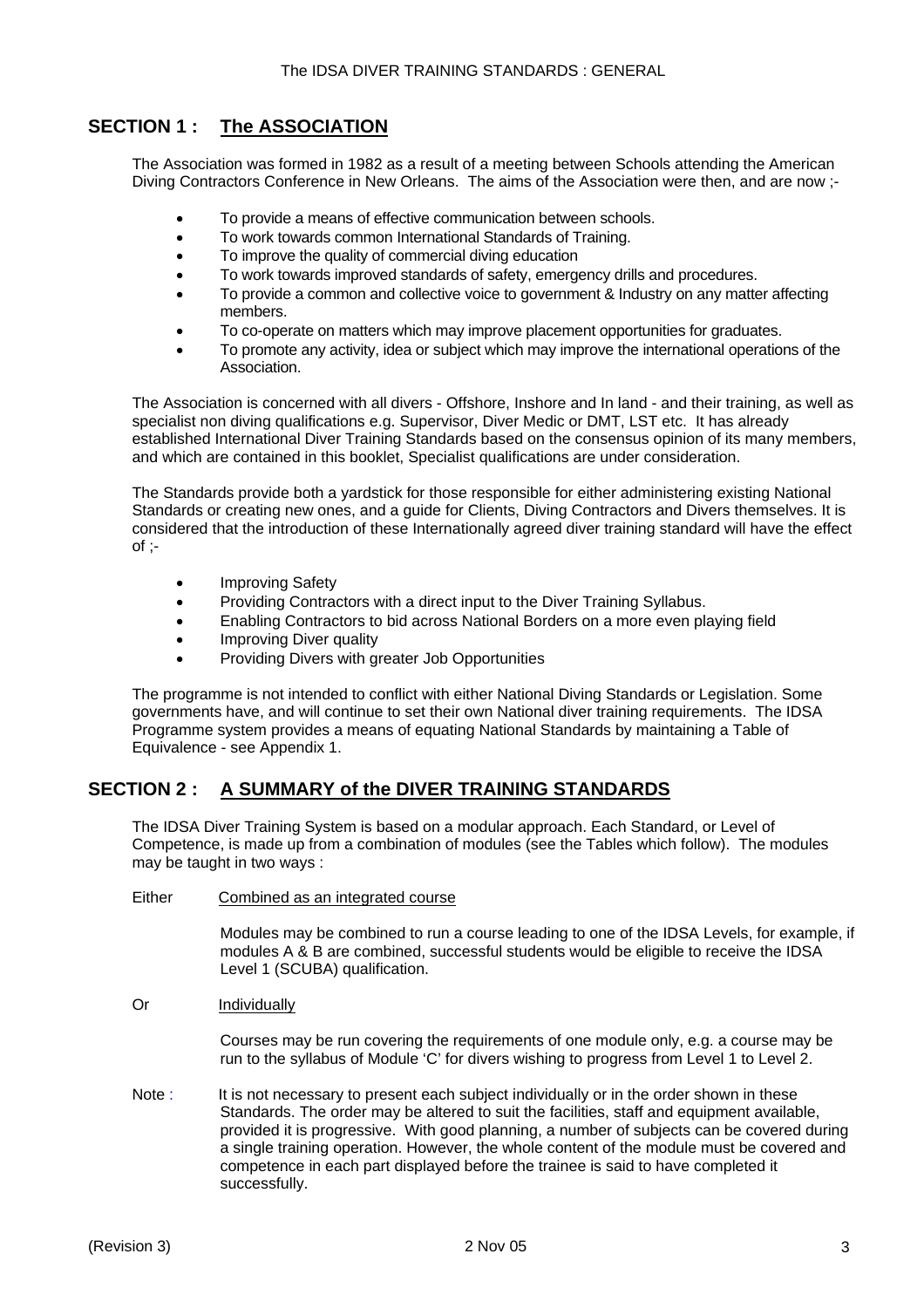|   | <b>TABLE 1: The IDSA DIVER TRAINING MODULES</b> |                                                                                                                                                        |                  |  |  |  |
|---|-------------------------------------------------|--------------------------------------------------------------------------------------------------------------------------------------------------------|------------------|--|--|--|
|   | <b>MODULE TYPE</b>                              | <b>DETAIL</b>                                                                                                                                          |                  |  |  |  |
| A | Preparatory                                     | Diving principles and theory common to both SCUBA and<br>Surface Supply. Must be combined with either the SCUBA or<br>Standard Surface Supply Modules. | Theory<br>only   |  |  |  |
| в | <b>SCUBA</b>                                    | Training and assessment in the use of SCUBA and simple work<br>tasks                                                                                   | 30 <sub>m</sub>  |  |  |  |
| C | <b>Restricted Surface</b><br>Supply             | Training and assessment in the use of Surface Orientated Air<br>Diving Equipment and common inland/inshore work tasks                                  | 30 <sub>m</sub>  |  |  |  |
| D | Surface Supply                                  | Training and assessment in air diving operations using an open<br>(wet) bell acting as Bellman and Diver and/or using a Hot Water<br>suit.             | 50 <sub>m</sub>  |  |  |  |
| Е | Closed Bell/<br>Mixed Gas                       | Training and assessment in the use and operation of a closed<br>bell - acting as Bellman and Diver using the appropriate<br>breathing gas mixture      | 100 <sub>m</sub> |  |  |  |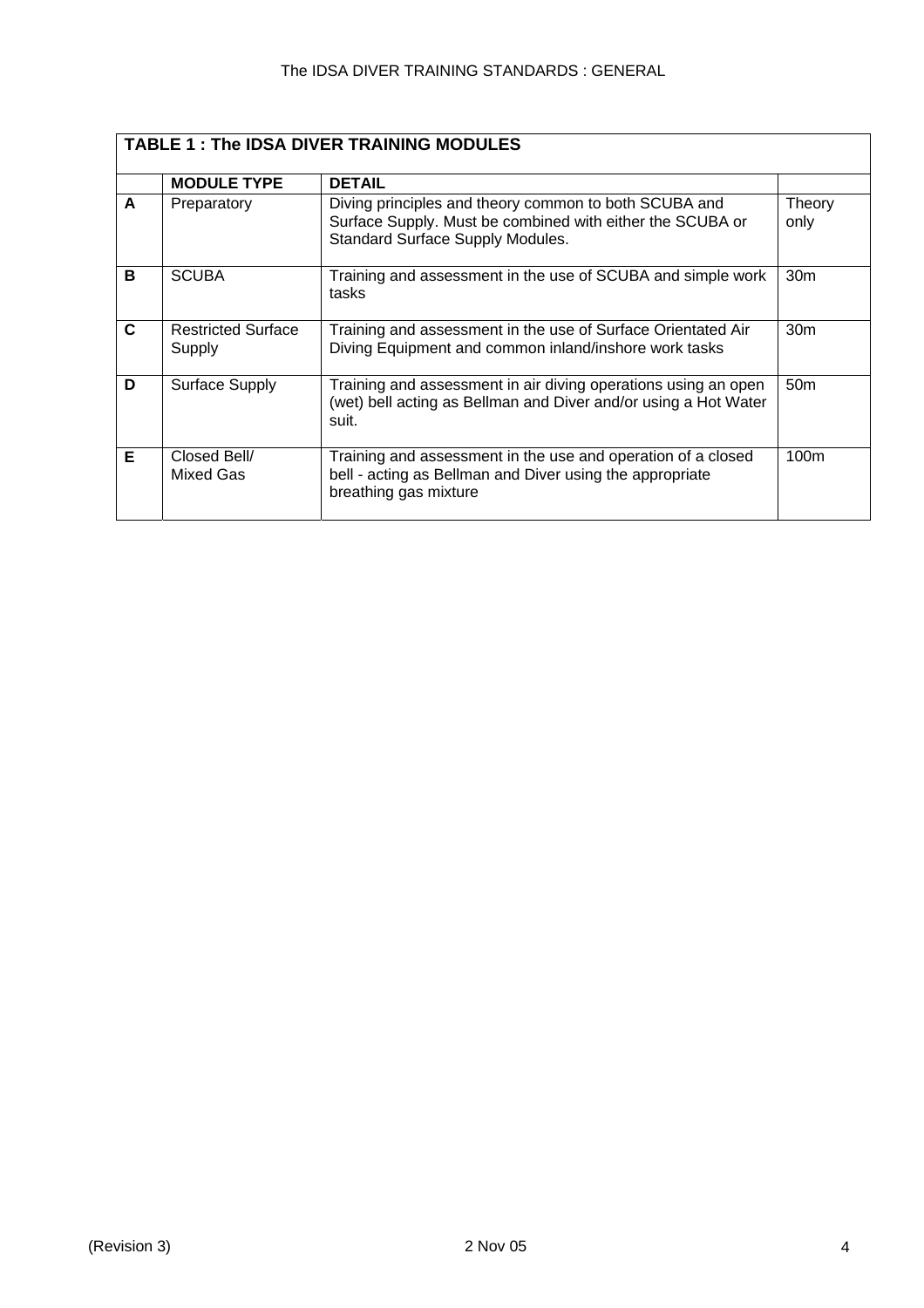| TABLE 2: The IDSA DIVER TRAINING STANDARDS - DEFINITIONS                                              |                                                                                                                                                                                                                                                                                                                                                                                                                                                                                                                                                                                     |                                                                                                                                                                                                                                                                                      |                 |  |  |
|-------------------------------------------------------------------------------------------------------|-------------------------------------------------------------------------------------------------------------------------------------------------------------------------------------------------------------------------------------------------------------------------------------------------------------------------------------------------------------------------------------------------------------------------------------------------------------------------------------------------------------------------------------------------------------------------------------|--------------------------------------------------------------------------------------------------------------------------------------------------------------------------------------------------------------------------------------------------------------------------------------|-----------------|--|--|
| <b>IDSA</b><br><b>STANDARDS</b>                                                                       | <b>MADE UP of</b><br><b>MODULES</b>                                                                                                                                                                                                                                                                                                                                                                                                                                                                                                                                                 | <b>DETAIL</b>                                                                                                                                                                                                                                                                        | Note 1          |  |  |
| <b>IDSA Level 1</b><br>(SCUBA Diver)                                                                  | $A + B$                                                                                                                                                                                                                                                                                                                                                                                                                                                                                                                                                                             | Competent to dive safely using open circuit self-<br>contained air breathing equipment. Has a working<br>knowledge of the following tasks :-, Elementary rigging,<br>the Use of Lifting Bags, Diver Search Techniques, the<br>Use of Hand Tools and Visual Inspection - see Note 2   | 30 <sub>m</sub> |  |  |
| <b>IDSA Level 2</b><br>(Restricted<br><b>Surface Supply</b><br>Diver)                                 | Competent to dive safely both inland & inshore using<br>$A + B + C$<br>open circuit self-contained air breathing equipment and<br>surface orientated air diving equipment. Has a working<br>knowledge of the Level 1 tasks plus Chamber<br>Operations, the use of Power Tools, thermal Arc Cutting<br>equipment, Air Lifts and Jetting equipment, simple<br>Underwater Construction tasks - see Note 2. The<br>principles of the following subjects are also taught, but<br>in-water experience is not mandatory ;-Bolt Guns,<br>Explosives, Wet Welding, Diving in Polluted Waters |                                                                                                                                                                                                                                                                                      |                 |  |  |
| <b>IDSA Level 2A</b><br>(Restricted<br><b>Surface Supply</b><br><b>Diver without</b><br><b>SCUBA)</b> | $A + C$                                                                                                                                                                                                                                                                                                                                                                                                                                                                                                                                                                             | Competent to dive safely both inland & inshore using<br>surface orientated air diving equipment. Has a working<br>knowledge of the tasks listed in Levels 1 & 2                                                                                                                      | 30 <sub>m</sub> |  |  |
| <b>IDSA Level 3</b><br>(Surface<br><b>Supply Diver)</b>                                               | $A + B + C + D$                                                                                                                                                                                                                                                                                                                                                                                                                                                                                                                                                                     | Competent to dive inland, inshore & offshore using, open<br>circuit self-contained air breathing equipment, surface<br>orientated air diving equipment, and from an open bell.<br>Able to use a hot-water suit. Has a working knowledge of<br>the work tasks listed in Levels 1 & 2. | 50 <sub>m</sub> |  |  |
| <b>IDSA Level 3A</b><br>(Surface<br><b>Supply Diver</b><br>without<br><b>SCUBA)</b>                   | $A + C + D$                                                                                                                                                                                                                                                                                                                                                                                                                                                                                                                                                                         | Competent to dive inland, inshore & offshore using,<br>surface orientated air diving equipment, and from an<br>open bell. Able to use a hot-water suit. Has a working<br>knowledge of the work tasks listed in Levels 1 & 2.                                                         | 50 <sub>m</sub> |  |  |
| <b>IDSA Level 4</b><br>(Closed<br><b>Bell/Mixed Gas</b><br>Diver)                                     | $A + B + C + D + E$<br><b>Or</b><br>$A + C + D + E$                                                                                                                                                                                                                                                                                                                                                                                                                                                                                                                                 | Competent to take part in closed bell operations, acting<br>as Bellman and Diver, using the appropriate breathing<br>gas mixture                                                                                                                                                     | 100m            |  |  |

#### **NOTES ;-**

**1. DEPTH LIMITS** The depths shown in the right hand column of the tables above are those which a diver is competent to achieve on successful completion of training. He/she may go deeper with further experience and/or training as assessed by a Diving Contractor and allowed by National Legislation.

**2. TASK TRAINING :** The Task training will provide the trainee with a general appreciation of the techniques and problems involved in carrying out the specified underwater work. For the diver to be considered a competent worker it will generally be necessary for **further specialist training to be undertaken**, especially for cutting, welding, explosives, NDT and offshore air diving.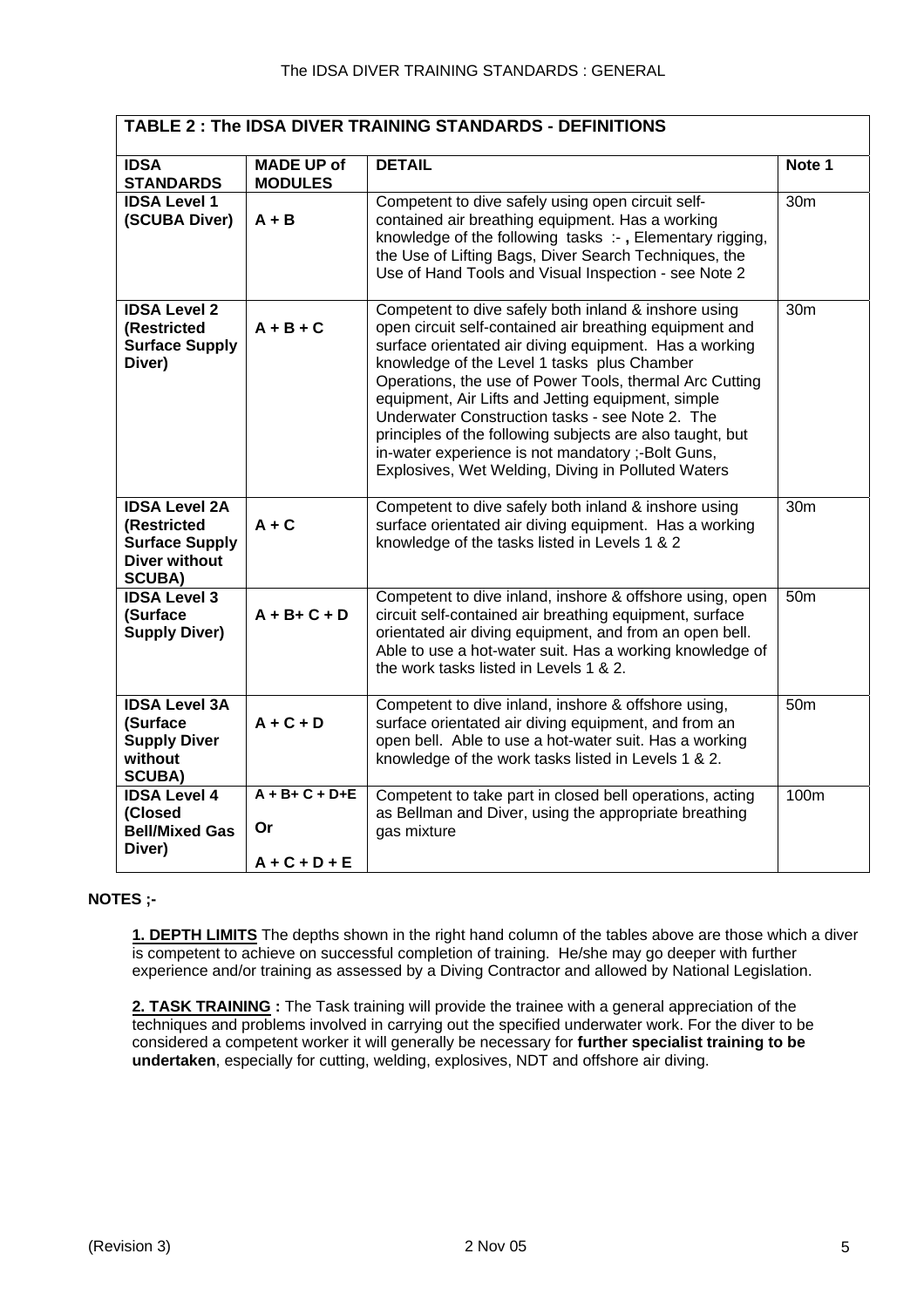## **SECTION 3. LEVELS OF KNOWLEDGE**

#### **3.1. GENERAL**

The contents of each section aim to develop a degree of competence in the student in a particular aspect of diving or to develop a familiarity with a piece of equipment or a procedure. Students should be able to demonstrate their acquired knowledge by performance or be able to explain and/or describe specific procedures in accordance with the requirements of the module.

All candidates should meet the same standards regardless of disability or language. No allowances should be made.

The need for safe working practices should be particularly stressed as part of the training, along with the necessity to work as part of a team.

#### **3.2 DESCRIPTION OF LEVELS** (See also Section 6.3)

The levels of knowledge required by the diver are defined as follows ;-

Level A : Is practically competent in, and has a thorough theoretical knowledge of the subject.

Level B : Is practically competent to perform an operation under supervision, and has the appropriate theoretical knowledge (Level C below).

Level C : Has the appropriate theoretical knowledge of the subject, subdivided as follows :-

| C Plus  | (C+) Has a thorough knowledge |
|---------|-------------------------------|
| C       | (C) Has an understanding of   |
| C Minus | (C-) Is familiar with         |

#### **SECTION 4. METHODS of ASSESSMENT** (See also Section 6.3)

Methods of Assessment may be shown by the following abbreviations ;-

- CA Continuous Assessment throughout the course PD Practical 'dry' assessment<br>IO Instructor Observation PW Practical in-water assessment
- 
- IO Instructor Observation<br>IW Instructor Observation in-water **PW Practical in-water assessment** IW Instructor Observation in-water<br>OP Oral/Practical session
- Oral/Practical session

### **SECTION 5. DEFINITIONS**

- a. SSDE = Surface Supplied Air Diving Equipment.
- b. The word 'he' and 'his' are to be taken as either masculine or feminine
- c. Personal diving equipment is the diving equipment and suit worn by a diver including underwater breathing apparatus.
- d. Open water is defined as any large body of water, including harbours, lakes and rivers where the environment is affected by tides, currents surface wind, and other associated environmental factors.
- e. Bottom Time is taken as the time of leaving surface to the time that a diver begins an ascent to the surface.
- 
-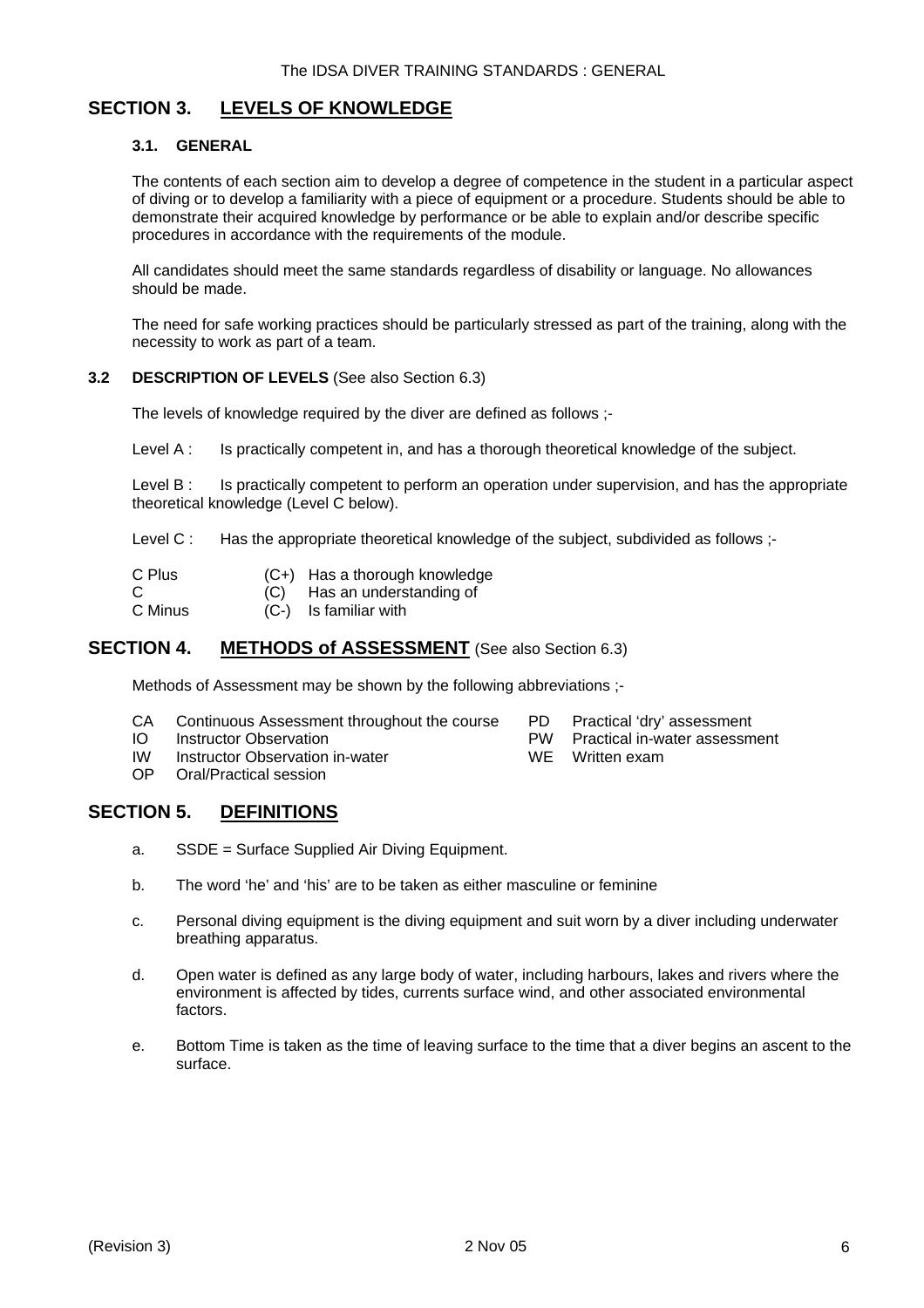## **SECTION 6 The LAYOUT of MODULES**

#### **6.1 Module Designation Letters**

Each Module is prefixed by a designation letter ;-

- A. Preparatory
- B. SCUBA
- C. Restricted surface Supply
- D. Surface Supply
- E. Closed Bell/Mixed Gas

#### **6.2 Sections & Sub-Sections**

The modules are divided into sections each concerned with a specific subject or topic, and its associated reference number, for example :-

A1 THE HISTORY OF DIVING

A2 DIVING PHYSICS<br>A3 DIVING PHYSIOL **DIVING PHYSIOLOGY** 

Etc

Each subject may then be divided into subsections when necessary.

#### **6.3 Column Headings (Example)**

Each module page is divided in to 5 columns

| (1)  | (ii)                                                                                                                                                                                | (iii) | (iv) | (v) |
|------|-------------------------------------------------------------------------------------------------------------------------------------------------------------------------------------|-------|------|-----|
|      | <b>A2: DIVING PHYSICS</b>                                                                                                                                                           |       |      |     |
| Aim: | Understand the properties of liquids and gases, the behaviour of light and sound and the<br>principles of buoyancy as they affect the diver and diving operations, by explaining ;- |       |      |     |
| (a)  | The relationship between pressure and volume (Boyle's Law) and being<br>able to calculate the volume changes with changing depths.                                                  | C+    |      |     |
| (b)  | The relationship between volume and temperature (Charles' Law), and<br>being able to calculate the pressure changes with changes in<br>temperature                                  | $C+$  |      |     |
| (c)  | <b>Etc</b>                                                                                                                                                                          |       |      |     |

- **Column (i) :** The IDSA Sub section reference. For example a subsection in the Diving Physics section of the Preparatory Module (as shown above) would be denoted as A2 (a), (b) as required. One in the SCUBA Module B as B5 (d) etc
- **Column (ii) :** Describes the enabling or training objective
- **Column (iii) :** The Level of Knowledge (LoK)

The 'Level of Knowledge' is described in Section 3.2. and indicates to the Instructor the knowledge level at which the enabling or training objective should be taught.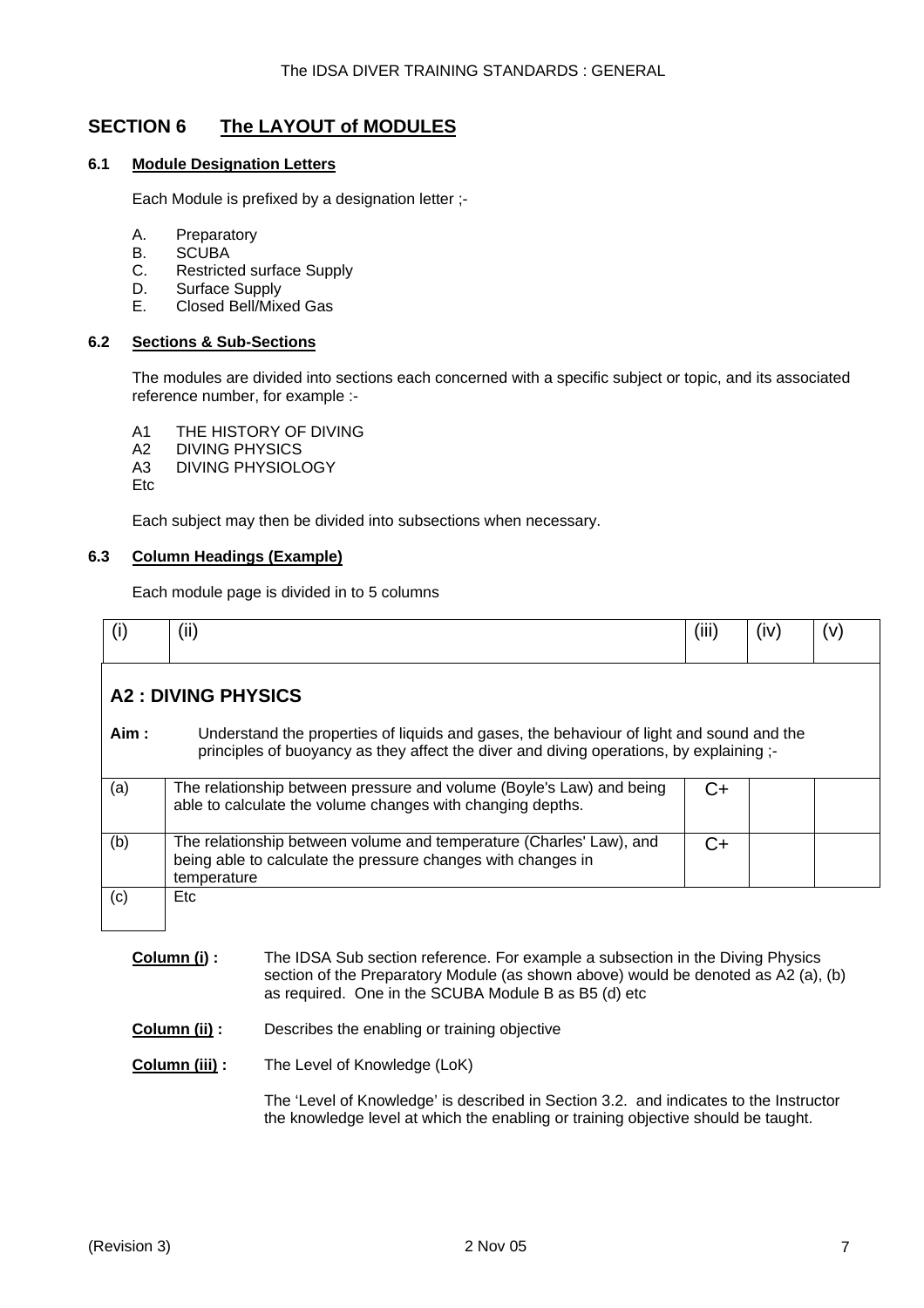### **SECTION 6**. **The LAYOUT of the MODULES** (Continued)

#### **Columns (iv) & (v) :**

These columns have a number of possible uses, for example ;-

- a. Indicating to the Instructor the Method of Assessment which is to be used in each sub-section See paragraph 4 above
- b. When compiling a course programme : for example, the Week and Day of the Schools programme on which each subsection is taught can be entered so ensuring that all the subsections of the module are included in the programme - This reference will also be of considerable assistance both to the Administration when an Application for Full Membership is first made and subsequently to auditors.
- c. A second copy of the module might be used as part of the course records for each student. As each subsection is completed it could be either ticked and the date entered to show that the student had received the necessary instruction

#### **6.4 The Training Aims and Objectives**

The Aim summarises the overall training requirements for the section.

**Note** : Each Aim is written as though it was pre-fixed by the words "A diver MUST be able to…."

Each lettered sub section then describes the Training or Enabling Objectives, that is, the practical competence and/or theoretical knowledge required to achieve the aim.

## **SECTION 7**. **MEDICAL FITNESS**

In order to attend any Diver Training course held at an IDSA member School a student MUST hold a certificate stating that he has undergone a medical **examination** and been found fit to dive by a doctor authorized to carry out the medical examination of commercial divers. This Certificate MUST be obtained before training commences, and its expiry date must be after the end date of the course.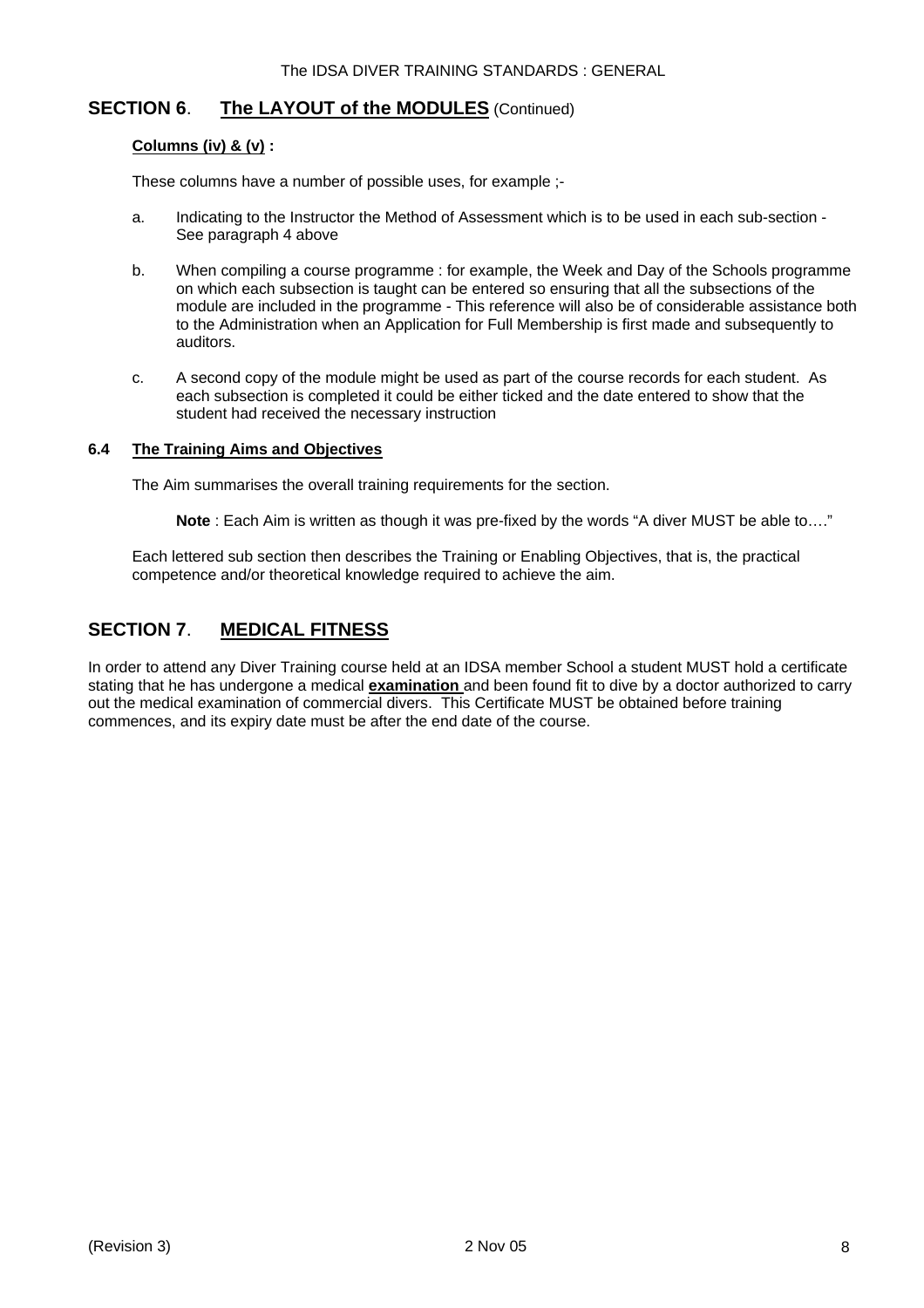

# **IDSA DIVER TRAINING STANDARDS**

## **MODULE A : PREPARATORY**

## **TRAINING DEFINITION**

On successful completion of the Preparatory Training Module the diver will have the theoretical knowledge necessary to understand the principles of safe diving which are common to both SCUBA and Surface Supplied operations.

#### **Note :**

#### **This module is NOT a Standard in its own right.**

It must be combined as shown ;-

| With Module B<br>With Modules B & C<br>With Module C | for the IDSA Level 1<br>for the IDSA Level 2<br>for the IDSA Level 2A | <b>SCUBA Standard</b><br><b>Restricted Surface Supply Standard</b><br><b>Restricted Surface Supply Standard (Without</b> |
|------------------------------------------------------|-----------------------------------------------------------------------|--------------------------------------------------------------------------------------------------------------------------|
|                                                      |                                                                       | SCUBA)                                                                                                                   |
| With Modules B, C & D                                | for the IDSA Level 3                                                  | <b>Surface Supply Standard</b>                                                                                           |
| With Modules C & D                                   | for the IDSA Level 3A                                                 | Surface Supply Standard (Without SCUBA)                                                                                  |
| With Modules C, D & E                                | for the IDSA Level 4                                                  | <b>Closed Bell/Mixed Gas Standard</b>                                                                                    |

## **ENTRY REQUIREMENTS**

All trainees should:

- be competent swimmers (e.g. Be able to swim 200 metres in a diving suit weighted to neutral buoyancy)
- be able to add, subtract, multiply and divide whole numbers, decimals or fractions, calculate percentages ;
- transpose and solve simple formulae e.g. Gas Laws.
- be able to understand and make written and verbal communications and communicate easily with others. This is particularly important where trainees are of different nationalities;
- be willing/able to work as part of a team.

#### **Note**

It is strongly recommended that all entrants complete an Aptitude Test successfully - preferably in Open Water - before being accepted on course.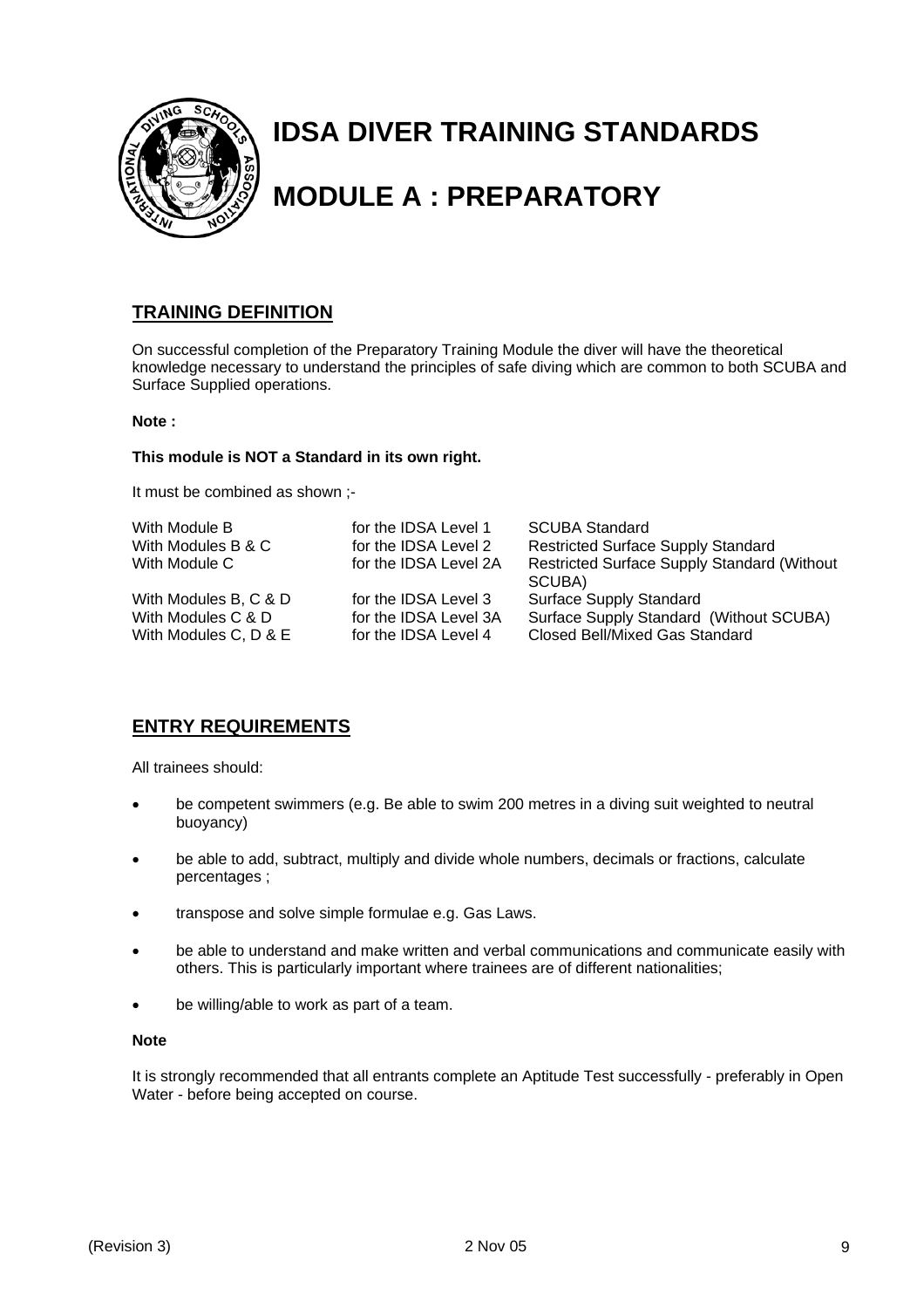## **CONTENTS**

- A1 History of Diving
- A2 Diving Physics
- A3 Diving Physiology
- A4 Diving First Aid
	- A4.1 General
	- A4.2 Cardio Pulmonary Resuscitation
	- A4.3 Non Diving Related Illnesses<br>A4.4 Diving Related Illnesses
	- Diving Related Illnesses
- A5 Standard Decompression Tables
- A6 Communication Systems
- A7 Underwater Hazards
- A8 Air Chamber Operations
- A9 Underwater Work
	- A9.1 Rigging<br>A9.2 Underwi
		- Underwater Search
		- A9.3 Inspection Techniques
- A10 Plant and Equipment
	- A10.1 Plant
	- A10.2 Regulations
- A11 Maintenance and Repair
- A12 Seamanship
	- A12.1 Tides<br>A12.2 Charty
	- A12.2 Chartwork & Navigation<br>A12.3 Small Boat Handling
	- Small Boat Handling
- A13 Legislation relevant to the country in which the training is being carried out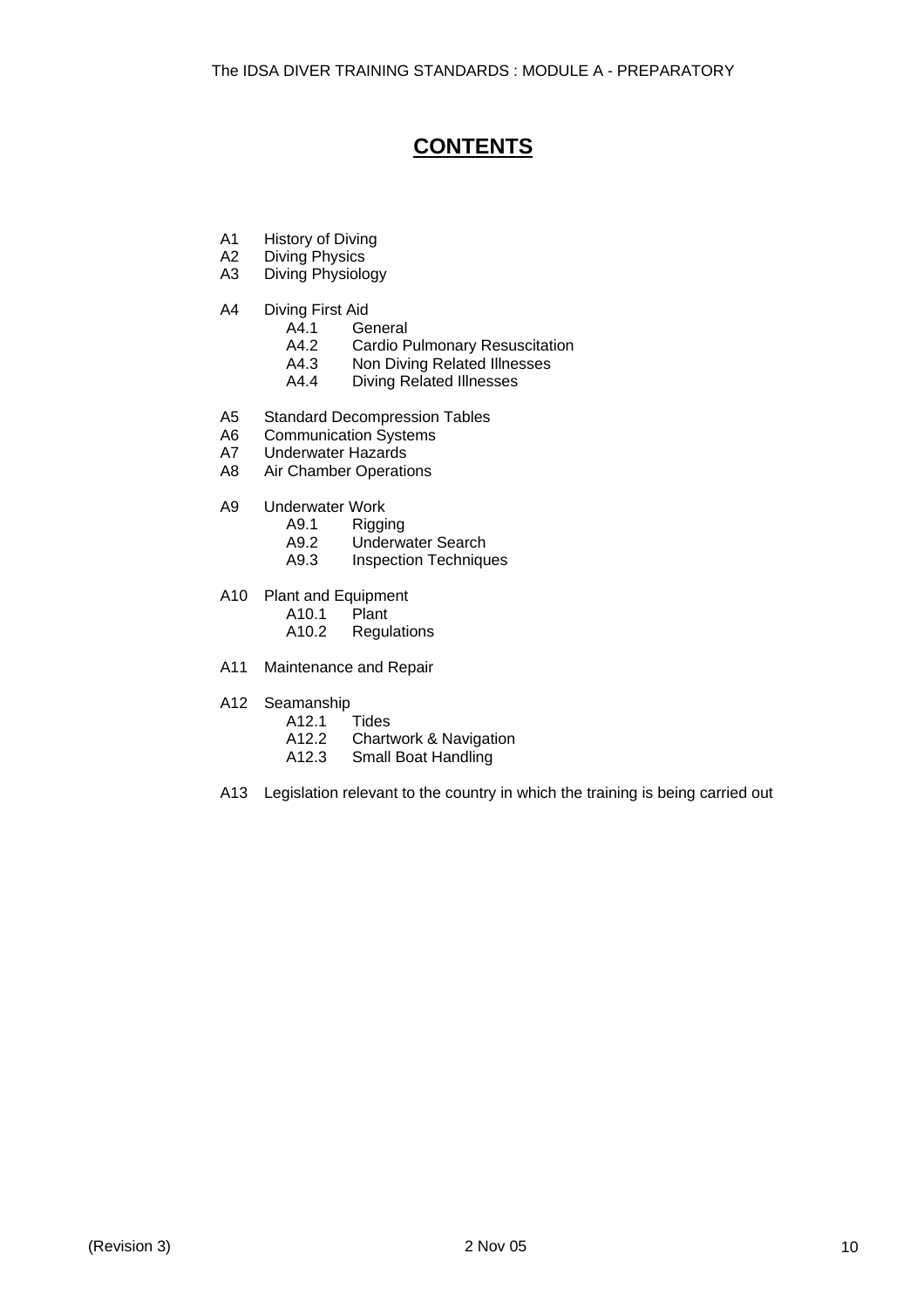| A1: The HISTORY of DIVING |                                                                                                                                  |    |  |  |  |
|---------------------------|----------------------------------------------------------------------------------------------------------------------------------|----|--|--|--|
| Aim:                      | Describe the origins and development of the major items of diving equipment and significant<br>diving techniques, for example :- |    |  |  |  |
| (a)                       | <b>Diving Suits</b>                                                                                                              | C- |  |  |  |
| (b)                       | Open & closed circuit self contained equipment.                                                                                  | C- |  |  |  |
| (d)                       | Diving Helmets and masks                                                                                                         | C- |  |  |  |
| (e)                       | <b>Decompression Procedures</b>                                                                                                  | C- |  |  |  |
| (f)                       | <b>Saturation Diving</b>                                                                                                         | C- |  |  |  |

| <b>A2: DIVING PHYSICS</b> |                                                                                                                                                                                                                                                   |      |  |  |
|---------------------------|---------------------------------------------------------------------------------------------------------------------------------------------------------------------------------------------------------------------------------------------------|------|--|--|
| Aim:                      | Understand the properties of liquids and gases, the behaviour of light and sound and the<br>principles of buoyancy as they affect the diver and diving operations, by explaining ;-                                                               |      |  |  |
| (a)                       | The relationship between pressure and volume (Boyle's Law) and being<br>able to calculate the volume changes with changing depths.                                                                                                                | C+   |  |  |
| (b)                       | The relationship between volume and temperature (Charles' Law), and<br>being able to calculate pressure or volume changes with changes in<br>temperature                                                                                          | $C+$ |  |  |
| (c)                       | The partial pressure of gases (Dalton's Law), and being able to calculate<br>the partial pressure of gasses at different depths.                                                                                                                  | $C+$ |  |  |
| (d)                       | The solubility of gases in solution (Henry's Law), and the need for<br>decompression.                                                                                                                                                             | $C+$ |  |  |
| (e)                       | The principles of buoyancy (Archimedes' Principle).<br>i.<br>ii. The calculation of the buoyancy of an object, particularly with rergard<br>to the use of lifting/buoyancy bags.<br>iii. The difference in buoyancy between salt and fresh water. | $C+$ |  |  |
| (f)                       | The behaviour of light in water - refraction and turbidity                                                                                                                                                                                        | $C+$ |  |  |
| (g)                       | The behaviour of sound in water - directionality and speed                                                                                                                                                                                        | $C+$ |  |  |
| (g)                       | The imperial and metric systems of measurement, and being able to<br>convert from one system to the other.                                                                                                                                        | $C+$ |  |  |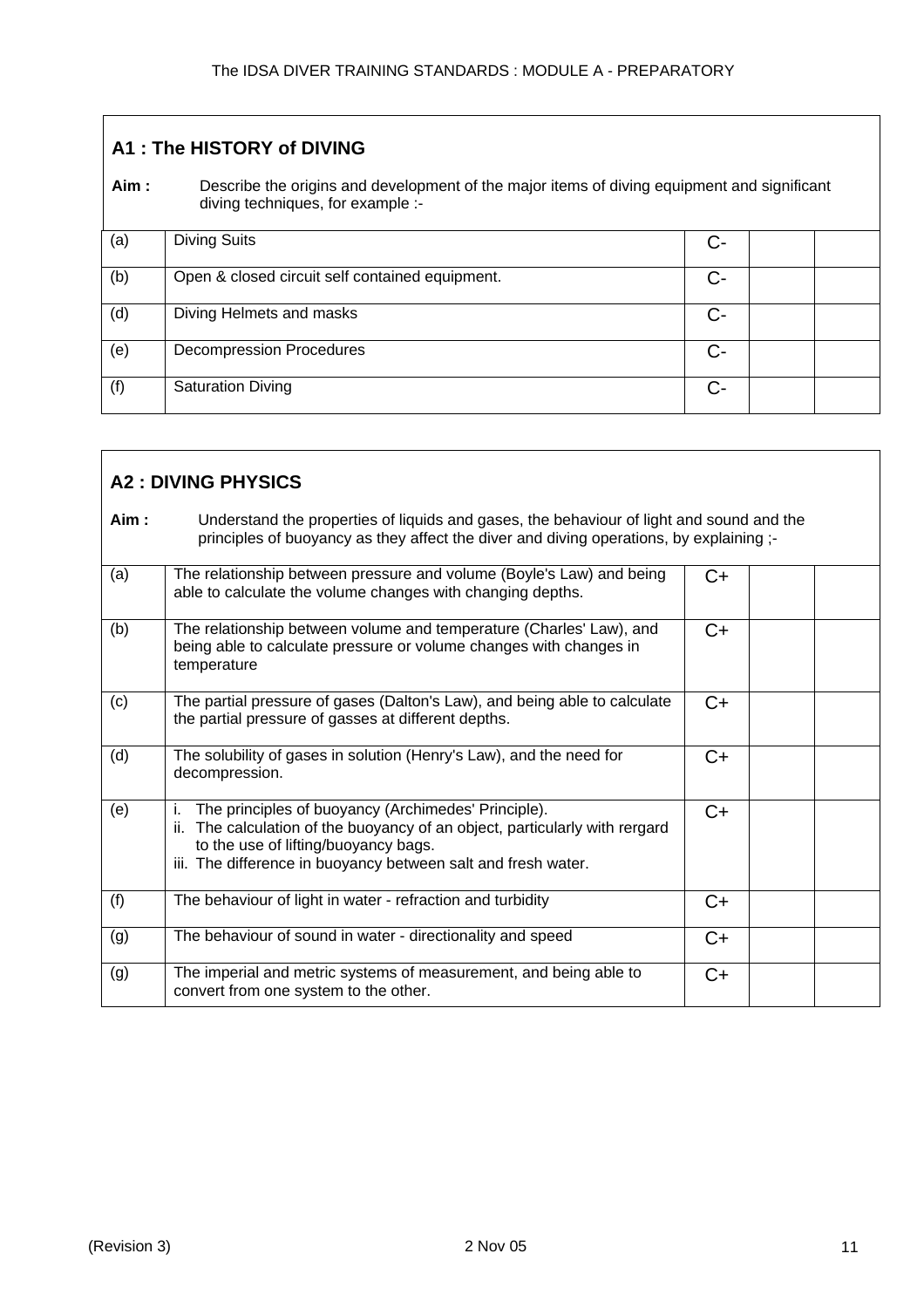| <b>A3: DIVING PHYSIOLOGY</b> |                                                                                                             |      |  |  |
|------------------------------|-------------------------------------------------------------------------------------------------------------|------|--|--|
| Aim                          | To understand the Structure and Function of the Human Body by:                                              |      |  |  |
| (a)                          | Describing he Musculo/skeletal systems                                                                      |      |  |  |
| (b)                          | Describing the Nervous system                                                                               | С-   |  |  |
| (c)                          | Describing the Circulatory system                                                                           | С    |  |  |
| (d)                          | Describing the Respiratory system                                                                           | C    |  |  |
| (e)                          | Explaining the function of the ears, sinuses and vestibular organs                                          | C+   |  |  |
| (f)                          | Explaining the effects of pressure on the body, and how it causes or<br>relates to diving related illnesses | $C+$ |  |  |

## **A4 : DIVING FIRST AID**

**Aim :** Communicate with a medically trained person in the event of an injury or diving ill health matter relating to himself or another diver, to render simple First Aid and to recognise the symptoms of diving related conditions in himself and others.

## **NOTES :**

- 1. Many Countries have well established National and Private First Aid Courses, which cover some or all parts of this section. These courses may be taken into account when planning the training programme but, when they are, schools should ensure that all objectives have been taught, and if not include them in their training programme.
- 2. Where the Level of Knowledge is marked **\*** it is recommended that a practical assessment is designed to check the students competence in all these subjects at the relevant level.

### **Sub Section : A4-1 - General**

**Aim :** Explain the general principles of First Aid at a dive site.

| (a)                                                      | The principles of First Aid                                | C+    |  |  |  |
|----------------------------------------------------------|------------------------------------------------------------|-------|--|--|--|
| (b)                                                      | The First Aid equipment generally available at a dive site | $C+$  |  |  |  |
| (c)                                                      | The principle causes of Respiratory and Cardiac Arrest     | C+    |  |  |  |
| (d)                                                      | The care of a casualty on site.                            | C     |  |  |  |
| <b>Sub Section: A4-2- Cardio Pulmonary Resuscitation</b> |                                                            |       |  |  |  |
| Aim:                                                     | Explain and demonstrate practically                        |       |  |  |  |
| (a)                                                      | <b>Expired Air Resuscitation</b>                           | $A^*$ |  |  |  |
| (b)                                                      | The administration of Oxygen                               | $A^*$ |  |  |  |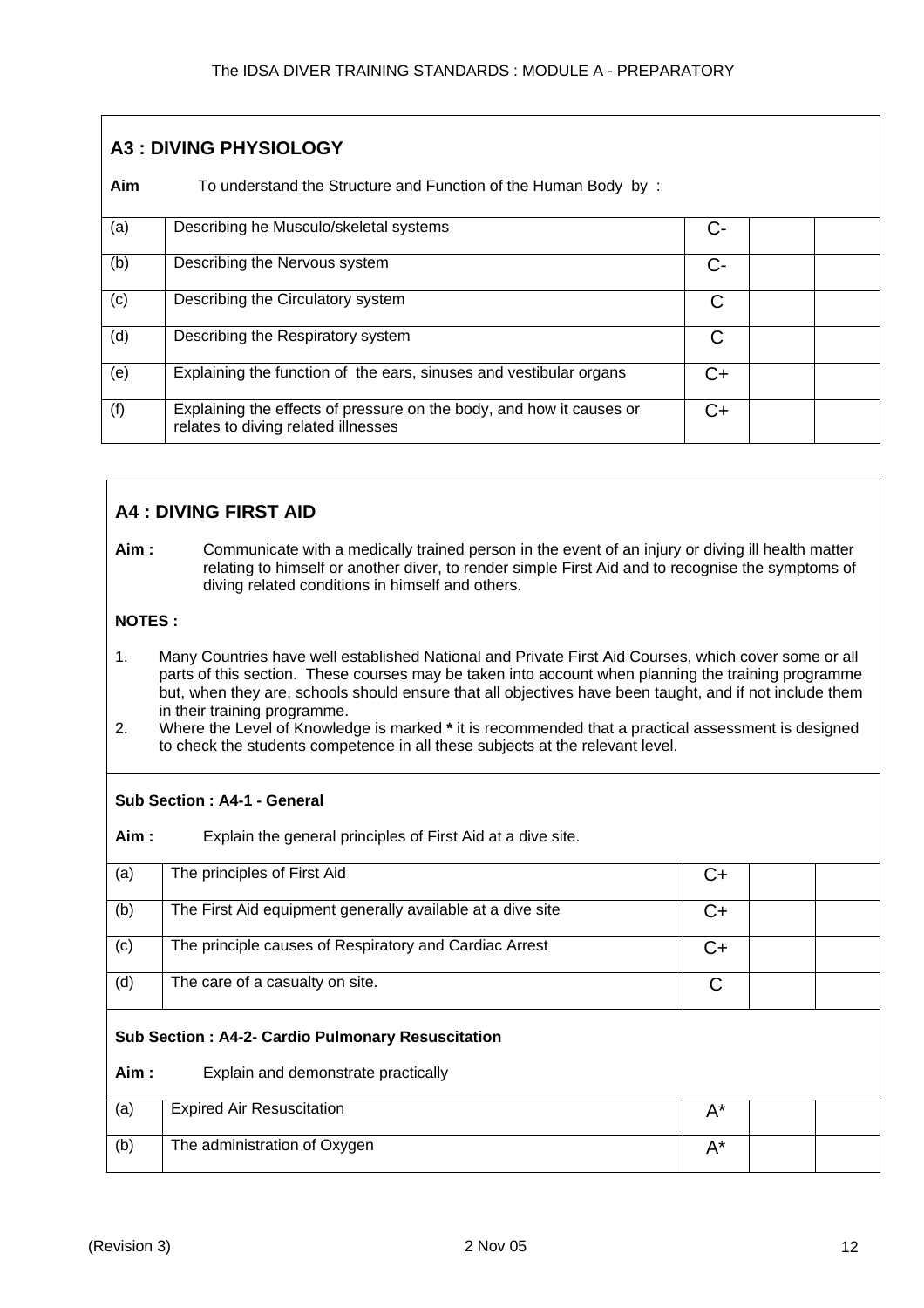| A4 : DIVING FIRST AID (Continued) |                                                                                                                                                                                                                                                                                                                             |                 |  |  |  |  |
|-----------------------------------|-----------------------------------------------------------------------------------------------------------------------------------------------------------------------------------------------------------------------------------------------------------------------------------------------------------------------------|-----------------|--|--|--|--|
|                                   | Sub Section: A4.3 - Non Diving Related Illnesses                                                                                                                                                                                                                                                                            |                 |  |  |  |  |
| Aim:                              | Understand the causes, be able to recognize the signs & symptoms, and be able to provide First<br>Aid for the following Non Diving Related Illnesses, maintaining acceptable standards of hygiene<br>and using the standard First Aid Equipment provided at a Dive Site.                                                    |                 |  |  |  |  |
| (a)                               | Bleeding                                                                                                                                                                                                                                                                                                                    | $B^*$<br>Note 2 |  |  |  |  |
| (b)                               | Fractures, sprains and muscle trauma                                                                                                                                                                                                                                                                                        | $B^*$<br>Note 2 |  |  |  |  |
| (c)                               | Shock                                                                                                                                                                                                                                                                                                                       | $C+$            |  |  |  |  |
| (d)                               | <b>Burns</b>                                                                                                                                                                                                                                                                                                                | C               |  |  |  |  |
| (e)                               | Electrocution                                                                                                                                                                                                                                                                                                               | $\mathsf{C}$    |  |  |  |  |
| Aim:                              | <b>Sub Section: A4.3 - Diving Related Illnesses</b><br>Understand the causes, be able to recognize the signs & symptoms, and be able to provide First<br>Aid for the following Diving Related Illnesses, maintaining acceptable standards of hygiene and<br>using the standard First Aid Equipment provided at a Dive Site. |                 |  |  |  |  |
| (a)                               | Decompression sickness and pulmonary barotraumas                                                                                                                                                                                                                                                                            | $C+$            |  |  |  |  |
| (b)                               | Ear problems                                                                                                                                                                                                                                                                                                                | C+              |  |  |  |  |
| (c)                               | Drowning: vomiting underwater                                                                                                                                                                                                                                                                                               | $C+$            |  |  |  |  |
| (d)                               | Carbon dioxide poisoning;                                                                                                                                                                                                                                                                                                   | $C+$            |  |  |  |  |
| (e)                               | Carbon monoxide poisoning                                                                                                                                                                                                                                                                                                   | C+              |  |  |  |  |
| (f)                               | Oxygen toxicity                                                                                                                                                                                                                                                                                                             | C+              |  |  |  |  |
| (g)                               | Anoxia and hypoxia                                                                                                                                                                                                                                                                                                          | $C+$            |  |  |  |  |
| (h)                               | Nitrogen narcosis                                                                                                                                                                                                                                                                                                           | $C+$            |  |  |  |  |
| (i)                               | Hypothermia and Hyperthermia                                                                                                                                                                                                                                                                                                | $C+$            |  |  |  |  |
| (j)                               | Hyperventilation                                                                                                                                                                                                                                                                                                            | $\mathsf C$     |  |  |  |  |
| (k)                               | Vomiting underwater                                                                                                                                                                                                                                                                                                         | $\mathsf C$     |  |  |  |  |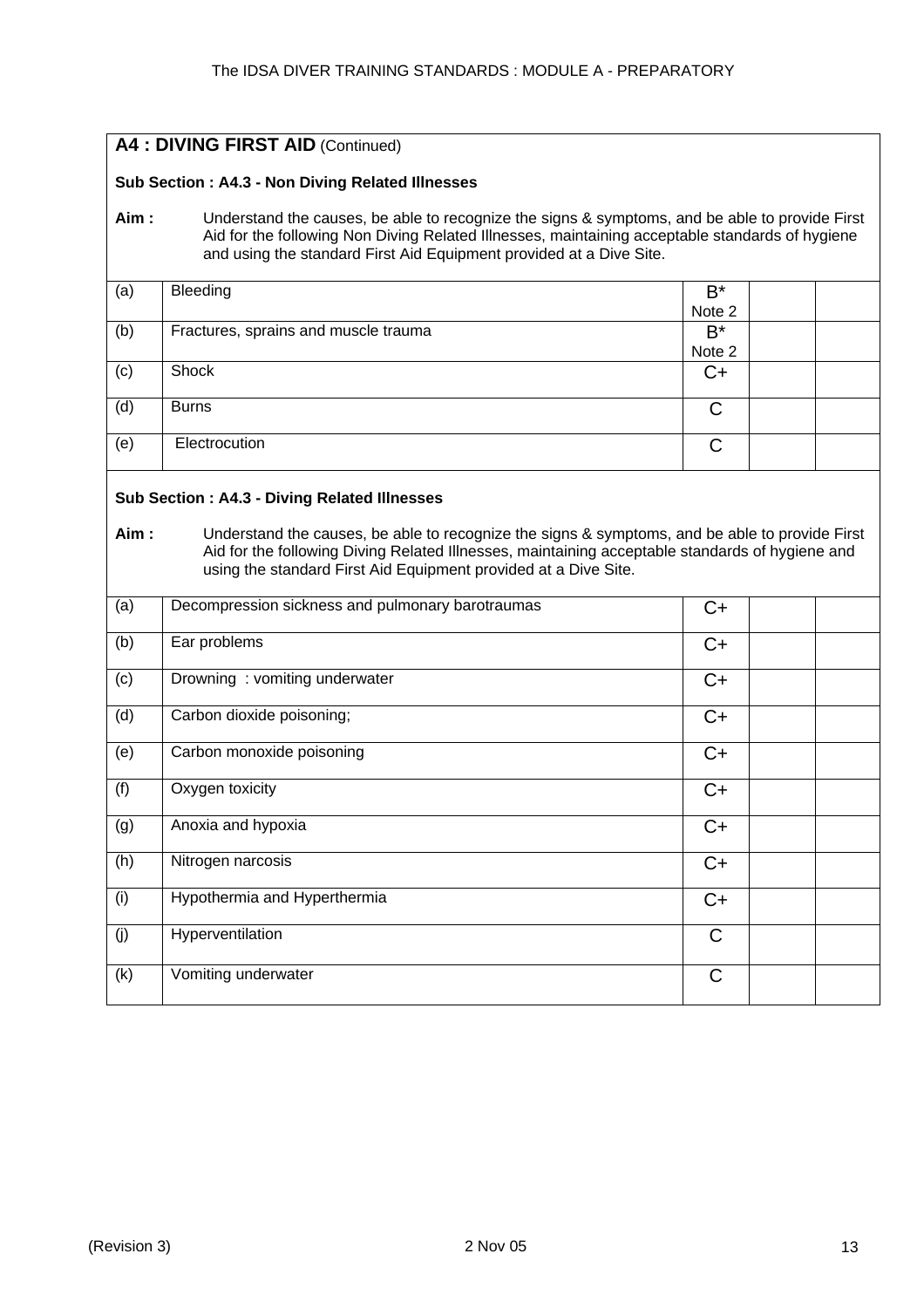## **A5 : STANDARD DECOMPRESSION TABLES**

**Aim** Understand the need for standard & surface air decompression tables and the procedures used, and to be aware that there are a variety of tables and of the need for therapeutic tables and their use.

| (a) | Understand that there are a variety of decompression tables available,<br>and that they each have their own procedure and rules which govern<br>their use.                                                                                                                                 |    |  |
|-----|--------------------------------------------------------------------------------------------------------------------------------------------------------------------------------------------------------------------------------------------------------------------------------------------|----|--|
| (b) | Is able to use the Schools tables to calculate the decompression required<br>for single and multiple dives, and ;-<br>Make allowances for environmental conditions and stress<br>ь.<br>ii.<br>Take the corrective action which is applied for deviation from the<br>decompression schedule | C+ |  |
| (c) | Understands the reasons for, and procedures associated with,<br>therapeutic treatments                                                                                                                                                                                                     |    |  |

|     | <b>A6 : DIVER COMMUNICATION SYSTEMS</b>                                                                                                                          |        |  |  |  |
|-----|------------------------------------------------------------------------------------------------------------------------------------------------------------------|--------|--|--|--|
| Aim | Understand the principles and use of all current diver communication systems.                                                                                    |        |  |  |  |
| (a) | The meaning and use of current Hand and Lifeline Signals.<br>It is recommended that the Rope signals shown in Appendix 2<br>Note:<br>are used whenever possible. | $( )+$ |  |  |  |
| (b) | The principles and use of Hardwire communications and the associated<br>voice procedures, including the phonetic alphabet.                                       | C+     |  |  |  |
| (c) | The principles of Through Water communication equipment and its<br>limitations.                                                                                  |        |  |  |  |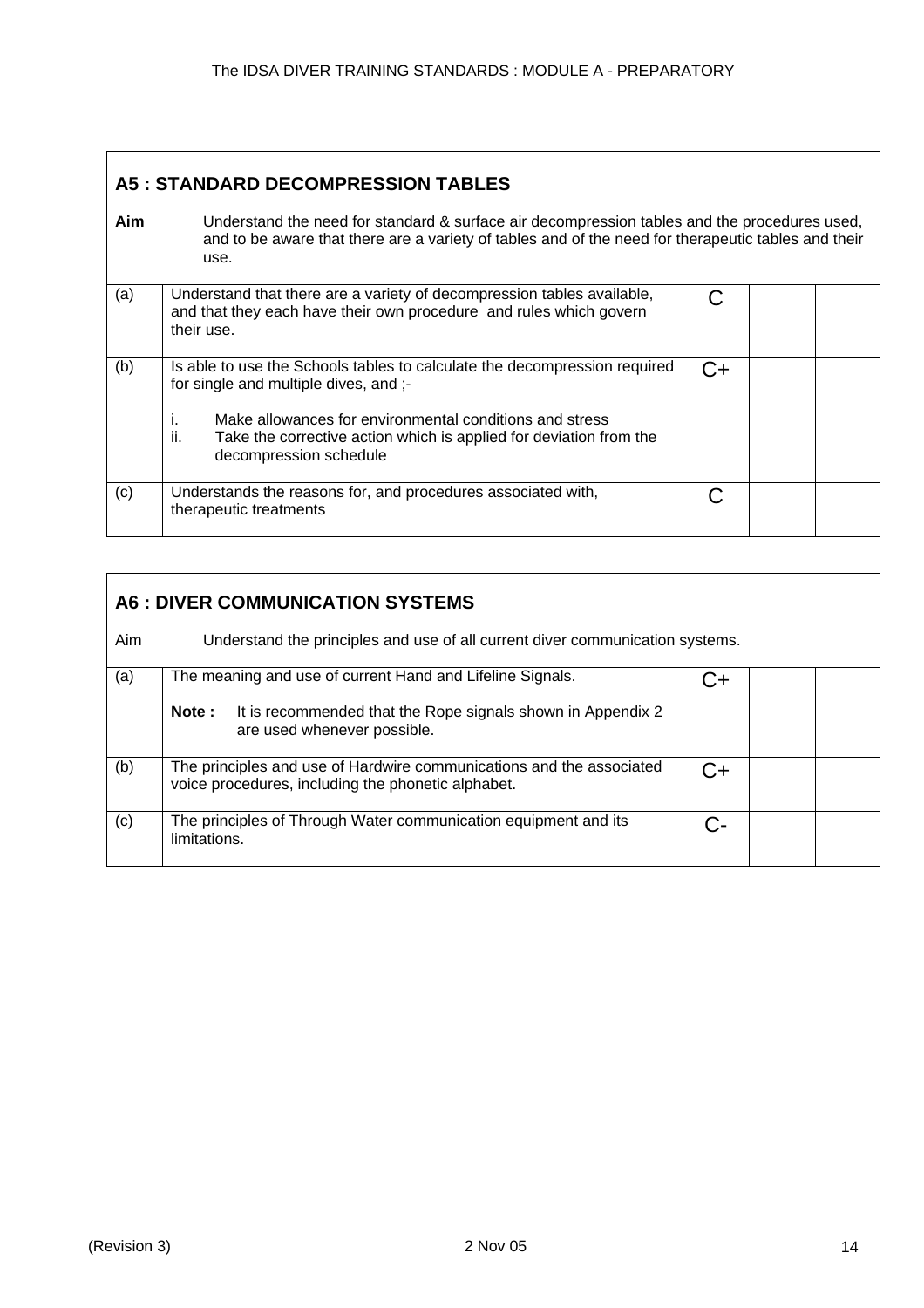| <b>A7: UNDERWATER HAZARDS</b> |                                                                                                                                                                                                                       |               |  |  |
|-------------------------------|-----------------------------------------------------------------------------------------------------------------------------------------------------------------------------------------------------------------------|---------------|--|--|
| Aim:                          | Identify possible Hazards and be aware of the precautions needed to prevent or avoid them, by<br>understanding ;-                                                                                                     |               |  |  |
| (a)                           | The principles of Risk Assessment, and be able to carry one out                                                                                                                                                       | B             |  |  |
| (b)                           | The possible trapping hazards for divers ;-                                                                                                                                                                           | C             |  |  |
|                               | Gates, sluices and culverts<br>$\bullet$<br>Intakes and outfalls<br>Marine piers and jetties<br>Others particular to the locality of the School                                                                       |               |  |  |
| (c)                           | The precautions to be taken when diving around hazards, for e.g. ;-                                                                                                                                                   | $\mathcal{C}$ |  |  |
|                               | Taking in to account accelerated waterflow and pressure differentials<br>Keeping the lifeline free from snagging<br>Retracing the life line when returning to the surface.                                            |               |  |  |
| (d)                           | That no lifting operation other than that connected to the dive takes place<br>on a diving site                                                                                                                       | $\mathsf{C}$  |  |  |
| (e)                           | The lights, flags and shape signals which warn other vessels of diving<br>operations                                                                                                                                  | $\mathsf{C}$  |  |  |
| (f)                           | The problems associated with tying off to structures                                                                                                                                                                  | $\mathsf{C}$  |  |  |
| (g)                           | The hazards which exist when diving in the vicinity of ;-                                                                                                                                                             | $\mathsf{C}$  |  |  |
|                               | Impressed current cathodic<br>Sonar transmissions<br>$\bullet$<br>protection<br>Nets and Cages<br>Propellers and thrusters<br>Diving from DP Vessels<br>$\bullet$<br>Subsea electrical units<br>Dangerous Marine Life |               |  |  |
| (h)                           | That a diving operation must be authorized by the person having control<br>of the dive site i.e. Harbour Master, OIM, Master of Vessel etc.                                                                           | $\mathsf{C}$  |  |  |

| A8 : AIR DIVING CHAMBER OPERATIONS |                                                                                                                                                               |    |  |  |  |
|------------------------------------|---------------------------------------------------------------------------------------------------------------------------------------------------------------|----|--|--|--|
| Aim:                               | Understand the uses and limitations of compression chambers, and be familiar with their layout<br>and functions, by describing ;-                             |    |  |  |  |
| (a)                                | The advantages and disadvantages of using single compartment<br>chambers, particularly those which are available for the transfer of divers<br>under pressure | C- |  |  |  |
| (b)                                | The uses and limitations of two compartment chambers with a maximum<br>depth rating of 60 metres                                                              |    |  |  |  |
| (c)                                | The layout of a typical two compartment Chamber                                                                                                               |    |  |  |  |

 $\mathsf{r}$ 

 $\overline{\phantom{0}}$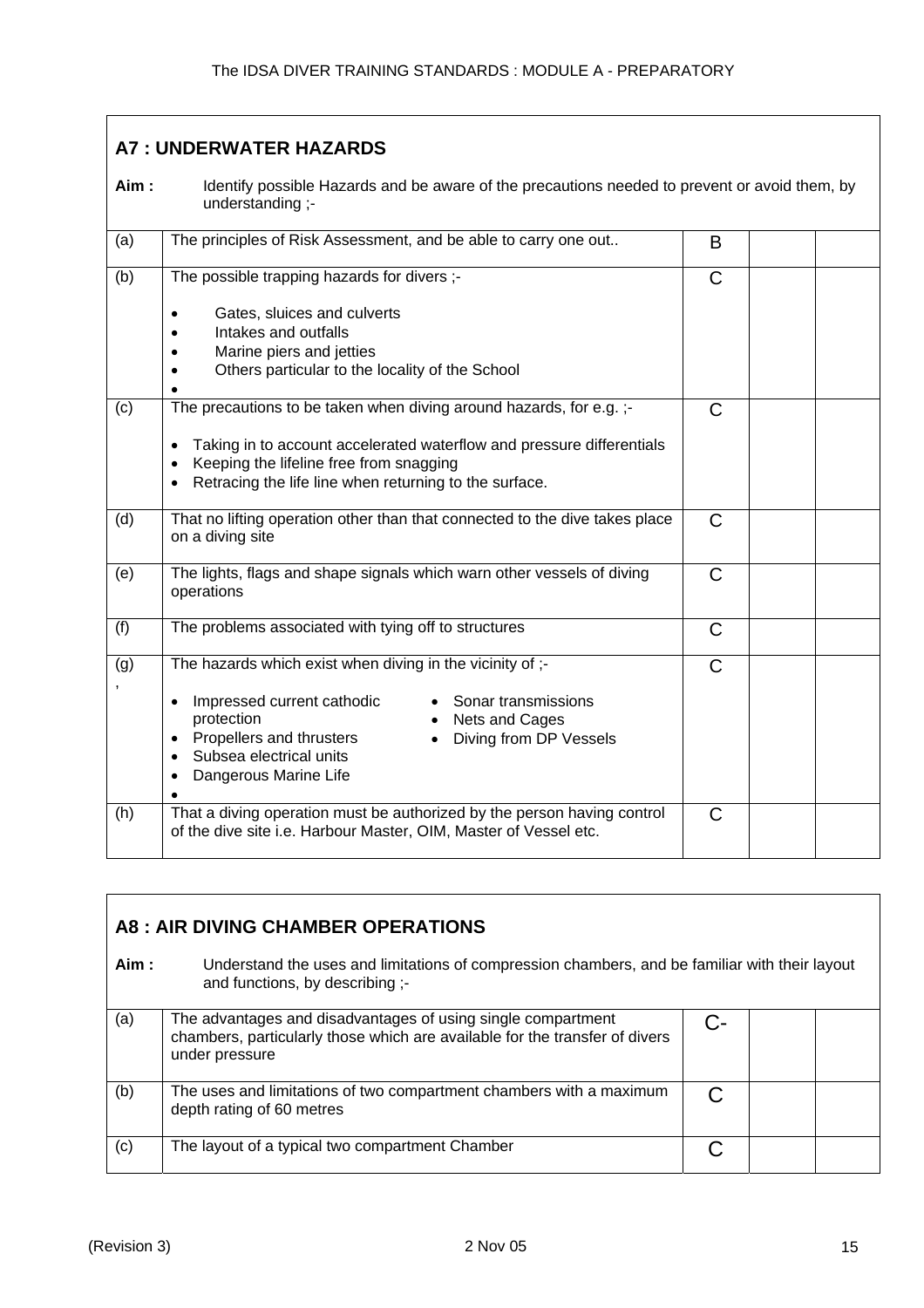## **A9 : UNDERWATER WORK Aim :** Demonstrate his knowledge of simple underwater work tasks **Sub Section A9.1 - Rigging** Aim : Demonstrate an elementary knowledge of rigging practices and safety procedures, by ;-(a) Tying the following knots (See examples at Appendix 3 :- A • Reef Knot • Round Turn & 2 x ½ hitches • Bowline • Sheet Bend • Clove Hitch • Rolling Hitch (b) Understanding ; i. The definition of, methods available to calculate the safe working loads, breaking strains etc of rigging equipment and 'mechanical advantage'. ii. The principles for the safe handling and operational use of cordage, wire, ropes, slings, blocks and tackles, chain hoists, winches on the surface and underwater. iii. The need for maintenance and testing.  $\mathsf{C}$ **Sub Section A9-2 - Diver Search Methods**  (a) Describing the principles and limitations of at least 3 different types of diver seabed searches.  $C+$ **Sub Section A9.3 : Visual Inspection techniques**  (a) Describing the following Inspection techniques ;- C • Visual • Video Still Photographic • Non destructive testing (b) Understanding the principles of writing and illustrating a simple report.  $\boxed{C}$ **Sub Section A9.4 -The Use of Lifting Bags**  (a) Understanding the operational and safety procedures for the use of lifting bags..  $\mathcal{C}$ **Sub Section : A9.5 - Hand Tools**  (a) Understanding the use and safety requirements for hand tools, the need for pre and post dive checks and user maintenance.  $\mathcal C$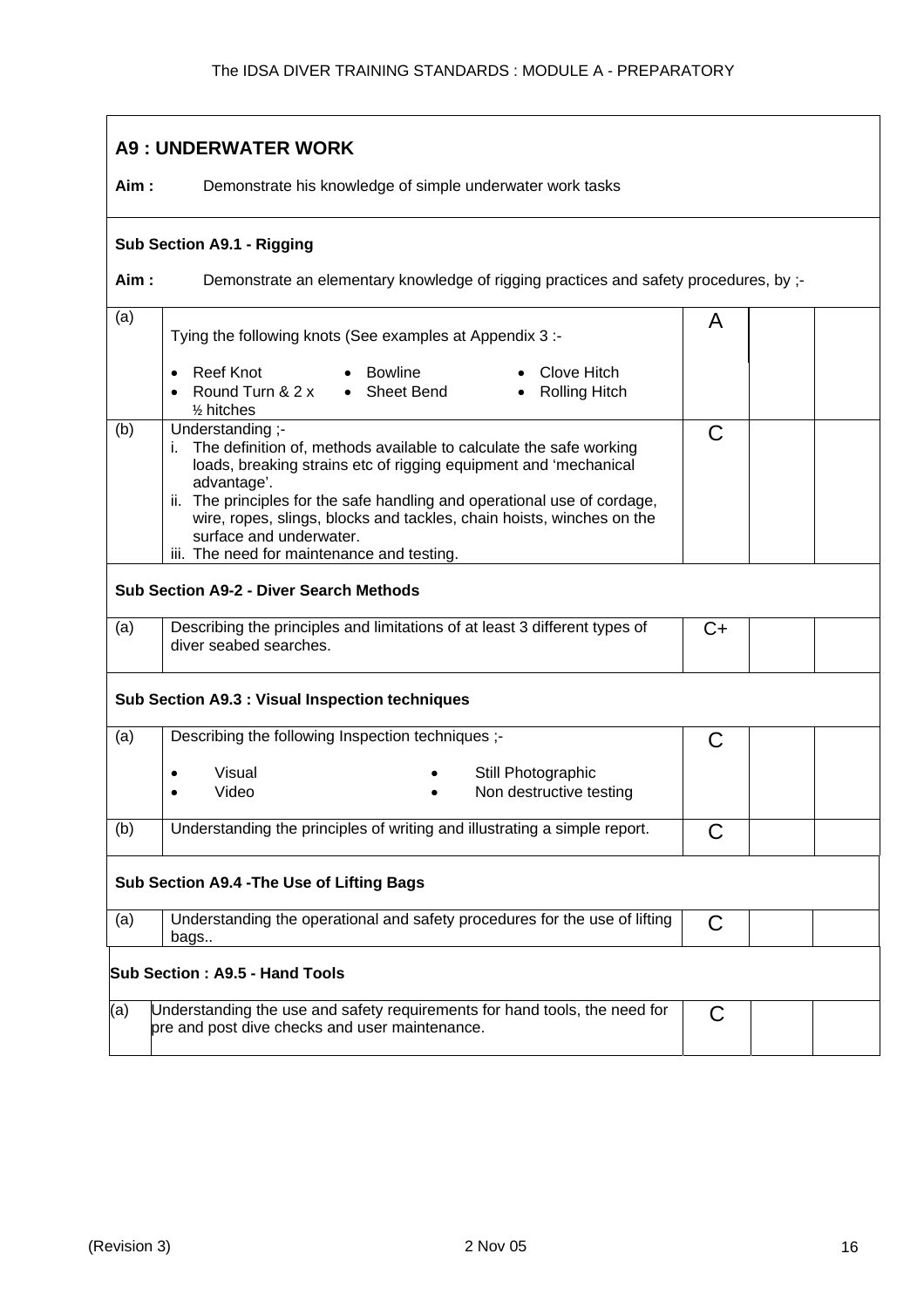## **A10 : PLANT and EQUIPMENT Aim :** Demonstrate his knowledge of diving plant and equipment by :-**Sub Section : A10.1 -** Describing the principles of operation and safety requirements for ;- (a) Personal Equipment C (b) HP and LP compressors C-**Sub Section : A10.2** - Describing the regulations associated with the ;-(a) Use and marking of High Pressure Air Cylinders C (b) Handling of Oxygen under pressure C

## **A11 : MAINTENANCE and REPAIR**

| Aim : | Understand the procedures used in the maintenance of Diving Plant & equipment, by ;- |  |  |
|-------|--------------------------------------------------------------------------------------|--|--|
| (a)   | Describing the need and function of planned maintenance schedules                    |  |  |
| (b)   | Describing the need for and use of Pre & Post dive Checks                            |  |  |
| (c)   | Understanding the relevant national regulations                                      |  |  |

## **A12 : SEAMANSHIP**

**Aim :** Have sufficient knowledge of seamanship to act as a crewman in a small craft or Harbour/Coastal diving vessel, by :-

### **NOTE :**

Many Countries have well established Centres which run Boat Handling Courses to recognised National Commercial or Recreational Standards. These courses may cover some or all parts of this section, and may be taken into account when planning the training programme, but, when they are, schools should ensure that all objectives have been taught, and if not, include them in the programme.

### **Sub Section : A12.1 - TIDES**

Aim : Understanding the influence of Tides on diving operations by ;-

| (a) | Being able to use Tide Tables and Charts to determine Tidal strength,<br>height and direction, and the depth of water. |  |  |
|-----|------------------------------------------------------------------------------------------------------------------------|--|--|
|     |                                                                                                                        |  |  |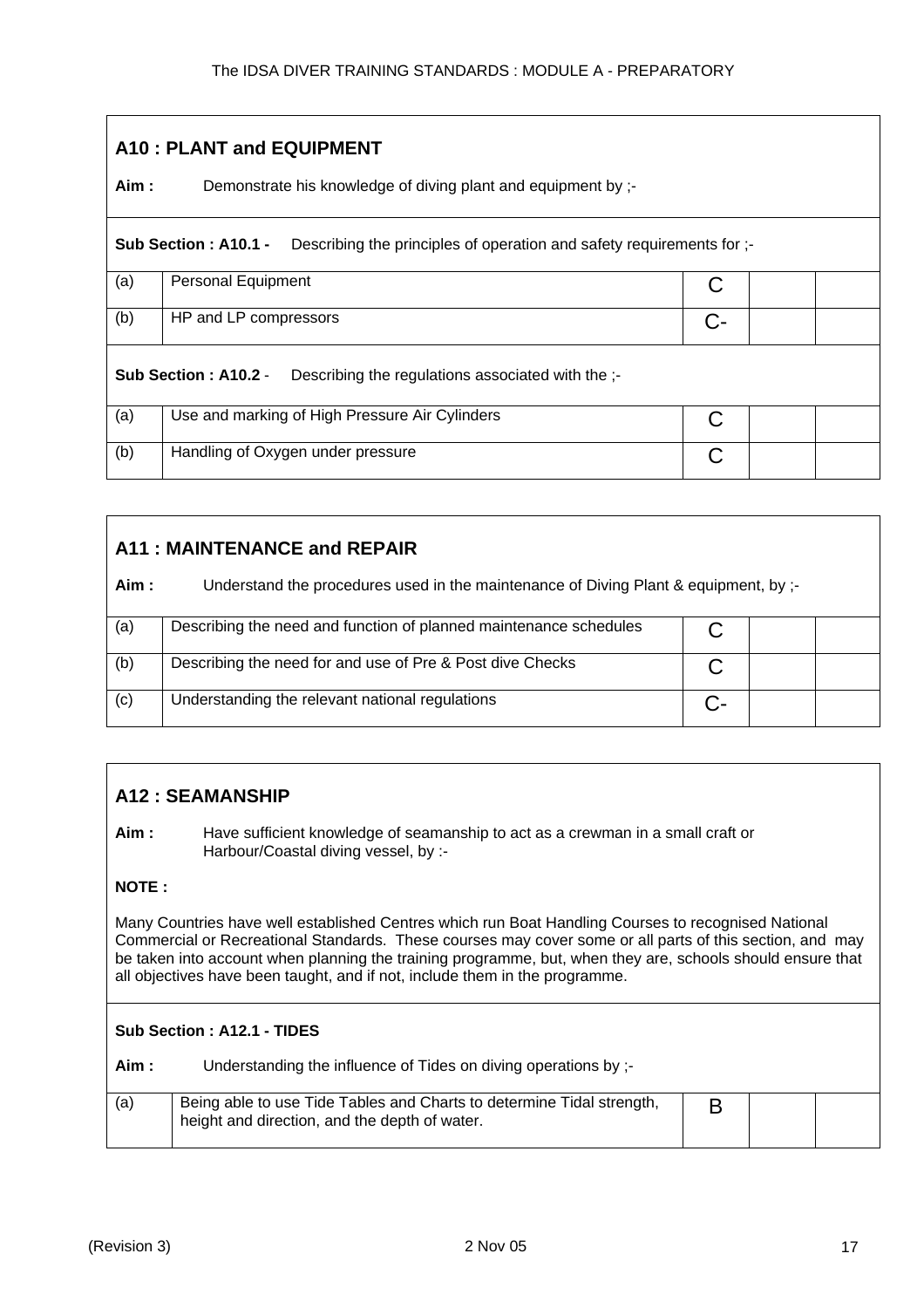| Sub Section: A12.2 - Chartwork and Navigation |                                                                                                                                                                                                                            |   |  |  |
|-----------------------------------------------|----------------------------------------------------------------------------------------------------------------------------------------------------------------------------------------------------------------------------|---|--|--|
| Aim :                                         | Understanding the use of charts and elementary navigation as they affect diving operations, by ;-                                                                                                                          |   |  |  |
| (a)                                           | Being able to interpret a chart as necessary for Harbour/Coastal dives                                                                                                                                                     | B |  |  |
| (b)                                           | Describing principles of Harbour/Coastal Navigation.                                                                                                                                                                       | B |  |  |
|                                               | Sub Section: A12.3 - Small Boat Handling                                                                                                                                                                                   |   |  |  |
| Aim :                                         | Understanding the methods of handling of Small Craft and the duties of the crew in a<br>Harbour/Coastal Diving Vessel, by ;-                                                                                               |   |  |  |
| (a)                                           | Describing the principles of handling a small boat in Open Water and in<br>Harbour to carry out the following manoeuvres<br>Picking up a Diver<br>Coming alongside<br>Picking up a mooring<br>Launching, starting/stopping | C |  |  |
| (b)                                           | Preparing a small boat for work with all safety and other necessary<br>equipment.                                                                                                                                          | C |  |  |
| (c)                                           | Describing the handling of wires and ropes and other duties required by<br>a crewman of a Harbour/Coastal Diving Vessel                                                                                                    | C |  |  |

## **A13 : LEGISLATION**

| Aim : | To understand the National and other Regulations of the Country in which training is being<br>carried out |    |  |
|-------|-----------------------------------------------------------------------------------------------------------|----|--|
| (a)   | As they are directly concerned with the diver as an individual.                                           | C+ |  |
| (b)   | As they affect diving operations                                                                          |    |  |

NOTE : If no National Standards exist, the School must specify the standard of another Country which is used and taught during the course, and which must be specified in the Divers Logbook.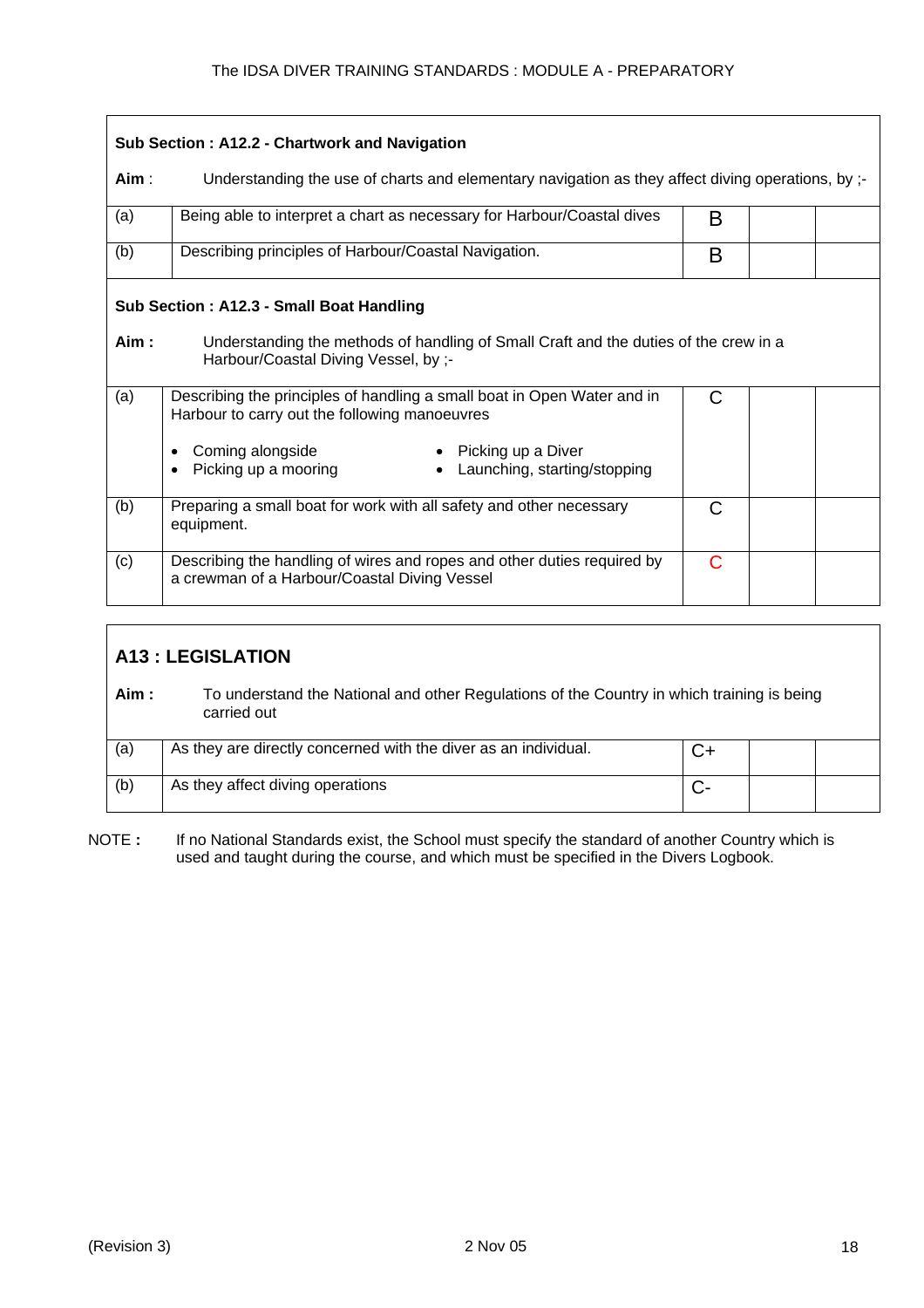

## **IDSA DIVER TRAINING STANDARDS**

## **MODULE B ; SCUBA**

## **IDSA LEVEL 1 - SCUBA DIVER**

To obtain the IDSA Level 1 (SCUBA Diver) Training Qualification this module MUST follow or be combined with Module A

## **TRAINING DEFINITION**

On successful completion of modules A & B a diver may be awarded the IDSA Level 1 Qualification, and will be ;-

> • The Use of Hand Tools • Visual Inspection

Competent to dive safely using open circuit self-contained air breathing equipment to a depth of 30 metres, and have a working knowledge of the following tasks :

- Elementary rigging
- The Use of Lifting Bags
- Diver Search Techniques

#### **Notes** ;-

- 1. The Task training will provide the trainee with a general appreciation of the techniques and problems involved in carrying out the specified underwater work. For the diver to be considered a competent worker it will generally be necessary for **further specialist training to be undertaken**.
- 2. Successful students are competent to dive to the depth shown. They may go deeper with further experience and/or training as assessed by a Diving Contractor and allowed by National Legislation.

## **CONTENTS**

- B1 Practical Diving
- B2 Surface Procedures
- B3 Air Chamber Operations
- B4 Underwater Emergencies
	- B4.1 As a diver
	- B4.2 As the in-water Stand By Diver
	- B4.3 As the Surface Stand By diver
	- B4.4 As a Member of the Surface Team
- B5 Communication Systems
- B6 Underwater Work
	- B6.1 Rigging
	- B6.2 Diver Search methods
	- B6.3 Visual Inspection techniques<br>B6.4 The Use of Lifting Bags
	- The Use of Lifting Bags
	- B6.5 Hand Tools
- B7 Plant and Equipment
	- B7.1 Personal equipment
	- B7.2 Low & High Pressure Compressors
	- B7.3 Cylinders
- B8 Maintenance
- B9 Legislation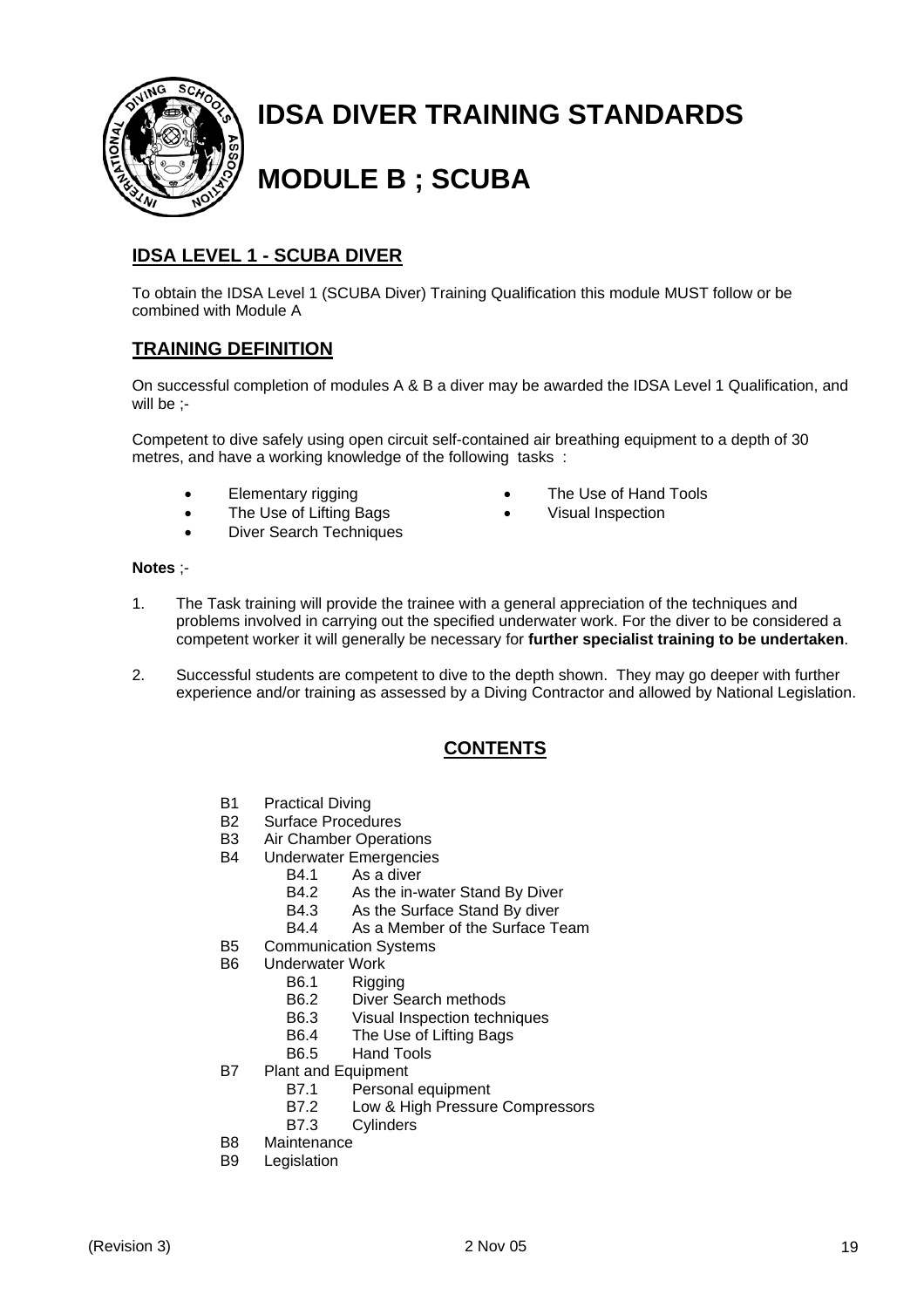## **SCUBA**

|                  | <b>B1 : PRACTICAL DIVING</b>                                   |                                                                                                |                                                                                                                                                                                                                                                                                                                                                                                                                                                                                                                                                                                                                                                                                                                                                                                                                                                                                                                                                                       |                         |       |  |
|------------------|----------------------------------------------------------------|------------------------------------------------------------------------------------------------|-----------------------------------------------------------------------------------------------------------------------------------------------------------------------------------------------------------------------------------------------------------------------------------------------------------------------------------------------------------------------------------------------------------------------------------------------------------------------------------------------------------------------------------------------------------------------------------------------------------------------------------------------------------------------------------------------------------------------------------------------------------------------------------------------------------------------------------------------------------------------------------------------------------------------------------------------------------------------|-------------------------|-------|--|
| Aim:             |                                                                |                                                                                                | Demonstrate his competence to dive in Open Water using SCUBA to a maximum depth of 30m,                                                                                                                                                                                                                                                                                                                                                                                                                                                                                                                                                                                                                                                                                                                                                                                                                                                                               |                         |       |  |
| (a)              | by $:-$<br>Understanding SCUBA safety and operating procedures |                                                                                                |                                                                                                                                                                                                                                                                                                                                                                                                                                                                                                                                                                                                                                                                                                                                                                                                                                                                                                                                                                       |                         | C+    |  |
| (b)              |                                                                |                                                                                                | Diving safely and competently on air to a depth of 30 metres, having gained the                                                                                                                                                                                                                                                                                                                                                                                                                                                                                                                                                                                                                                                                                                                                                                                                                                                                                       |                         | A     |  |
|                  | following experience ;-                                        |                                                                                                |                                                                                                                                                                                                                                                                                                                                                                                                                                                                                                                                                                                                                                                                                                                                                                                                                                                                                                                                                                       |                         |       |  |
|                  | Depth                                                          |                                                                                                | Total Bottom Time Minimum Number of<br><b>Dives</b>                                                                                                                                                                                                                                                                                                                                                                                                                                                                                                                                                                                                                                                                                                                                                                                                                                                                                                                   | Minimum Bottom          |       |  |
|                  | (Metres)<br>0 to 25                                            | (Mins)<br>500                                                                                  | 20                                                                                                                                                                                                                                                                                                                                                                                                                                                                                                                                                                                                                                                                                                                                                                                                                                                                                                                                                                    | Time for any Dive<br>20 |       |  |
|                  | 26 to 30                                                       | 150                                                                                            | 5                                                                                                                                                                                                                                                                                                                                                                                                                                                                                                                                                                                                                                                                                                                                                                                                                                                                                                                                                                     | 20                      |       |  |
|                  | Notes:                                                         |                                                                                                |                                                                                                                                                                                                                                                                                                                                                                                                                                                                                                                                                                                                                                                                                                                                                                                                                                                                                                                                                                       |                         |       |  |
|                  | 1.<br>2.<br>3.<br>4.<br>5.<br>competent<br>6.                  |                                                                                                | Divers must be working or carrying out training drills during all dives.<br>Deeper dive times may be counted towards shallow minute requirements.<br>Dry Compression Chamber dives may not be included in these times<br>At least 80% of the dives must be carried out in open water.<br>Some students may require more than the minimum times before they can be considered<br>Students who graduate without achieving the bottom times required by IDSA will either be issued<br>with a National Qualification card or a card from the School. They may be issued with an IDSA<br>Qualification card once they have provided evidence for the bottom time they are lacking. This<br>evidence may be either on-the-job experience - fully documented and certified in their Log Book, or<br>successful completion of an appropriate module at an IDSA Approved School.<br>As from 1 September 2008 it will be necessary for students to gain all the required bottom |                         |       |  |
|                  | time at their school.                                          |                                                                                                |                                                                                                                                                                                                                                                                                                                                                                                                                                                                                                                                                                                                                                                                                                                                                                                                                                                                                                                                                                       |                         |       |  |
| (c)              |                                                                |                                                                                                | Being able to follow the procedures necessary to carry out in-water stops for a                                                                                                                                                                                                                                                                                                                                                                                                                                                                                                                                                                                                                                                                                                                                                                                                                                                                                       |                         | A     |  |
|                  | simulated dive of 25 minutes at 30 metres.                     |                                                                                                |                                                                                                                                                                                                                                                                                                                                                                                                                                                                                                                                                                                                                                                                                                                                                                                                                                                                                                                                                                       |                         |       |  |
| (d)              | suit, suit inflation, knife, compass etc                       |                                                                                                | Being able to use basic diving equipment e.g. Half mask, fins, weightbelt, dry or wet                                                                                                                                                                                                                                                                                                                                                                                                                                                                                                                                                                                                                                                                                                                                                                                                                                                                                 |                         | A     |  |
| (e)              |                                                                |                                                                                                | Being able to use a Full face mask with an oral/nasal mask or mouthpiece                                                                                                                                                                                                                                                                                                                                                                                                                                                                                                                                                                                                                                                                                                                                                                                                                                                                                              |                         | A     |  |
| (f)              |                                                                |                                                                                                | Operating the reserve system appropriate to the equipment in use.                                                                                                                                                                                                                                                                                                                                                                                                                                                                                                                                                                                                                                                                                                                                                                                                                                                                                                     |                         | A     |  |
| $\overline{g}()$ | Using float lines and diver marker floats                      |                                                                                                |                                                                                                                                                                                                                                                                                                                                                                                                                                                                                                                                                                                                                                                                                                                                                                                                                                                                                                                                                                       |                         | A     |  |
| (h)              | Diving in nil visibility                                       |                                                                                                |                                                                                                                                                                                                                                                                                                                                                                                                                                                                                                                                                                                                                                                                                                                                                                                                                                                                                                                                                                       |                         | A     |  |
| (i)              | Diving in mid water in moderate currents (about 0.5 knots)     |                                                                                                |                                                                                                                                                                                                                                                                                                                                                                                                                                                                                                                                                                                                                                                                                                                                                                                                                                                                                                                                                                       |                         | A     |  |
| (i)              |                                                                |                                                                                                | Diving in varying bottom conditions e.g. weed, mud, sand, shingle                                                                                                                                                                                                                                                                                                                                                                                                                                                                                                                                                                                                                                                                                                                                                                                                                                                                                                     |                         | A     |  |
| (k)              | Including the use of suit inflation                            |                                                                                                | Using the diving suit suitable for the environment i.e. temperature and depth.                                                                                                                                                                                                                                                                                                                                                                                                                                                                                                                                                                                                                                                                                                                                                                                                                                                                                        |                         | A     |  |
| $($ l $)$        |                                                                |                                                                                                | Using at least 2 devices to adjust buoyancy as required e.g. Suit inflation, BC                                                                                                                                                                                                                                                                                                                                                                                                                                                                                                                                                                                                                                                                                                                                                                                                                                                                                       |                         | A     |  |
| (m)              | Clearing ears on descent as necessary                          |                                                                                                |                                                                                                                                                                                                                                                                                                                                                                                                                                                                                                                                                                                                                                                                                                                                                                                                                                                                                                                                                                       |                         | A     |  |
| (n)              | Ascending at the predetermined rate, breathing correctly.      |                                                                                                |                                                                                                                                                                                                                                                                                                                                                                                                                                                                                                                                                                                                                                                                                                                                                                                                                                                                                                                                                                       |                         | A     |  |
| (o)              | Entering and leaving the water safely in different situations. |                                                                                                |                                                                                                                                                                                                                                                                                                                                                                                                                                                                                                                                                                                                                                                                                                                                                                                                                                                                                                                                                                       |                         | A     |  |
| (p)              | Dressing and undressing in his/her personal diving equipment   |                                                                                                |                                                                                                                                                                                                                                                                                                                                                                                                                                                                                                                                                                                                                                                                                                                                                                                                                                                                                                                                                                       |                         | A     |  |
| (q)              | Being familiar with ;-                                         | oxygen, enriched air or other gas mixtures<br>use of these techniques during SCUBA operations. | The operation of closed and semi-closed circuit breathing equipment using<br>The safety procedures used, and the potential hazards associated with the                                                                                                                                                                                                                                                                                                                                                                                                                                                                                                                                                                                                                                                                                                                                                                                                                |                         | $C -$ |  |
| (r)              | Maintaining a personal Logbook                                 |                                                                                                |                                                                                                                                                                                                                                                                                                                                                                                                                                                                                                                                                                                                                                                                                                                                                                                                                                                                                                                                                                       |                         | A     |  |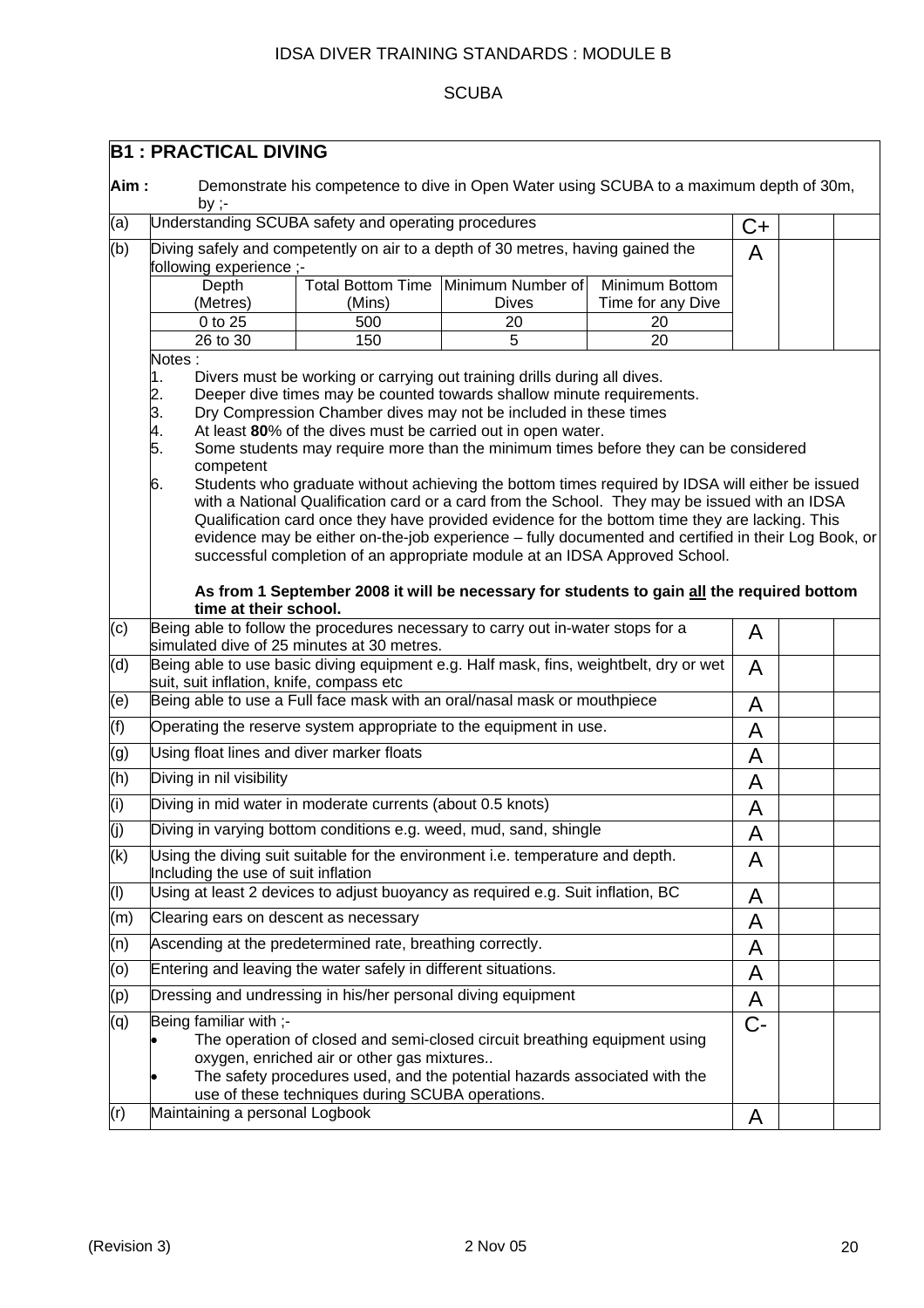#### **SCUBA**

|      | <b>B2: SURFACE PROCEDURES</b>                                                                                                                               |   |  |  |  |
|------|-------------------------------------------------------------------------------------------------------------------------------------------------------------|---|--|--|--|
| Aim: | Demonstrate his competence to act as a member of the surface team by :-                                                                                     |   |  |  |  |
| (a)  | Assisting a diver to dress and undress in his personal diving equipment.                                                                                    | A |  |  |  |
| (b)  | Understanding the responsibilities of, and carrying out the duties of a Diver's<br>tender/linesman, including the use of common diver communication systems | A |  |  |  |
| (c)  | Carrying out pre-dive equipment checks                                                                                                                      | A |  |  |  |
| (d)  | Carrying out post-dive equipment checks                                                                                                                     | A |  |  |  |
| (e)  | Inspecting and maintaining personal diving equipment and reporting defects                                                                                  | A |  |  |  |

## **B3** : **AIR DIVING CHAMBER OPERATIONS**

| Aim:<br>Complete a chamber dive to at least 30m successfully, and understand the duties of a chamber<br>attendant by ;- |                                                                                                                                          |   |  |  |
|-------------------------------------------------------------------------------------------------------------------------|------------------------------------------------------------------------------------------------------------------------------------------|---|--|--|
| (a)                                                                                                                     | Diving to at least 30m in a 2 compartment chamber and successfully completing a<br>simple comprehension test while at the maximum depth. |   |  |  |
| (b)                                                                                                                     | Describe and perform the duties of a chamber attendant                                                                                   | В |  |  |

## **B4** : **UNDERWATER EMERGENCIES**

**Aim :** Understand and carry out the procedures necessary to deal with an emergency, both as a diver and as a member of the diving team ;-

**Note** : Team training drills should include the simulated rescue of an unconscious diver

#### **Sub Section B4.1 : As a Diver he must be able to ;-**

| (a) | Shed weights, use Suit Inflation and operate a BC, understanding the limitations of<br>these actions and any resulting dangers.           | A    |  |
|-----|-------------------------------------------------------------------------------------------------------------------------------------------|------|--|
| (b) | Carry out the correct remedial actions in the event of loss of either his breathing<br>supply or communications, or both.                 | Α    |  |
| (c) | Understand the necessary remedial action(s), their limitations and any resulting<br>dangers as a result of a severed or trapped lifeline. | $C+$ |  |
| (d) | Understand the principles of Free Ascent                                                                                                  | $C+$ |  |
|     | Sub Section B4.2 : As the In-Water Stand By Diver he must be able to :-                                                                   |      |  |
| (a) |                                                                                                                                           |      |  |
|     | Reach his Buddy diver in an emergency                                                                                                     | A    |  |
| (b) | Carry out rescue/emergency procedures according to the equipment, environment<br>and the emergency situation.                             | A    |  |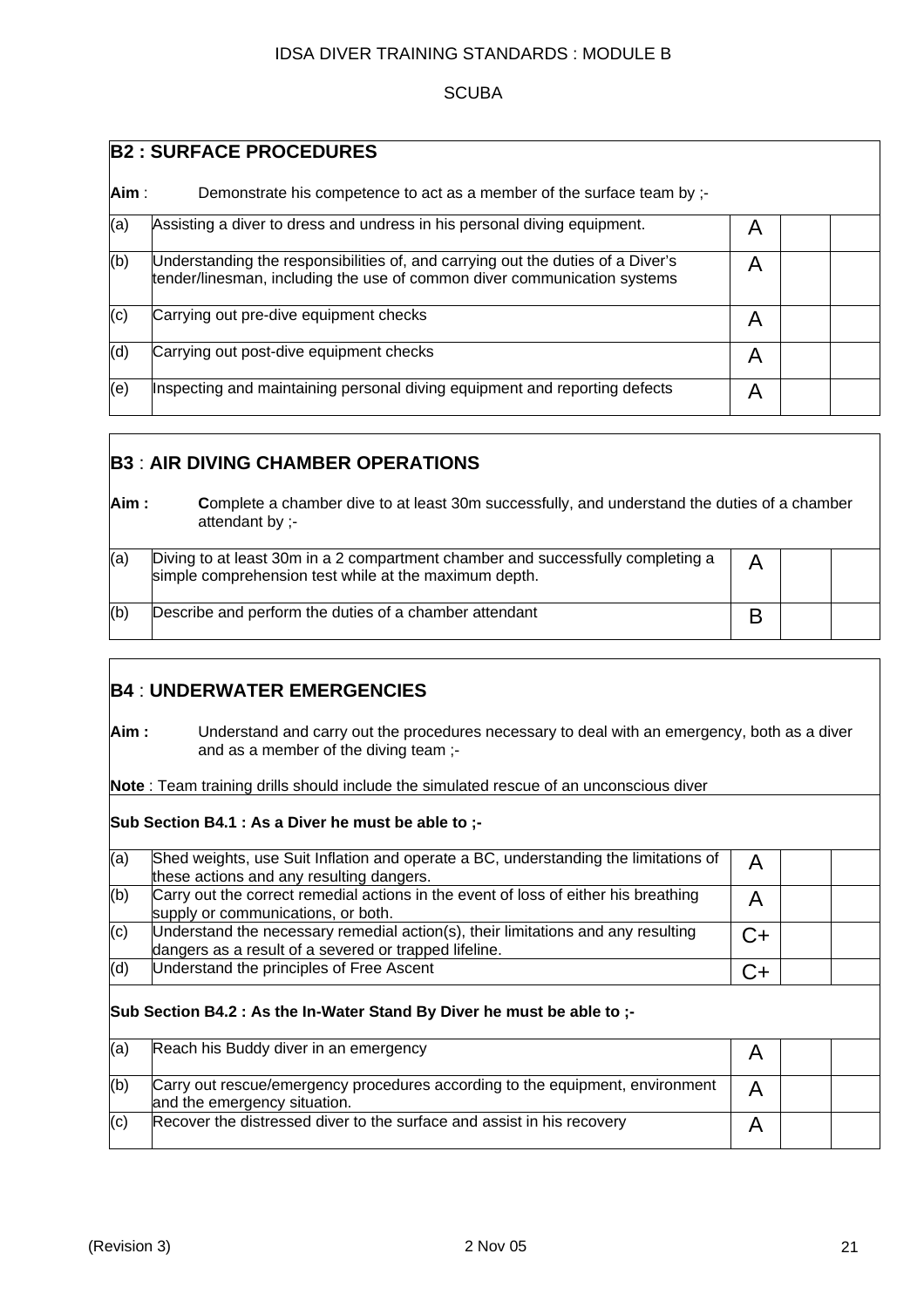### **SCUBA**

|     | <b>B4 : UNDERWATER EMERGENCIES (Continued)</b>                                                                |   |  |  |  |
|-----|---------------------------------------------------------------------------------------------------------------|---|--|--|--|
|     | Sub Section B4.3 : As the Surface Stand By Diver he must be able to ;-                                        |   |  |  |  |
| (a) | Dress in the appropriate state of readiness, according to the dive site and<br>lenvironmental conditions.     | A |  |  |  |
| (b) | Enter the water promptly as authorised by the Supervisor.                                                     | A |  |  |  |
| (c) | Follow a lifeline to the distressed diver                                                                     | A |  |  |  |
| (d) | Carry out rescue/emergency procedures according to the equipment,<br>environment and the emergency situation. | A |  |  |  |
| (e) | Recover the distressed diver to the diving platform.                                                          | A |  |  |  |
|     | Sub Section B4.4 : As a member of the Surface Team he must be able to :-                                      |   |  |  |  |
| (a) | Assist in the recovery of a distressed diver from the water                                                   | A |  |  |  |
| (b) | Enter the water when authorised to assist with recovery                                                       | A |  |  |  |
| (c) | Assist with the removal of clothing and First Aid as may be appropriate                                       | A |  |  |  |

## **B5** : **COMMUNICATION SYSTEMS**

**Aim :** Use all current diver communication systems as they apply to SCUBA Operations, safely and efficiently, by sending and receiving ;-

| (a) | Hand Signals                                                                                               | A |  |  |
|-----|------------------------------------------------------------------------------------------------------------|---|--|--|
| (b) | Lifeline Signals                                                                                           | A |  |  |
| (c) | Messages using recognised communication procedures via a hard wire<br>communication system.                | A |  |  |
|     | And by                                                                                                     |   |  |  |
| (d) | Understanding the use of recognised communication procedures via a through-<br>water communication system. | C |  |  |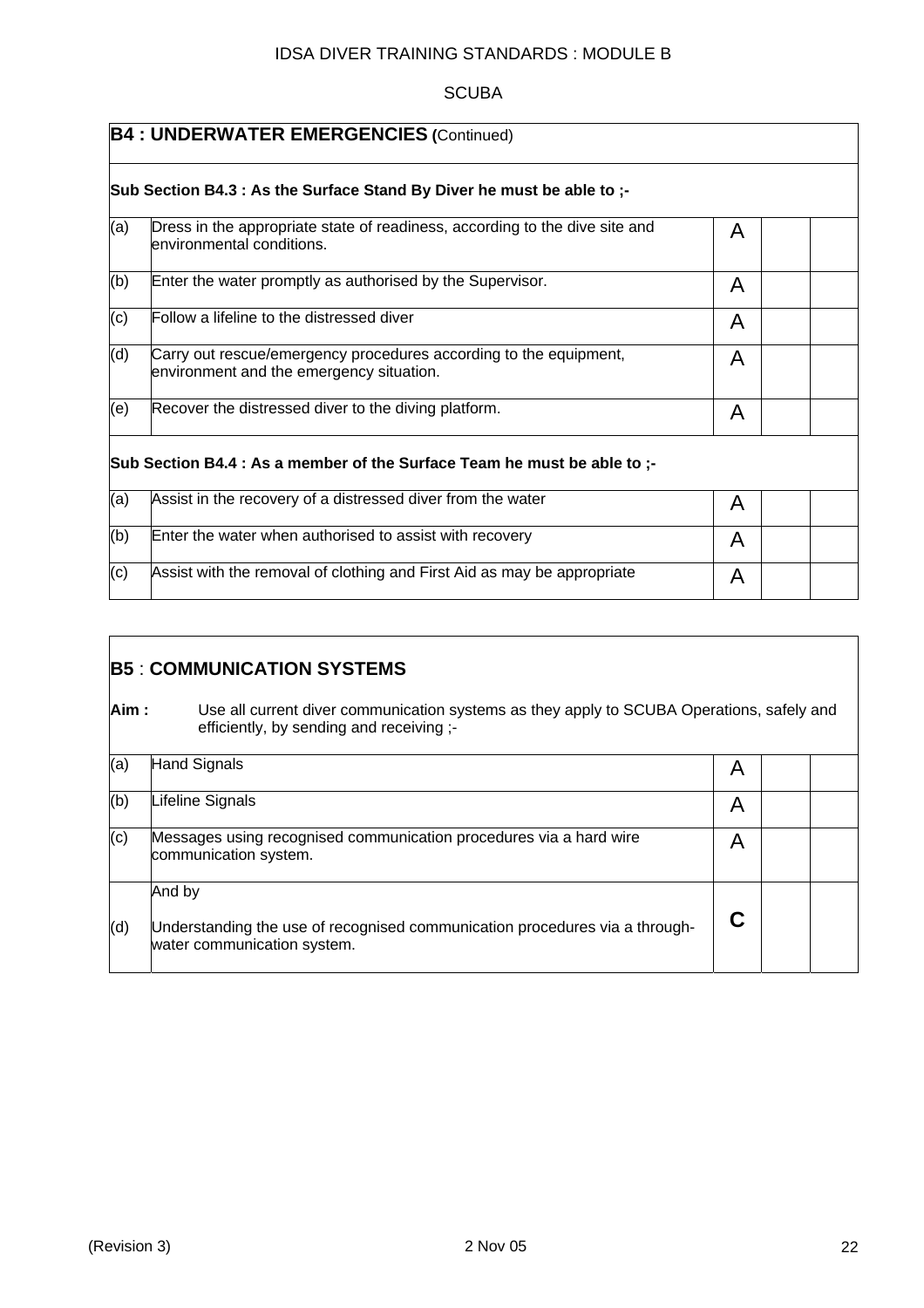## **SCUBA**

|       | <b>B6 : UNDERWATER WORK</b>                                                                                                                                                        |   |  |
|-------|------------------------------------------------------------------------------------------------------------------------------------------------------------------------------------|---|--|
| Aim : | Demonstrate his ability to carry out simple work tasks safely and efficiently by ;-                                                                                                |   |  |
| Note: | In all areas of work the trainee should be aware of statutory testing and examination requirements<br>for lifting equipment – including Safe Working Loads and their significance. |   |  |
|       | <b>Sub Section B6.1: Rigging</b>                                                                                                                                                   |   |  |
| (a)   | Tying the following knots underwater ;-                                                                                                                                            | A |  |
|       | <b>Reef Knot</b><br><b>Bowline</b><br><b>Clove Hitch</b><br>Sheet Bend<br>Round Turn & $2 \times \frac{1}{2}$ hitches<br>Rolling Hitch                                             |   |  |
|       | Sub Section B6.2 : Diver Search methods -                                                                                                                                          |   |  |
| (a)   | Finding an object using two different types of seabed search $-$ one in nil visibility                                                                                             | A |  |
|       | <b>Sub Section: B6.3 - Visual Inspection Techniques</b>                                                                                                                            |   |  |
| (a)   | Producing a report based on a simple underwater inspection, measurement, or<br>survey task.                                                                                        | A |  |
|       | Sub Section: B6.4 - The Use of Lifting Bags                                                                                                                                        |   |  |
| (a)   | Using a lifting bag to move an object weighing at least 100Kg in water.                                                                                                            | A |  |
|       | Sub Section: B6.5 - Hand Tools                                                                                                                                                     |   |  |
| (a)   | Completing a range of underwater tasks safely using at least 2 different hand<br>tools.                                                                                            | A |  |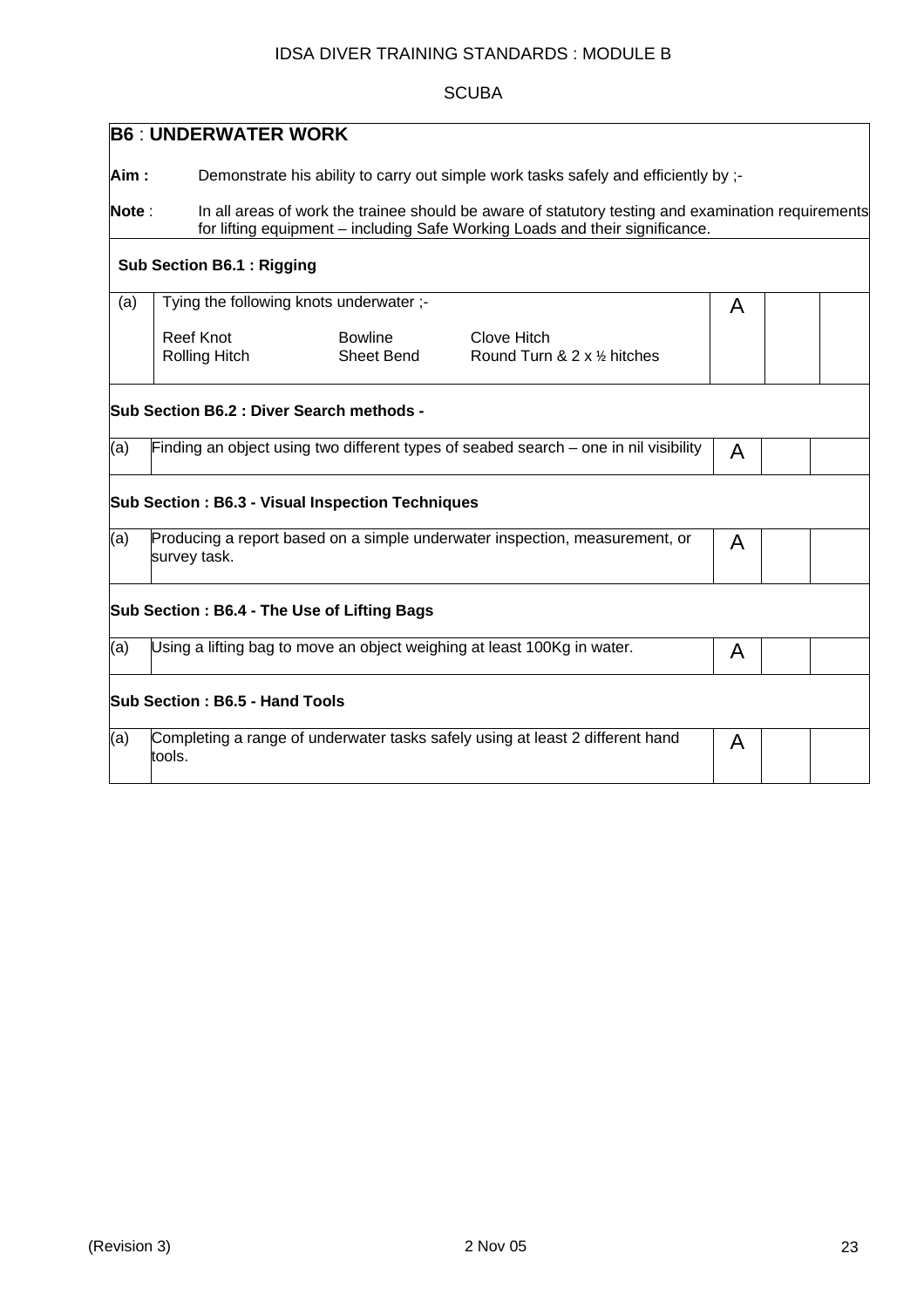#### **SCUBA**

## **B7** : **PLANT & EQUIPMENT**

**Aim :** Understand the function and operation of SCUBA Equipment and of low and high pressure compressors, and be able to charge all types of diving cylinder either directly from a compressor or from a High Pressure air bank (Cascade system). by ;-

#### **Sub Section B7.1 : SCUBA Equipment**

| (a) | <sup>1</sup> Explaining the function and operation of current SCUBA equipment. | $\overline{C}$ |  |
|-----|--------------------------------------------------------------------------------|----------------|--|

#### **Sub Section : B7.2- High & Low Pressure Compressors**

| (a) | Carrying out pre-dive checks, starting procedures and running checks on<br>compressors using either electrical or diesel prime movers. | B |  |  |  |  |
|-----|----------------------------------------------------------------------------------------------------------------------------------------|---|--|--|--|--|
| (b) | Carrying out post-dive checks and stopping procedures on compressors using<br>either electrical or diesel prime movers.                | В |  |  |  |  |
| (c) | An Air purity/quality test in accordance with National Standards.                                                                      | B |  |  |  |  |
|     | <b>Sub Section: B7.3- Cylinders</b>                                                                                                    |   |  |  |  |  |
| (a) | Charging HP cylinders by decanting (cascading) from a bank of HP cylinders                                                             | A |  |  |  |  |
| (b) | Charging HP cylinders directly from an HP Compressor                                                                                   | A |  |  |  |  |

## **B8** : **MAINTENANCE AND REPAIR**

#### Aim : Understand and carryout the User Maintenance of ;-

| (a) | Diving suits                          | D |  |
|-----|---------------------------------------|---|--|
| (b) | Personal equipment                    |   |  |
| (c) | Diver Communication Equipment         |   |  |
| (d) | LP and HP compressors and air filters |   |  |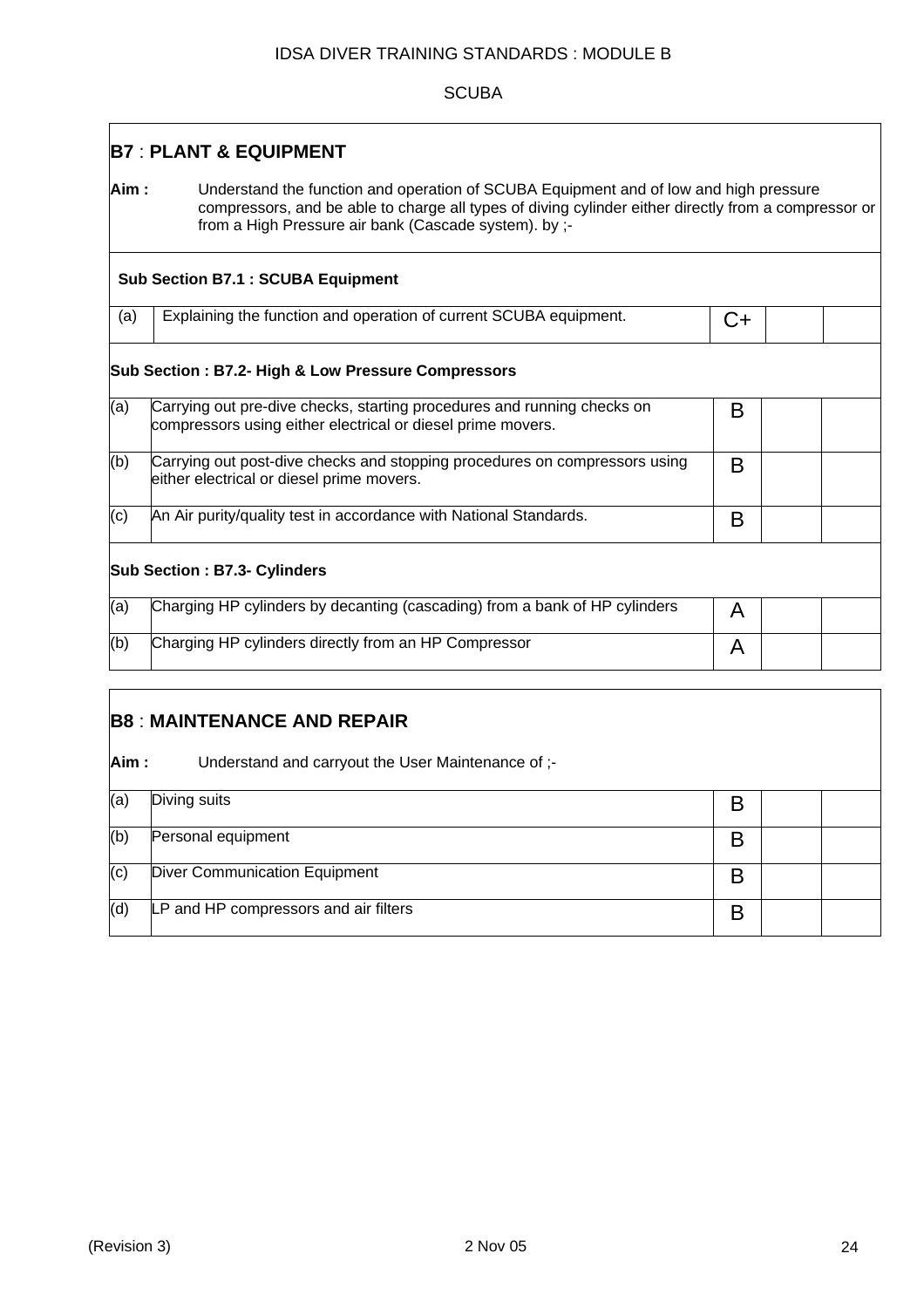## **SCUBA**

## **B9** : **LEGISLATION Aim :** Understand the National and relevant local Regulations of the Country in which training is being carried out, as they are relevant to SCUBA Diving Operations, by ;- Describing ;- The responsibilities of the Client, Contractor, Supervisor, diver and any other personnel who may be concerned with a diving operation ii. The conduct of SCUBA diving operations iii. Planning and Risk Assessment. iv. The composition of diving teams. v. The requirement for divers personal logbooks, operation logs and other relevant documentation vi. The requirement for a compression chamber. vii. The operation, maintenance and safety requirements for diving plant and equipment. viii. The medical and training requirements for diving personnel. C

Note : If no National Standards exist, the School must state the standard which is used and taught during the course, and which must be specified in the Divers Logbook.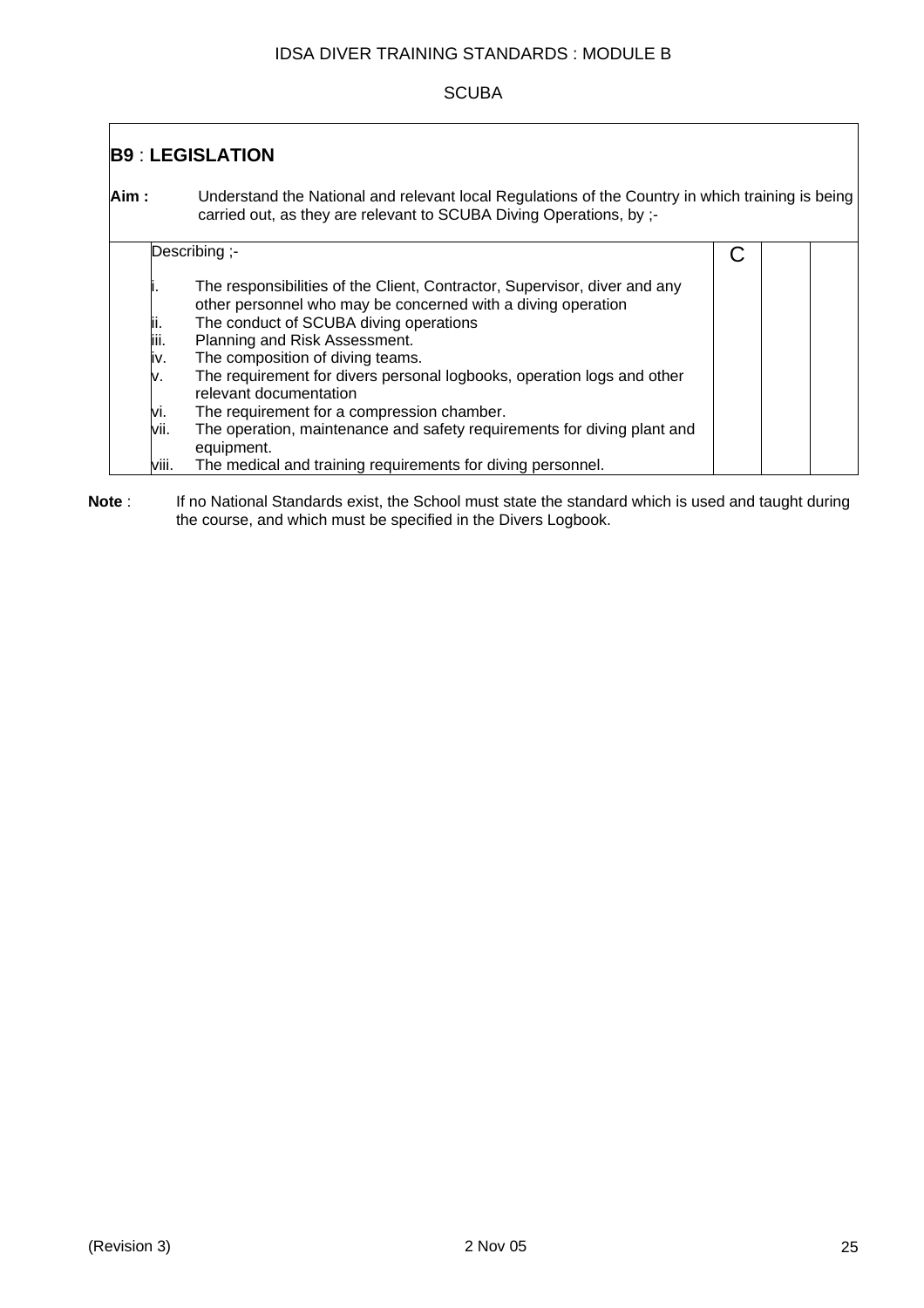

## **IDSA DIVER TRAINING STANDARDS**

## **MODULE C : RESTRICTED SURFACE SUPPLY**

## **IDSA LEVEL 2 - RESTRICTED SURFACE SUPPLY DIVER**

To obtain the IDSA Level 2 (Restricted Surface Supply Diver) Training Qualification this module **MUST** follow or be combined with Modules A and B

On successful completion of modules A, B and C a diver may be awarded the IDSA Level 2 Qualification, and will be ;-

Competent to dive safely both inland & inshore using both open circuit self-contained air breathing equipment and surface supplied air diving equipment to a depth of 30 metres, and have a working knowledge of the following tasks ;-

- Elementary Rigging
- The Use of Lifting Bags
- Diver Search Techniques
- The use of Power Tools
- **Thermal Arc Cutting equipment**
- The Use of Hand Tools
- Visual Inspection
- Chamber Operations
- Simple Underwater Construction tasks
- Air Lifts and Jetting equipment

The principles and of the following subjects are also taught, but in-water experience is not mandatory ; Bolt Guns, Explosives, Wet Welding and Diving in Polluted Waters

#### **Notes**

- 1. The Task training will provide the trainee with a general appreciation of the techniques and problems involved in carrying out the specified underwater work. For the diver to be considered a competent worker it will generally be necessary for **further specialist training to be undertaken**.
- 2. Successful students are competent to dive to the depth shown. They may go deeper with further experience and/or training as assessed by a Diving Contractor and allowed by National Legislation.
- 3. Items marked with a star (**\***) and shaded in **green** are also included in Module B, and need not be repeated by a diver holding the IDSA Level 1 qualification.

## **IDSA LEVEL 2A - RESTRICTED SURFACE SUPPLY DIVER - Without SCUBA**

To obtain the IDSA Level 2A (Restricted Surface Supply Diver without SCUBA) Training Qualification this module **MUST** follow or be combined with Module A.

On successful completion of modules A & C a diver may be awarded the IDSA Level 2A Qualification, and will be ;-

Competent to dive safely both inland & inshore using surface supplied air diving equipment to a depth of 30 metres, and have a working knowledge of the following tasks

- Elementary Rigging
- The Use of Lifting Bags
- Diver Search Techniques
- The use of Power Tools,
- Thermal Arc Cutting equipment
- The Use of Hand Tools
- Visual Inspection
- Chamber Operations
- Simple Underwater Construction tasks
- Air Lifts and Jetting equipment,

The principles of the following subjects are also taught, but in-water experience is not mandatory ; Bolt Guns, Explosives, Wet Welding and Diving in Polluted Waters

#### **Notes 1 & 2 above also apply.**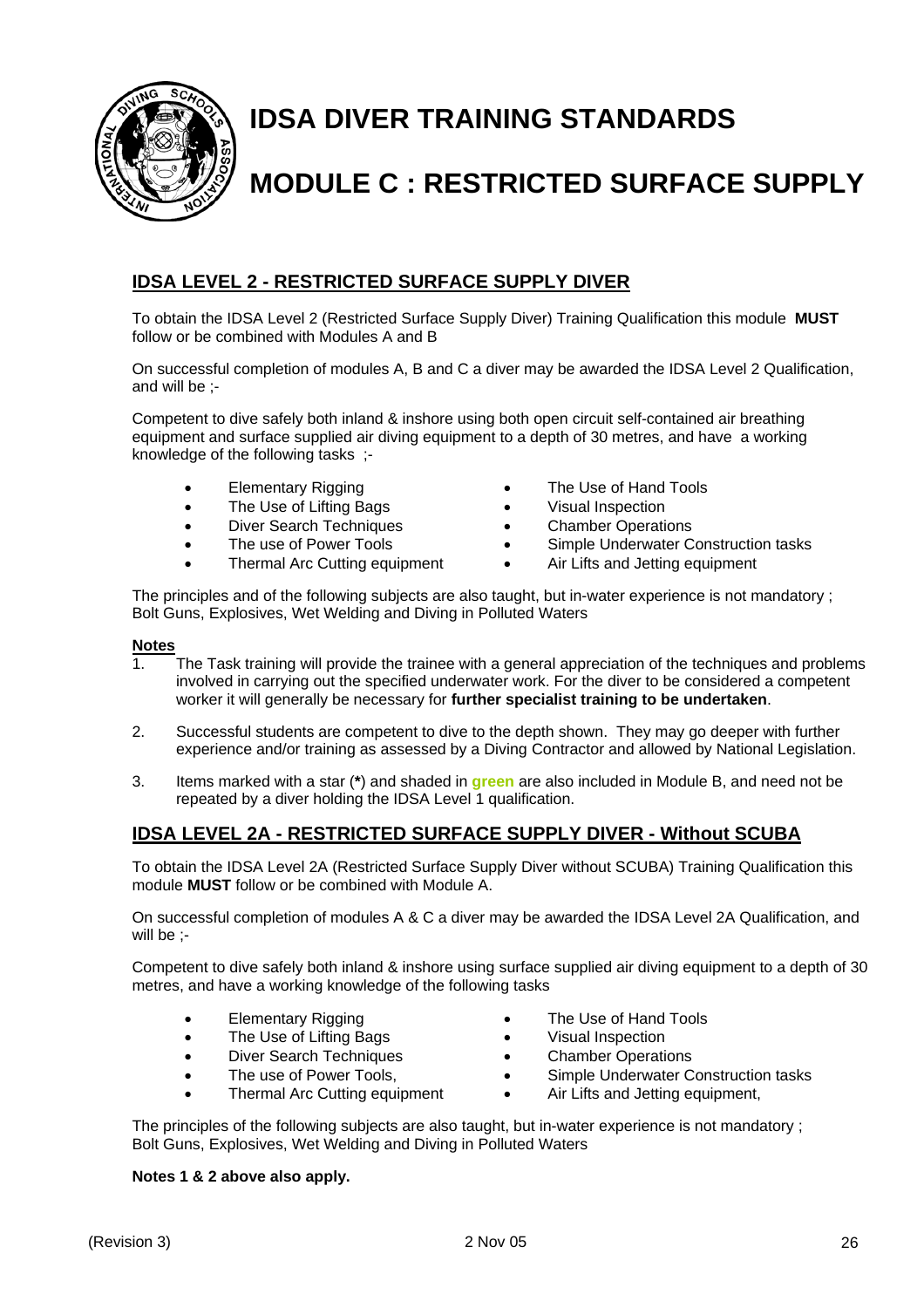#### RESTRICTED SURFACE SUPPLY

## **CONTENTS**

- C1 Practical Diving<br>C2 Surface Proced
- C2 Surface Procedures<br>C3 Surface Decompres
- Surface Decompression Tables
- C4 Air Chamber Operations
- C5 Underwater Emergencies
	- C5.1 As a diver<br>C5.2 As the in-v
	- As the in-water Stand By Diver
	- C5.3 As the Surface Stand By diver
	- C5.4 As a Member of the Surface Team
- C6 Communication Systems
- C7 Underwater Work
	- C7.1 Rigging<br>C7.2 Diver Se
	- Diver Search Methods
	- C7.3 Visual Inspection techniques<br>C7.4 Lifting Bags
	- C7.4 Lifting Bags<br>C7.5 Hand Tools
	- **Hand Tools**
	- C7.6 Power Tools
	- C7.7 Water & Air Lifts : Jetting Equipment
	- C7.8 Bolt Guns
	- C7.9 Cutting Equipment<br>C7.10 Welding Equipment
	- Welding Equipment
	- C7.11 Underwater explosives
	- C7.12 Underwater Construction techniques<br>C7.13 Polluted Waters
	- **Polluted Waters**
- C8 Plant and Equipment
	- C8.1 Surface Supplied Equipment
	- C8.2 Low and High Pressure Compressors
	- C8.3 Cylinders
	- C8.4 Surface Supplied Systems
- C9 Maintenance and Repair
- C10 Legislation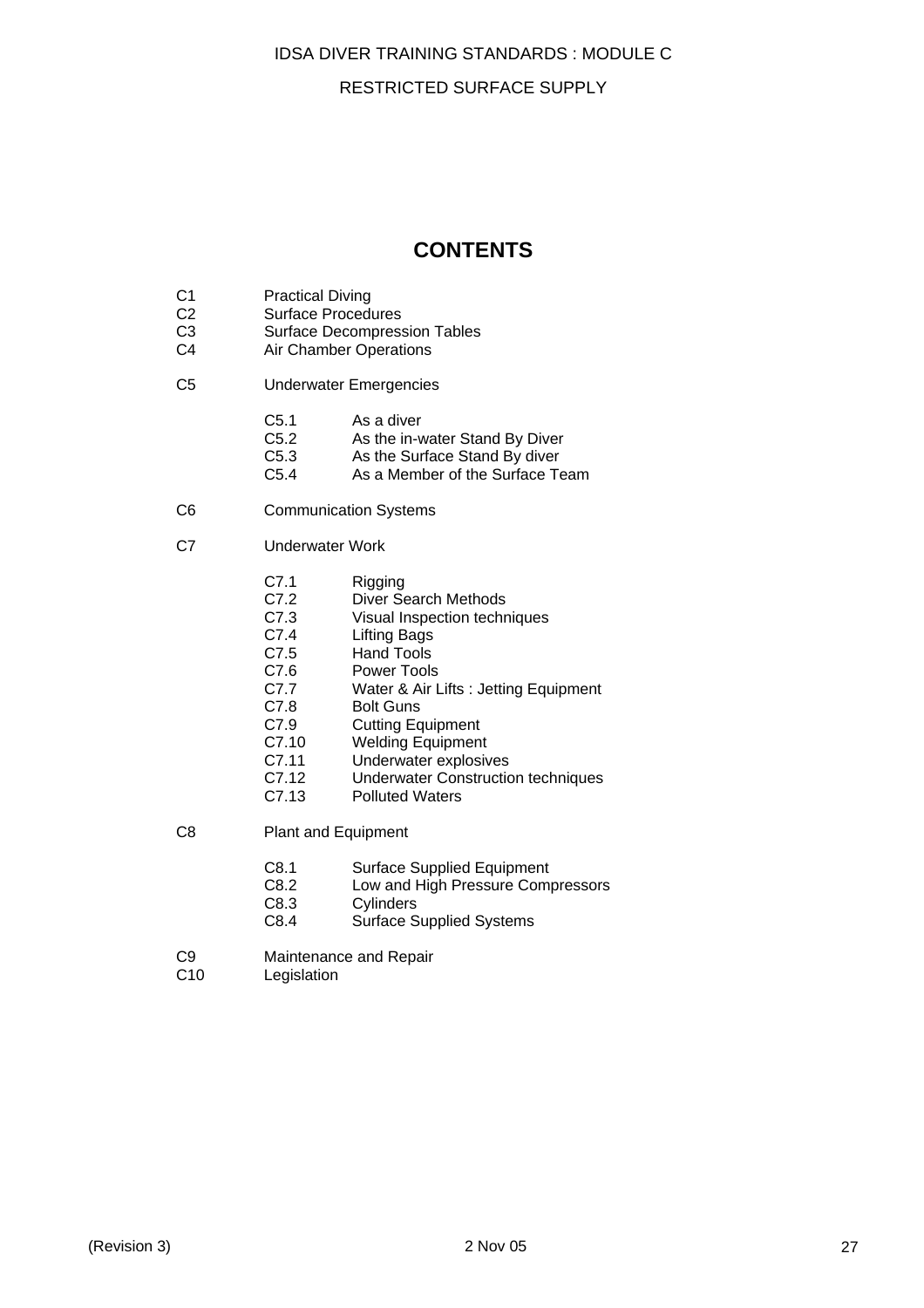## RESTRICTED SURFACE SUPPLY

|         | <b>C1: PRACTICAL DIVING</b>                                                     |                                                                                                                                                      |                            |                                                                                                                                                                                                  |    |  |
|---------|---------------------------------------------------------------------------------|------------------------------------------------------------------------------------------------------------------------------------------------------|----------------------------|--------------------------------------------------------------------------------------------------------------------------------------------------------------------------------------------------|----|--|
| Aim:    |                                                                                 |                                                                                                                                                      |                            | Demonstrate his competence to dive in Open Water using two different sets of commonly used                                                                                                       |    |  |
|         |                                                                                 | Surface Supplied Equipment to a maximum depth of 30m, by ;-                                                                                          |                            |                                                                                                                                                                                                  |    |  |
| (a)     | Understanding                                                                   |                                                                                                                                                      |                            |                                                                                                                                                                                                  | C+ |  |
|         |                                                                                 | Standard surface supply safety and operating procedures                                                                                              |                            |                                                                                                                                                                                                  |    |  |
|         | $\bullet$                                                                       | Surface decompression procedures                                                                                                                     |                            |                                                                                                                                                                                                  |    |  |
| (b)     | Diving safely and competently on air to a depth of 30 metres, having gained the |                                                                                                                                                      |                            |                                                                                                                                                                                                  | A  |  |
|         | following experience ;-                                                         |                                                                                                                                                      |                            |                                                                                                                                                                                                  |    |  |
|         | Depth <sup>-</sup>                                                              | <b>Total Bottom Time</b><br>(Mins)                                                                                                                   | Minimum Number<br>of Dives | Minimum Bottom                                                                                                                                                                                   |    |  |
|         | (Metres)<br>$0$ to $9$                                                          | 1000                                                                                                                                                 | 20                         | Time for any Dive<br>30                                                                                                                                                                          |    |  |
|         | 10 to 25                                                                        | 400                                                                                                                                                  | 8                          | 20                                                                                                                                                                                               |    |  |
|         | 26 to 30                                                                        | 300                                                                                                                                                  | 6                          | 20                                                                                                                                                                                               |    |  |
|         | Notes:                                                                          |                                                                                                                                                      |                            |                                                                                                                                                                                                  |    |  |
|         | 1.                                                                              | Divers must be working or carrying out drills during all dives.                                                                                      |                            |                                                                                                                                                                                                  |    |  |
|         |                                                                                 | Deeper dive times may be counted towards shallow minute requirements.<br>Dry Compression Chamber dives may not be included in these times            |                            |                                                                                                                                                                                                  |    |  |
|         | 2.3.4.5.                                                                        | At least 80% of the dives must be carried out in open water.                                                                                         |                            |                                                                                                                                                                                                  |    |  |
|         |                                                                                 |                                                                                                                                                      |                            | Some students may require more than these minimum times before they can be considered                                                                                                            |    |  |
|         | competent                                                                       |                                                                                                                                                      |                            |                                                                                                                                                                                                  |    |  |
|         | 6.                                                                              |                                                                                                                                                      |                            | Students who graduate without achieving the bottom times required by IDSA will either be issued<br>with a National Qualification card or a card from the School. They may be issued with an IDSA |    |  |
|         |                                                                                 |                                                                                                                                                      |                            | Qualification card once they have provided evidence for the bottom time they are lacking. This                                                                                                   |    |  |
|         |                                                                                 |                                                                                                                                                      |                            | evidence may be either on-the-job experience - fully documented and certified in their Log Book, or                                                                                              |    |  |
|         |                                                                                 |                                                                                                                                                      |                            | successful completion of an appropriate module at an IDSA Approved School.                                                                                                                       |    |  |
|         |                                                                                 |                                                                                                                                                      |                            | As from 1 September 2008 it will be necessary for students to gain all the required bottom                                                                                                       |    |  |
|         | time at their school.                                                           |                                                                                                                                                      |                            |                                                                                                                                                                                                  |    |  |
| (c)     | dive for 25 minutes at 30 metres.                                               | Following the procedures necessary to carry out in-water stops for a simulated                                                                       |                            |                                                                                                                                                                                                  | A  |  |
| (d)     |                                                                                 | Following the procedures necessary to carry out surface decompression stops<br>for a simulated dive of 50 minutes at 30 metres, using air and oxygen |                            |                                                                                                                                                                                                  | A  |  |
| (e)     | <b>Helmets</b>                                                                  | Being able to use a Full face mask, Bandmask, Demand and Freeflow                                                                                    |                            |                                                                                                                                                                                                  | A  |  |
| (f)     | Diving in nil visibility                                                        |                                                                                                                                                      |                            |                                                                                                                                                                                                  | A  |  |
|         |                                                                                 |                                                                                                                                                      |                            |                                                                                                                                                                                                  |    |  |
| (g)     |                                                                                 | Diving in mid water in moderate currents (about 0.5 knots)                                                                                           |                            |                                                                                                                                                                                                  | A  |  |
| (h)     | Diving in varying bottom conditions                                             |                                                                                                                                                      |                            |                                                                                                                                                                                                  | A  |  |
| (i)     | Including the use of suit inflation                                             | Using the diving suit suitable for the environment i.e. temperature and depth.                                                                       |                            |                                                                                                                                                                                                  | A  |  |
| (j)     |                                                                                 | Clearing ears on descent as necessary                                                                                                                |                            |                                                                                                                                                                                                  | A  |  |
| (k)     |                                                                                 | Ascending at the predetermined rate, breathing correctly.                                                                                            |                            |                                                                                                                                                                                                  | A  |  |
| (1)     |                                                                                 | Entering and leaving the water safely in different situations.                                                                                       |                            |                                                                                                                                                                                                  | A  |  |
| (m)     |                                                                                 | Dressing and undressing in his/her personal diving equipment                                                                                         |                            |                                                                                                                                                                                                  | A  |  |
| $(n)^*$ | Being familiar with ;-                                                          |                                                                                                                                                      |                            |                                                                                                                                                                                                  | C  |  |
|         |                                                                                 | The operation of closed and semi-closed circuit breathing equipment                                                                                  |                            |                                                                                                                                                                                                  |    |  |
|         |                                                                                 | using oxygen, enriched air or other gas mixtures                                                                                                     |                            |                                                                                                                                                                                                  |    |  |
|         | $\bullet$                                                                       | The safety procedures used, and the potential hazards associated with<br>the use of these techniques during SCUBA operations.                        |                            |                                                                                                                                                                                                  |    |  |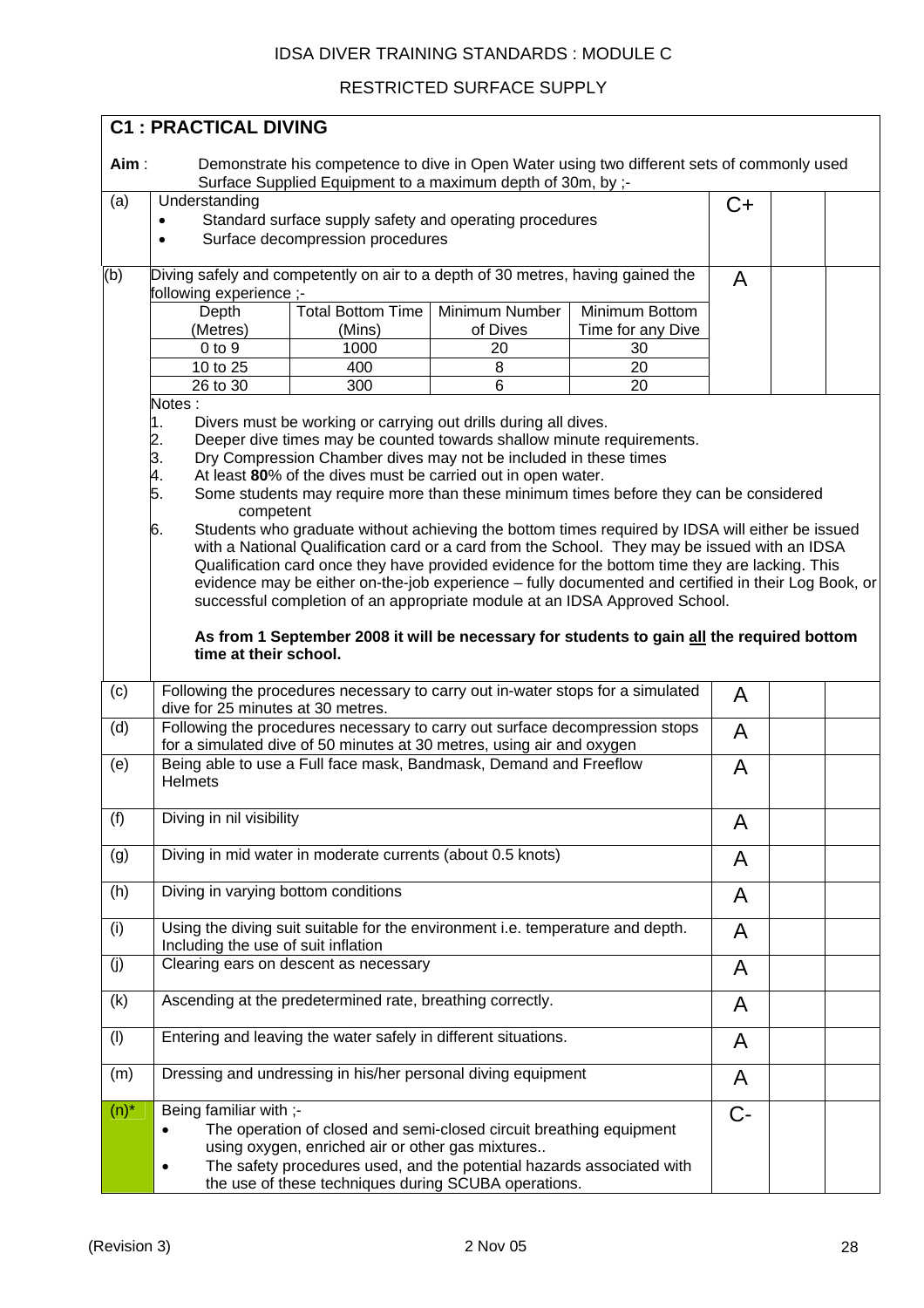## RESTRICTED SURFACE SUPPLY

| <b>C2: SURFACE PROCEDURES</b> |                                                                                                 |   |  |  |
|-------------------------------|-------------------------------------------------------------------------------------------------|---|--|--|
| Aim:                          | Demonstrate his competence to act as a member of the surface team by ;-                         |   |  |  |
| (a)                           | Assisting a diver to dress and undress in his personal diving equipment.                        | A |  |  |
| (b)                           | Understanding the responsibilities, and carrying out the duties of a Diver's<br>tender/linesman | A |  |  |
| (c)                           | Acting as a Panel Operator                                                                      | A |  |  |
| (d)                           | Carrying out pre-dive equipment checks                                                          | A |  |  |
| (e)                           | Carrying out post-dive equipment checks                                                         | A |  |  |
| (f)                           | Inspecting and maintaining personal diving equipment and reporting defects                      | A |  |  |

## **C3 : SURFACE DECOMPRESSION TABLES**

**Aim** : Understand the use of Surface Decompression Tables, by ;-

| (a) | Being able to use Surface Decompression Tables, and calculate the          |  |  |
|-----|----------------------------------------------------------------------------|--|--|
|     | decompression stops required for single and multiple dives from the Tables |  |  |
|     | generally used by the Training Organisation                                |  |  |

## **C4 : AIR CHAMBER OPERATIONS**

**Aim** : Understand the Safety procedures and be able to operate a two compartment Chamber under supervision, by

| (a)     | Knowing the safety procedures which apply to the operation of a two<br>compartment Chamber                              |  |  |
|---------|-------------------------------------------------------------------------------------------------------------------------|--|--|
| $(b)^*$ | Carrying out a Chamber dive to 40m and successfully complete a simple<br>comprehension test while at the maximum depth. |  |  |
| (c)     | Operating a two compartment chamber during routine diving operations<br>under supervision                               |  |  |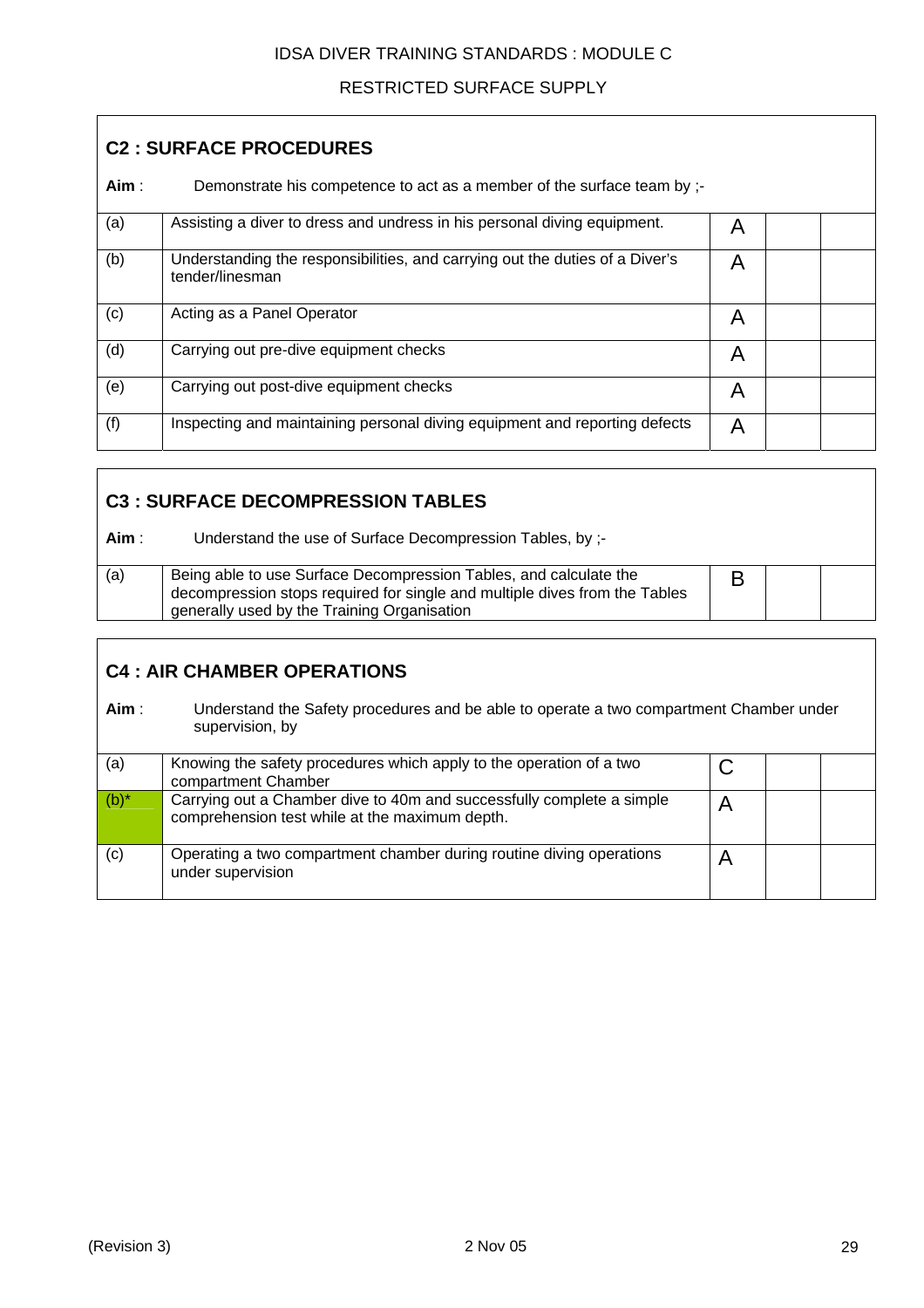## RESTRICTED SURFACE SUPPLY

| <b>C5: UNDERWATER EMERGENCIES</b> |                                                                                                                                                                        |      |  |  |  |  |
|-----------------------------------|------------------------------------------------------------------------------------------------------------------------------------------------------------------------|------|--|--|--|--|
| Aim:                              | Understand and carry out the procedures necessary to deal with emergencies, both as a diver<br>and a member of the surface team;-                                      |      |  |  |  |  |
|                                   | Note : Team training drills should include the simulated rescue of an unconscious diver                                                                                |      |  |  |  |  |
|                                   | <b>Sub Section C5.1</b><br>As a Diver ;-                                                                                                                               |      |  |  |  |  |
| (a)                               | Being able to shed weights and use Suit Inflation understanding the<br>limitations of these actions and any resulting dangers.                                         | A    |  |  |  |  |
| (b)                               | Being able to carry out the correct remedial action in the event of loss of<br>either his breathing supply or communications, or both                                  | A    |  |  |  |  |
| (c)                               | Understanding the necessary remedial action(s), their limitations and any<br>resulting dangers as a result of a severed or trapped umbilical, or a broken<br>faceplate | $C+$ |  |  |  |  |
| $(d)^*$                           | Understanding the principles of Free Ascent                                                                                                                            | $C+$ |  |  |  |  |
|                                   | <b>Sub Section C5.2</b><br>As the In-Water Stand By Diver :-                                                                                                           |      |  |  |  |  |
| (a)                               | Reaching his Buddy diver in an emergency                                                                                                                               | A    |  |  |  |  |
| (b)                               | Carrying out rescue/emergency procedures according to the equipment,<br>environment and the emergency situation.                                                       | A    |  |  |  |  |
| (c)                               | Recovering the distressed diver to the diving platform                                                                                                                 | A    |  |  |  |  |
|                                   | <b>Sub Section C5.3</b><br>As the Surface Stand By Diver :-                                                                                                            |      |  |  |  |  |
| (a)                               | Dressing in the appropriate state of readiness, according to the dive site and<br>environmental conditions.                                                            | A    |  |  |  |  |
| (b)                               | Entering the water promptly as authorised by the Supervisor.                                                                                                           | A    |  |  |  |  |
| (c)                               | Following the umbilical to the distressed diver                                                                                                                        | A    |  |  |  |  |
| (d)                               | Carrying out rescue/emergency procedures according to the equipment,<br>environment and the emergency situation.                                                       | A    |  |  |  |  |
| (e)                               | Recovering the distressed diver to the diving platform                                                                                                                 | A    |  |  |  |  |
|                                   | <b>Sub Section C5.4</b><br>As a member of the Surface Team :-                                                                                                          |      |  |  |  |  |
| (a)                               | Assisting in the recovery of a distressed diver from the water                                                                                                         | A    |  |  |  |  |
| (b)                               | Entering the water when authorised to assist with recovery                                                                                                             | A    |  |  |  |  |
| (c)                               | Assisting with the removal of clothing and First Aid as may be appropriate                                                                                             | A    |  |  |  |  |

┑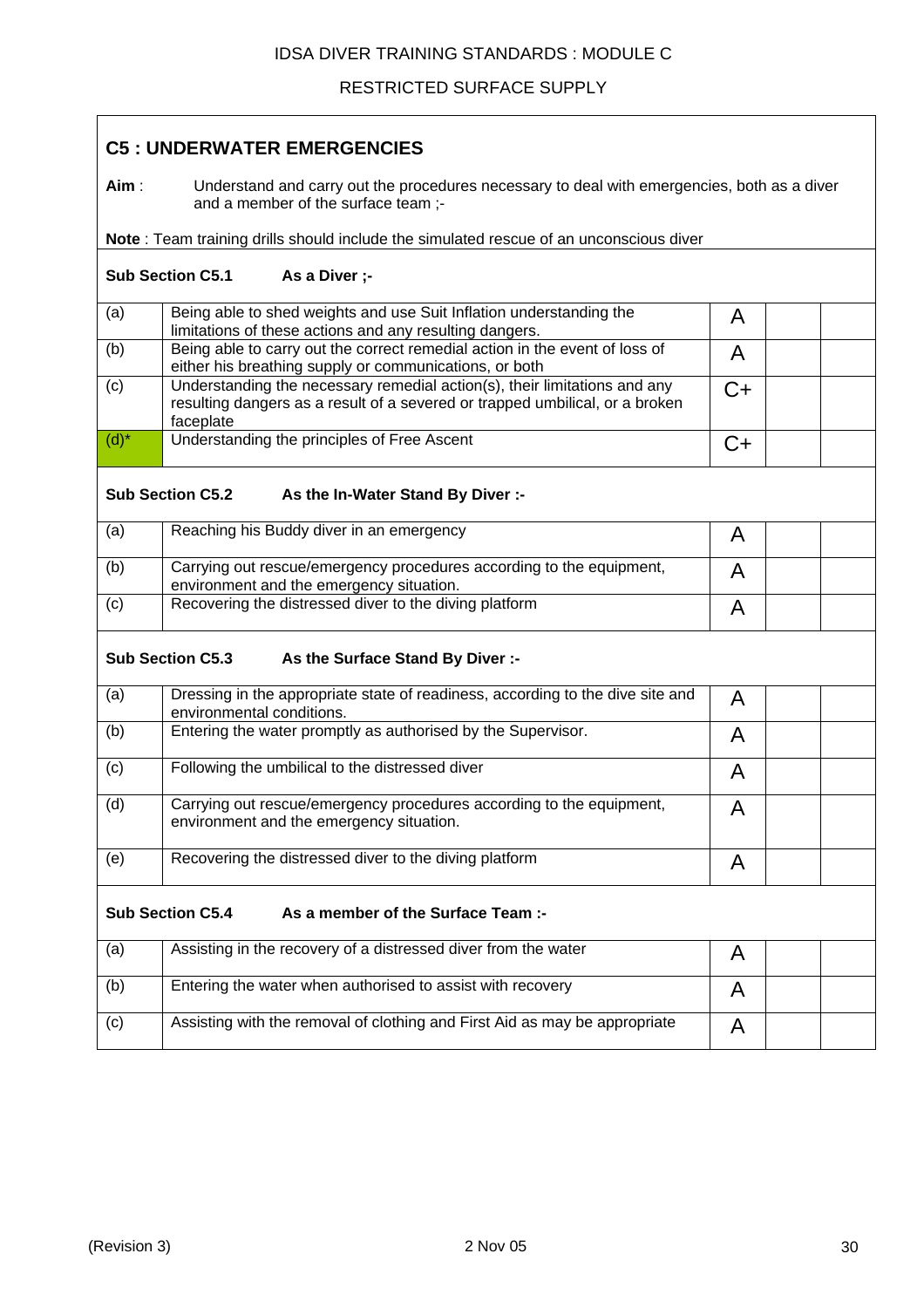## RESTRICTED SURFACE SUPPLY

| <b>C6 : COMMUNICATION SYSTEMS</b> |                                                                                                                                                                                    |   |  |  |  |
|-----------------------------------|------------------------------------------------------------------------------------------------------------------------------------------------------------------------------------|---|--|--|--|
| Aim:                              | Use all current diver communication systems as they apply to Surface Supplied Operations safely<br>and efficiently, by sending and receiving ;-                                    |   |  |  |  |
| (a)                               | <b>Lifeline Signals</b>                                                                                                                                                            | A |  |  |  |
| (b)                               | Hard wire communications as a diver, panel operator and tender.                                                                                                                    | A |  |  |  |
| (c)                               | <b>Surface Crane Signals</b>                                                                                                                                                       | B |  |  |  |
|                                   | <b>C7: UNDERWATER WORK</b>                                                                                                                                                         |   |  |  |  |
| Aim:                              | Demonstrate his ability to understand and carry out underwater work tasks using tools and<br>equipment currently in use by;                                                        |   |  |  |  |
| <b>Note</b>                       | In all areas of work the trainee should be aware of statutory testing and examination requirements<br>for lifting equipment - including Safe Working Loads and their significance. |   |  |  |  |
|                                   | <b>Sub Section C7.1: Rigging</b>                                                                                                                                                   |   |  |  |  |
| (a)                               | Tying the following knots underwater ;-                                                                                                                                            | A |  |  |  |
|                                   | <b>Reef Knot</b><br><b>Bowline</b><br>Clove Hitch<br>Sheet Bend<br><b>Rolling Hitch</b><br>Round Turn & $2 \times \frac{1}{2}$ hitches                                             |   |  |  |  |
|                                   | <b>Sub Section C7.2: Diver Search Methods</b>                                                                                                                                      |   |  |  |  |
| (a)                               | Finding an object using two 2 different types of diver seabed search, one in<br>nil visibility).                                                                                   | A |  |  |  |
|                                   | <b>Sub Section 7.3 : Visual Inspection Techniques</b>                                                                                                                              |   |  |  |  |
| (a)                               | Producing a report based on a simple underwater visual inspection,<br>measurement or survey task                                                                                   | A |  |  |  |
|                                   | Sub Section C7.4 : The Use of Lifting Bags                                                                                                                                         |   |  |  |  |
| (a)                               | Carrying out a simple task using a lifting bag to move an object weighing at<br>least 400Kgs in water.                                                                             | A |  |  |  |
|                                   | Sub Section C7.5 : The Use of Hand Tools                                                                                                                                           |   |  |  |  |
| (a)                               | Complete a range of underwater tasks safely and efficiently using hand tools                                                                                                       | A |  |  |  |
|                                   | <b>Sub Section C7.6 : Power Tools</b>                                                                                                                                              |   |  |  |  |
| (a)                               | Understanding the use of and safety requirements for pneumatic and<br>hydraulic power tools, the need for pre and post dive checks and user<br>maintenance.                        | C |  |  |  |
| (b)                               | Complete a range of underwater tasks safely & efficiently using a power tool.                                                                                                      | A |  |  |  |
| (c)                               | Complete at least one task at a depth greater than 10m using a Power Tool                                                                                                          | A |  |  |  |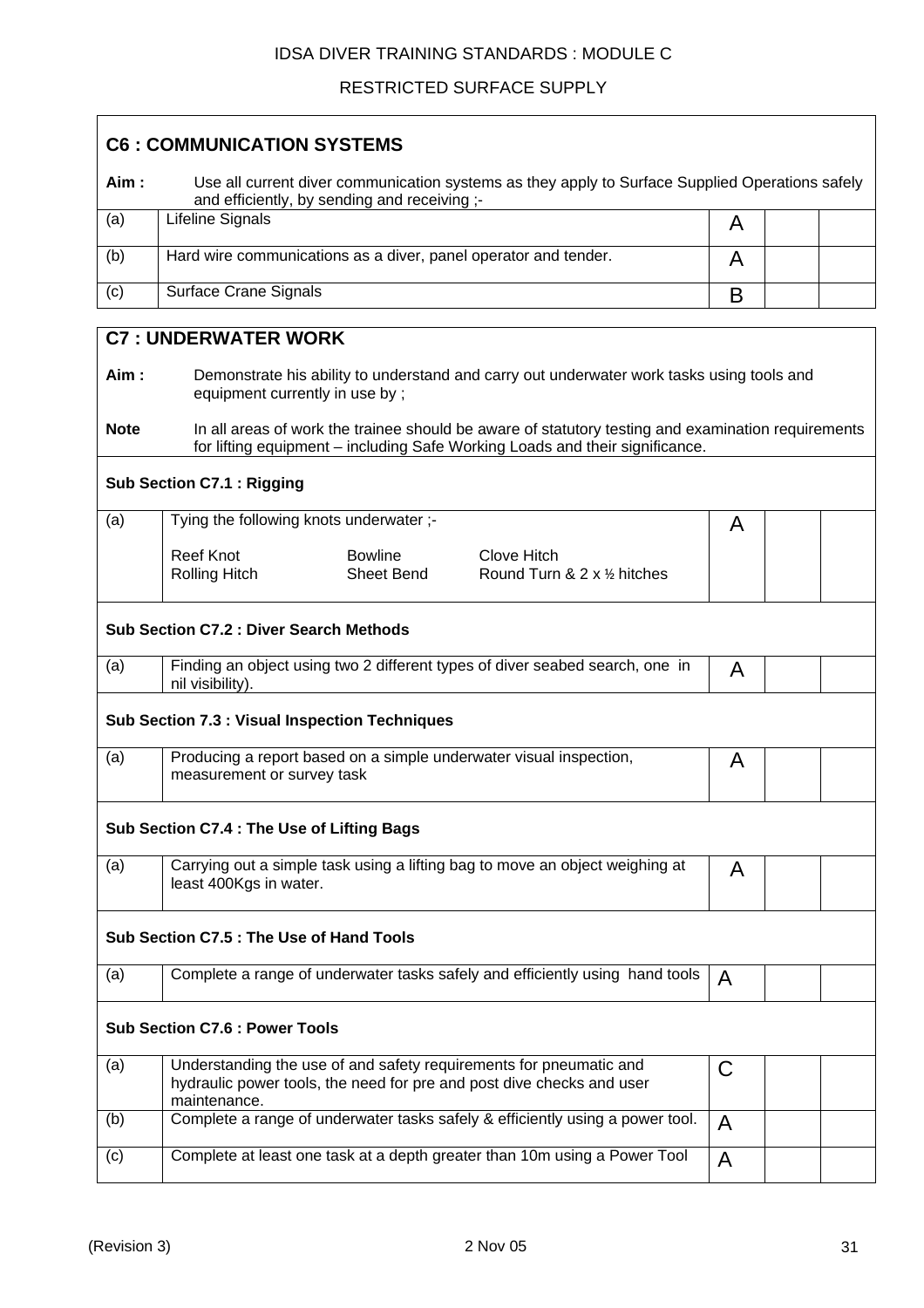## RESTRICTED SURFACE SUPPLY

| <b>C7: UNDERWATER WORK (Continued)</b> |                                                                                                                                                                                                                                                 |    |  |  |  |
|----------------------------------------|-------------------------------------------------------------------------------------------------------------------------------------------------------------------------------------------------------------------------------------------------|----|--|--|--|
|                                        | Sub Section C7.7: Water and airlifts: Jetting Equipment                                                                                                                                                                                         |    |  |  |  |
| (a)                                    | Understanding the operational and safety procedures, and user maintenance<br>required when using ;:<br>HP Waterjets,<br>LP waterjets with & without grit entrainment                                                                            | С  |  |  |  |
|                                        | Airlifts<br>Waterlifts<br>The need for pre and post-dive checks and user maintenance                                                                                                                                                            |    |  |  |  |
| (b)                                    | Carrying out a simple task using an LP waterjet                                                                                                                                                                                                 | A  |  |  |  |
| (c)                                    | Carrying out a simple task using an airlift.                                                                                                                                                                                                    | A  |  |  |  |
|                                        | <b>Sub Section C7.8: Bolt Guns</b>                                                                                                                                                                                                              |    |  |  |  |
| (a)                                    | Understands the principles of operation, safety procedures for their use                                                                                                                                                                        | С  |  |  |  |
|                                        | <b>Sub Section C7.9: Cutting Equipment</b>                                                                                                                                                                                                      |    |  |  |  |
| (a)                                    | Understanding                                                                                                                                                                                                                                   | C+ |  |  |  |
|                                        | The principles of operation of thermal oxy-arc cutting equipment and<br>$\bullet$<br>the necessary safety precautions<br>The need for pre and post-dive checks and user maintenance<br>$\bullet$                                                |    |  |  |  |
| (b)                                    | Using thermal arc cutting equipment safely and efficiently to carry out a<br>simple work task underwater.                                                                                                                                       | A  |  |  |  |
|                                        | <b>Sub Section C7.10: Welding Equipment</b>                                                                                                                                                                                                     |    |  |  |  |
| (a)                                    | Understanding ;-<br>The principles of operation of underwater dry and wet underwater<br>welding equipment and the necessary safety precautions<br>The need for pre and post-dive checks and user maintenance<br>$\bullet$                       | C  |  |  |  |
|                                        | <b>Sub Section C7.11 : Underwater Explosives</b>                                                                                                                                                                                                |    |  |  |  |
| (a)                                    | Understanding                                                                                                                                                                                                                                   | C- |  |  |  |
|                                        | The types of explosives available for underwater use and the various<br>$\bullet$<br>types of firing circuits, and the precautions which should be followed<br>for their safe handling and use<br>The operational uses of explosives underwater |    |  |  |  |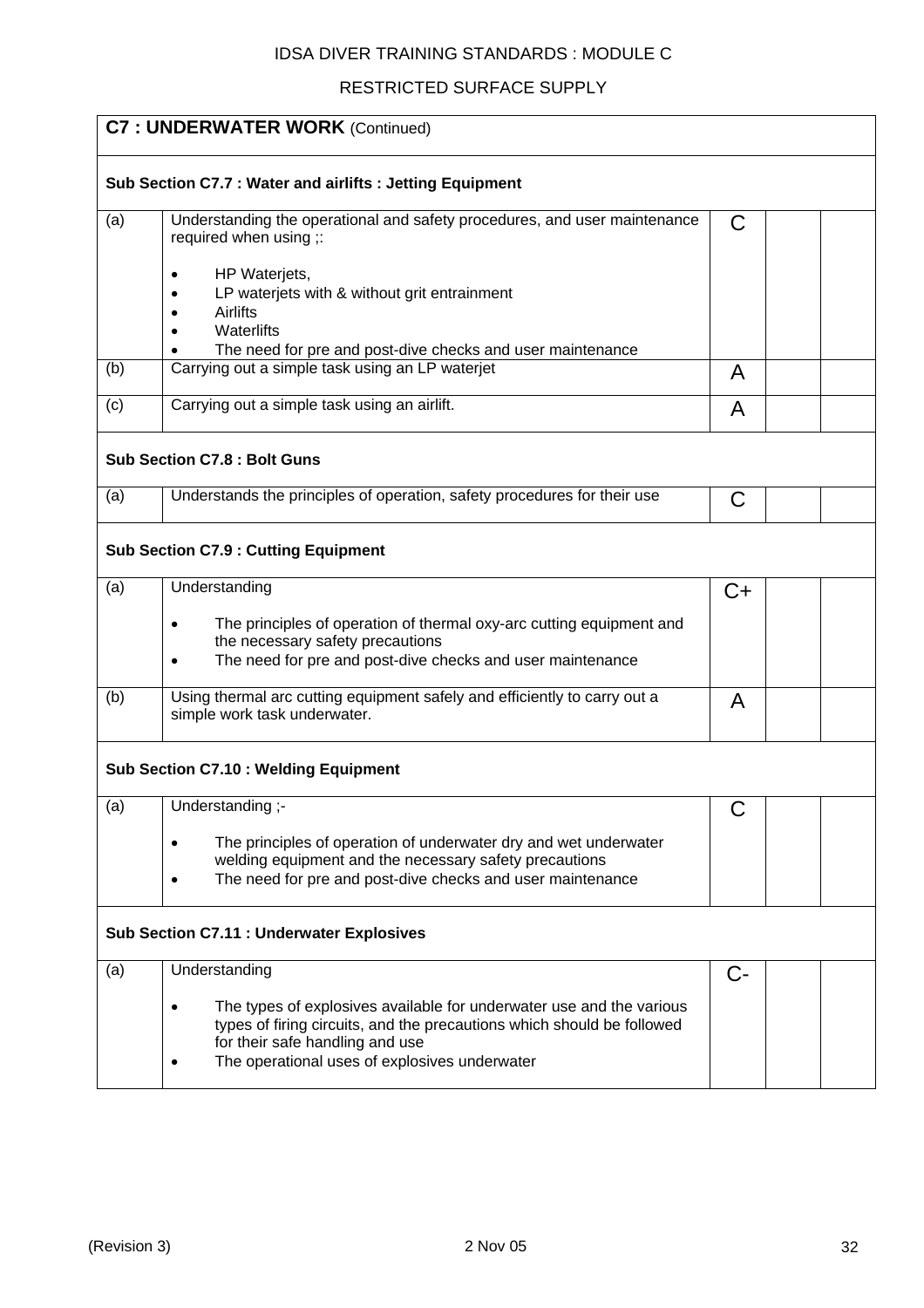## RESTRICTED SURFACE SUPPLY

|         | <b>C7: UNDERWATER WORK (Continued)</b>                                                                                                                                                                                                                                       |    |  |  |  |
|---------|------------------------------------------------------------------------------------------------------------------------------------------------------------------------------------------------------------------------------------------------------------------------------|----|--|--|--|
|         |                                                                                                                                                                                                                                                                              |    |  |  |  |
|         | <b>Sub Section C7.12: Underwater Construction Techniques</b>                                                                                                                                                                                                                 |    |  |  |  |
|         |                                                                                                                                                                                                                                                                              |    |  |  |  |
| (a)     | Understanding ;-                                                                                                                                                                                                                                                             | C  |  |  |  |
|         | The principles of construction methods used underwater including<br>$\bullet$<br>concreting, use of formwork and casting frames (shuttering), grouting<br>and sand bagging<br>The interpretation of engineering drawings relating to simple<br>underwater construction tasks |    |  |  |  |
| (b)     | Being able to work as a diver in a team engaged on a simple underwater<br>construction task                                                                                                                                                                                  | A  |  |  |  |
|         | <b>Sub Section C7.13: Polluted Waters</b>                                                                                                                                                                                                                                    |    |  |  |  |
| (a)     | Understands the dangers of diving in polluted waters and the procedures<br>required to combat them                                                                                                                                                                           | C+ |  |  |  |
|         |                                                                                                                                                                                                                                                                              |    |  |  |  |
|         | <b>C8: PLANT &amp; EQUIPMENT</b>                                                                                                                                                                                                                                             |    |  |  |  |
|         |                                                                                                                                                                                                                                                                              |    |  |  |  |
| Aim :   | Understand the function and operation of the Surface Supplied Equipment and of low and high<br>pressure compressors, and be able to charge all types of diving cylinder either directly from a<br>compressor or from a High Pressure air bank (Cascade system). by ;-        |    |  |  |  |
|         | <b>Sub Section C8.1: Surface Supplied Equipment</b>                                                                                                                                                                                                                          |    |  |  |  |
| (a)     | Explaining the function and operation of current Surface Supplied Helmets<br>and Masks, Diving Panels and other equipment associated with a Surface<br>Supplied System.                                                                                                      | B  |  |  |  |
|         | Sub Section C8.2 : Low and High Pressure compressors                                                                                                                                                                                                                         |    |  |  |  |
| $(a)^*$ | Carrying out pre-dive checks and starting procedures with either electrical or<br>Diesel prime movers                                                                                                                                                                        | B  |  |  |  |
| $(b)^*$ | Carrying out post-dive checks and stopping procedures with either electrical<br>or Diesel prime movers.                                                                                                                                                                      | B  |  |  |  |
| $(c)^*$ | Carrying out an air purity/quality test in accordance with National Standards.                                                                                                                                                                                               | B  |  |  |  |

## **Sub Section C8.3 : Cylinders**

| $(a)^*$ | Decanting from a bank of HP cylinders |  |  |
|---------|---------------------------------------|--|--|
| $(b)^*$ | Directly from an HP Compressor        |  |  |

## **Sub section C8.4 : Surface Supplied Systems**

| (a) | Explaining the layout of a currently used Surface Supplied System and the<br>function and operation of it's components, and the safety features associated<br>with it. |  |  |
|-----|------------------------------------------------------------------------------------------------------------------------------------------------------------------------|--|--|
|     |                                                                                                                                                                        |  |  |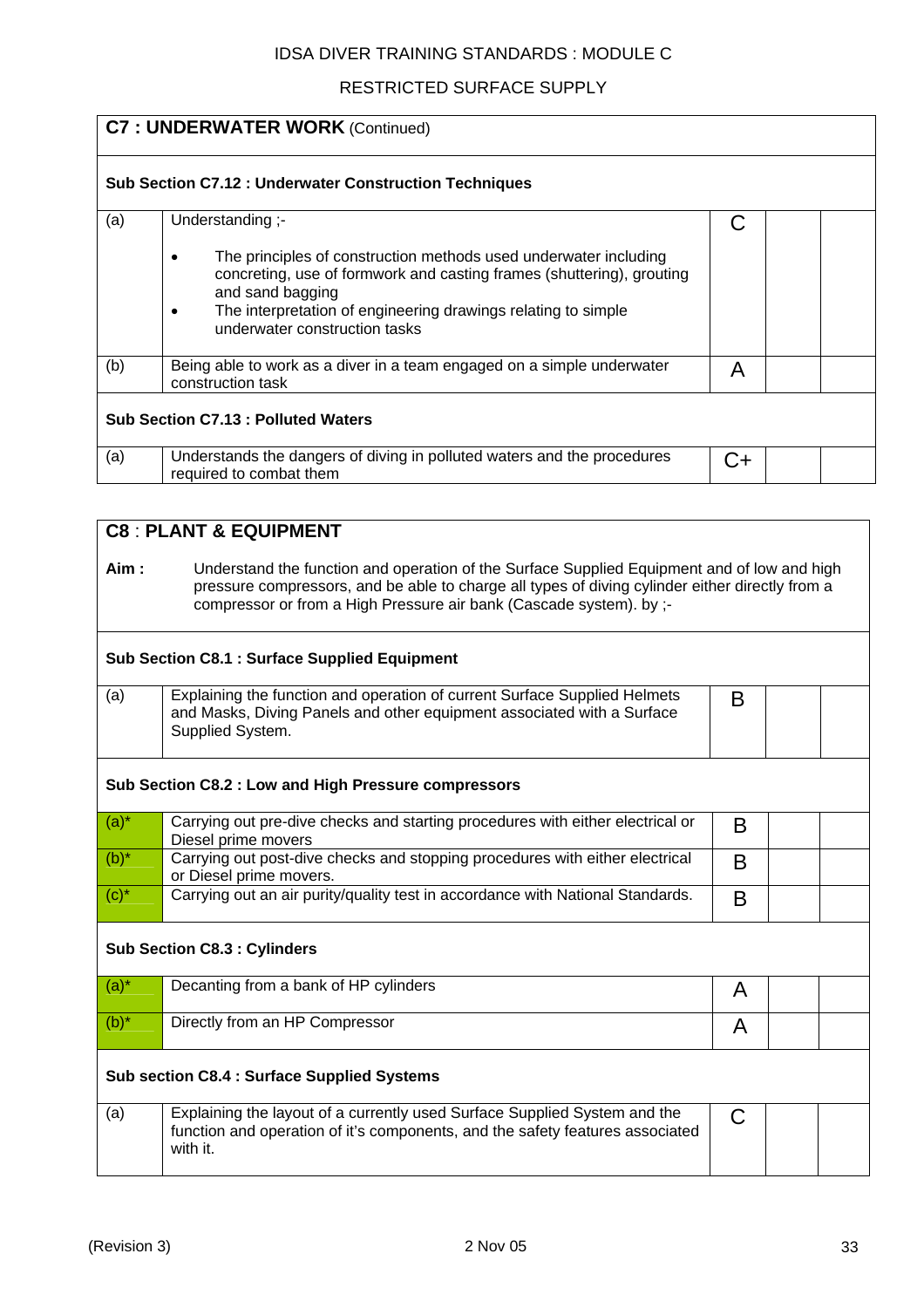## RESTRICTED SURFACE SUPPLY

| <b>C9: MAINTENANCE AND REPAIR</b> |                                                                                   |   |  |  |  |
|-----------------------------------|-----------------------------------------------------------------------------------|---|--|--|--|
| Aim;                              | Carry out User Maintenance on the following items of equipment ;-                 |   |  |  |  |
| (a)                               | <b>Surface Supply Panels</b>                                                      | В |  |  |  |
| (b)                               | Demand and Free Flow Helmets                                                      | B |  |  |  |
| (c)                               | 2 Compartment Air Chamber                                                         | B |  |  |  |
| (d)                               | <b>Umbilicals</b>                                                                 | B |  |  |  |
| $(e^*)$                           | <b>Diver Communication Equipment</b>                                              | B |  |  |  |
| $(f)^*$                           | Is able to carry out User Maintenance on Diving suits                             | B |  |  |  |
| $(g)^*$                           | Is able to carry out user maintenance of LP and HP compressors and air<br>filters | B |  |  |  |

|       | <b>C10 : LEGISLATION</b> |                                                                                                                                                                                    |  |  |  |  |
|-------|--------------------------|------------------------------------------------------------------------------------------------------------------------------------------------------------------------------------|--|--|--|--|
| Aim : |                          | Understand the National and relevant local Regulations of the Country in which training is being<br>carried out, as they are relevant to Surface Supplied Diving Operations, by ;- |  |  |  |  |
|       |                          | Describing ;-                                                                                                                                                                      |  |  |  |  |
|       |                          | The responsibilities of the Client, Contractor, Supervisor, diver and any<br>other personnel who may be concerned with a diving operation                                          |  |  |  |  |
|       | ļii.                     | The conduct of Surface Supplied diving operations                                                                                                                                  |  |  |  |  |
|       | ļiii.                    | Planning and Risk Assessment.                                                                                                                                                      |  |  |  |  |
|       | liv.                     | The composition of diving teams.                                                                                                                                                   |  |  |  |  |
|       | ν.                       | The requirement for divers personal logbooks, operation logs and other<br>relevant documentation                                                                                   |  |  |  |  |
|       | Vİ.                      | The requirement for a compression chamber.                                                                                                                                         |  |  |  |  |
|       | vii.                     | The operation, maintenance and safety requirements for diving plant and<br>equipment.                                                                                              |  |  |  |  |
|       | VIII.                    | The medical and training requirements for diving personnel.                                                                                                                        |  |  |  |  |

NOTE : If no National Standards exist, the School must specify the standard of another Country which is used and taught during the course, and which must be specified in the Divers Logbook.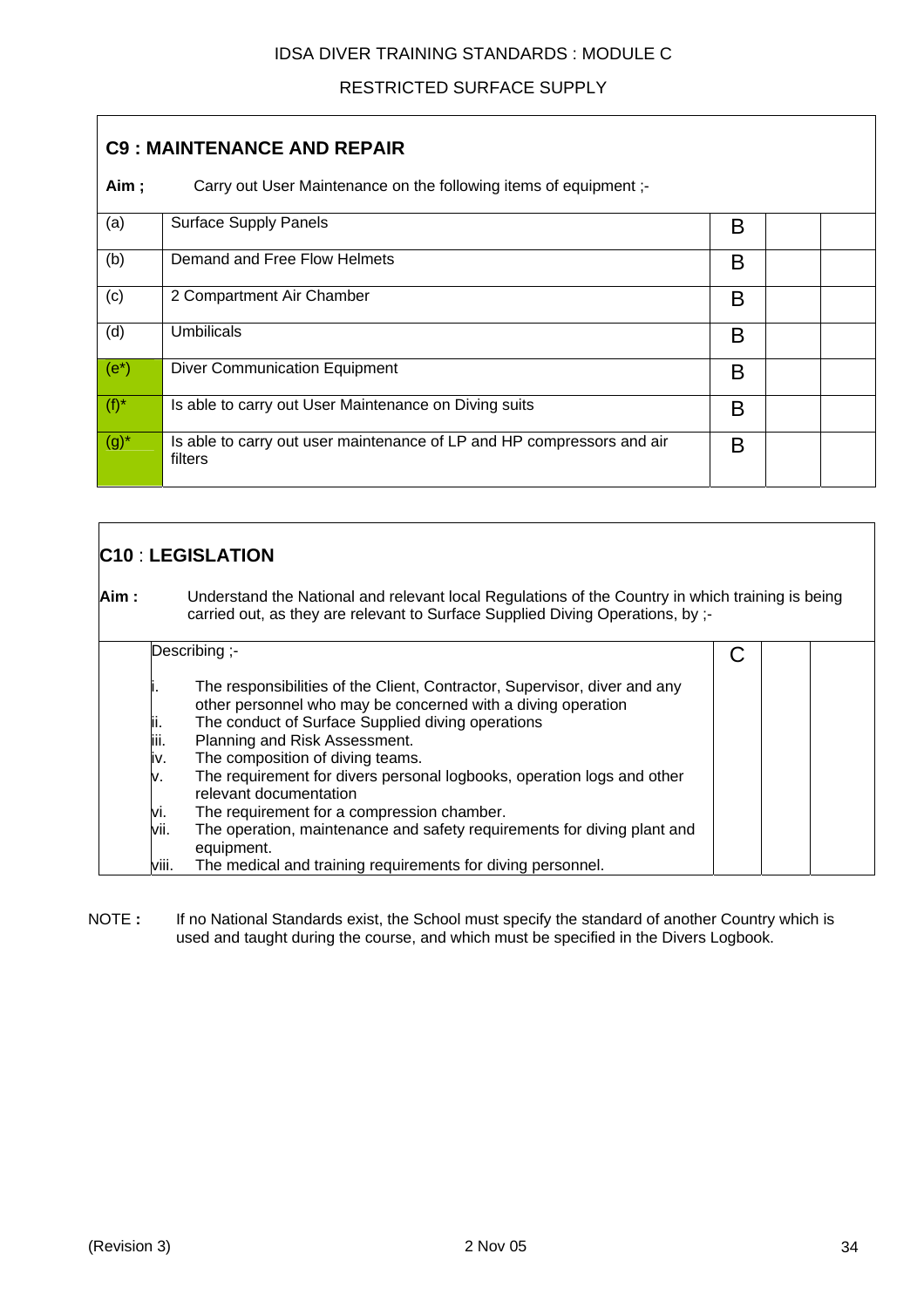

## **IDSA DIVER TRAINING STANDARDS**

## **MODULE D : SURFACE SUPPLY**

## **IDSA LEVEL 3 - SURFACE SUPPLY DIVER**

To obtain the IDSA Level 3 (Surface Supply Diver) Training Qualification this module **MUST** follow or be combined with Modules A, B & C.

On successful completion of modules A, B, C and D a diver may be awarded the IDSA Level 3 Qualification, and will be ;-

Competent to dive inland, inshore & offshore using open circuit self-contained air breathing equipment, surface orientated air diving equipment, and from an open bell to a depth of 50 metres. He will be able to use a hot-water suit, and will have a working knowledge of the following tasks ;-

- Elementary Rigging
- The Use of Lifting Bags
- Diver Search Techniques
- The use of Power Tools,
- Thermal Arc Cutting equipment
- The Use of Hand Tools
- Visual Inspection
- Chamber Operations
- Simple Underwater Construction tasks
- Air Lifts and Jetting equipment,

The principles of the following subjects are also taught, but in-water experience is not mandatory ; Bolt Guns, Explosives, Wet Welding and Diving in Polluted Waters

#### **Notes**

- 1. The Task training will provide the trainee with a general appreciation of the techniques and problems involved in carrying out the specified underwater work. For the diver to be considered a competent worker it will generally be necessary for **further specialist training to be undertaken**.
- 2. Successful students are competent to dive to the depth shown. They may go deeper with further experience and/or training as assessed by a Diving Contractor and allowed by National Legislation.

## **IDSA LEVEL 3A - SURFACE SUPPLIED DIVER - without SCUBA**

To obtain the IDSA Level 3A (Surface Supply without SCUBA) Training Qualification this module **MUST** follow or be combined with Module A and C.

On successful completion of modules A, C and D a diver may be awarded the IDSA Level 3 Qualification, and will be ;-

Competent to dive inland, inshore & offshore using, surface orientated air diving equipment, and from an open bell to a depth of 50 metres. He will be able to use a hot water suit and will have a working knowledge of the following tasks ;-

- Elementary Rigging
- The Use of Lifting Bags
- Diver Search Techniques
- The use of Power Tools,
- Thermal Arc Cutting equipment
- The Use of Hand Tools
- Visual Inspection
- Chamber Operations
- Simple Underwater Construction tasks
- Air Lifts and Jetting equipment,

The principles of the following subjects are also taught, but in-water experience is not mandatory ; Bolt Guns, Explosives, Wet Welding and Diving in Polluted Waters

#### **Notes 1 & 2 above also apply.**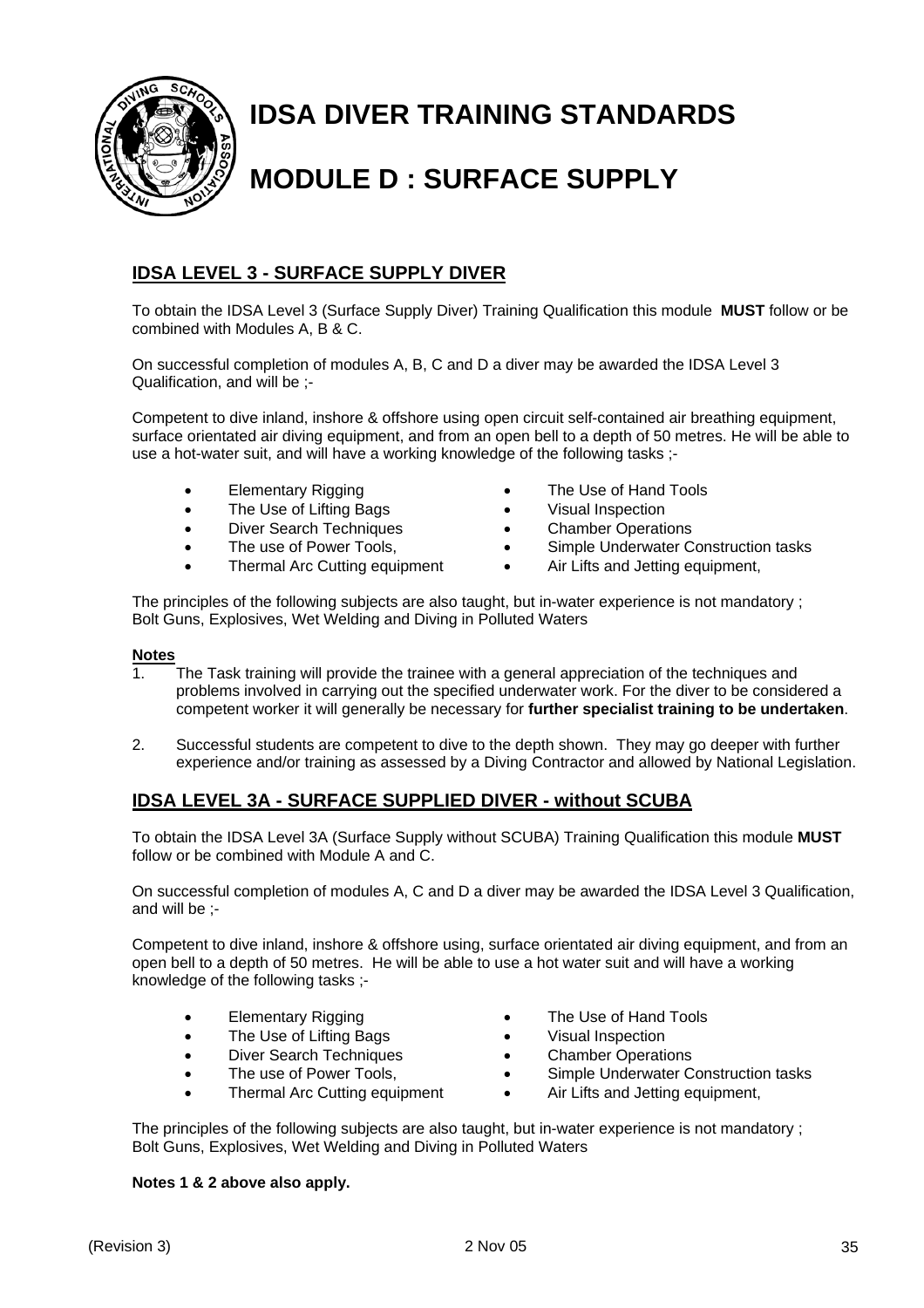#### SURFACE SUPPLY

## **CONTENTS**

- D1 Practical Diving
	- D1.1 Open Bell
	- D1.2 Deep Surface Supply
	- D1.3 Hot Water System
	- D1.4 Diving from a DP Vessel

#### D2 Surface Procedures

| D <sub>2.1</sub> | Open Bell |
|------------------|-----------|
|------------------|-----------|

D2.2 Hot Water System

#### D3 Underwater Emergencies

- D3.1 Euipment Failure
- D4 Plant and Equipment

| D4.1 | Open Bell System        |
|------|-------------------------|
| D4.2 | <b>Hot Water System</b> |

D5 Legislation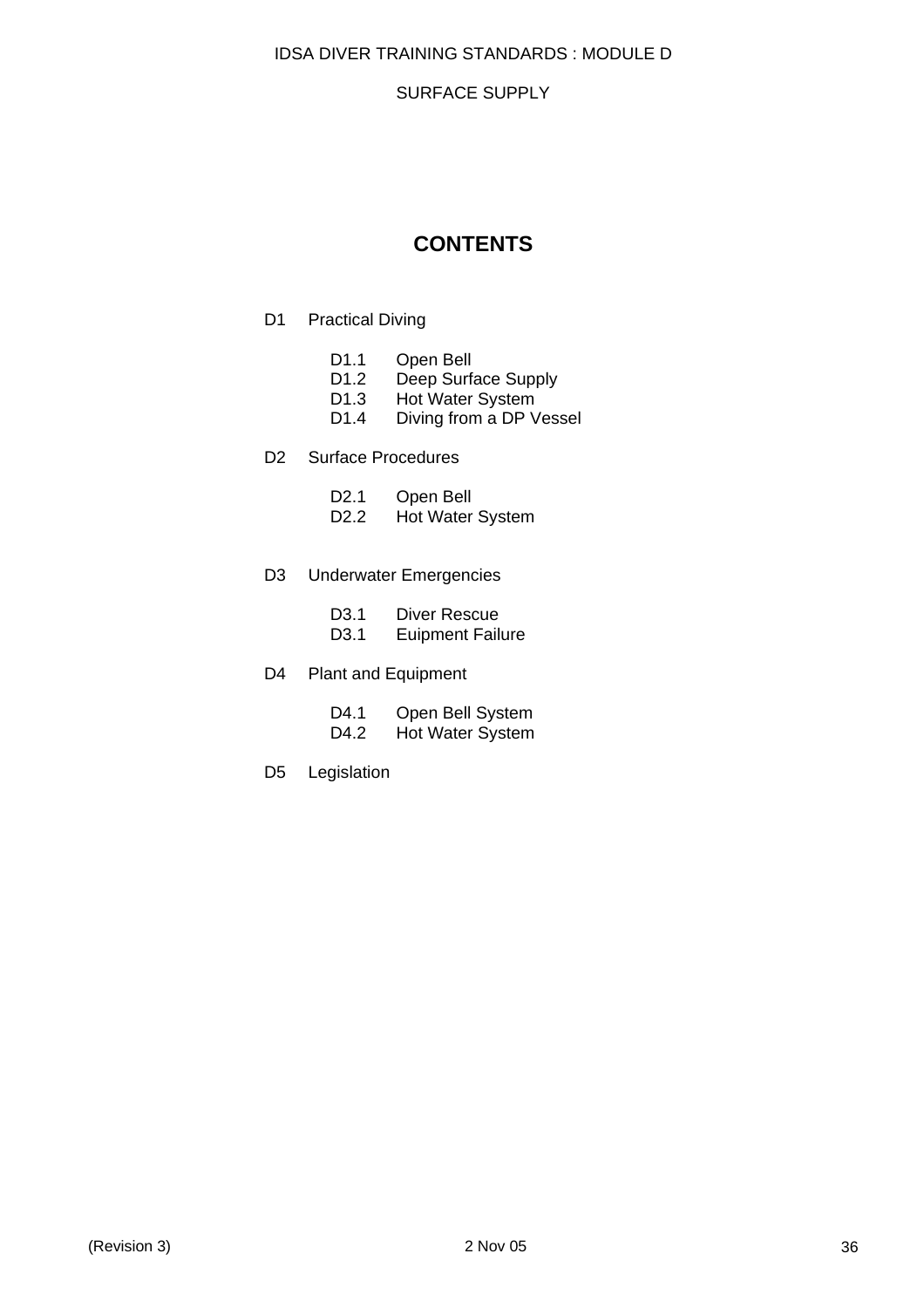#### SURFACE SUPPLY

| <b>D1: PRACTICAL DIVING</b> |                                                                                                                                                                                                                                                                                                                                                                                                                                                                                                                                                                                                                                                                                                                                                                                                                                                                                                                            |                                    |                                                                             |                                     |    |  |  |
|-----------------------------|----------------------------------------------------------------------------------------------------------------------------------------------------------------------------------------------------------------------------------------------------------------------------------------------------------------------------------------------------------------------------------------------------------------------------------------------------------------------------------------------------------------------------------------------------------------------------------------------------------------------------------------------------------------------------------------------------------------------------------------------------------------------------------------------------------------------------------------------------------------------------------------------------------------------------|------------------------------------|-----------------------------------------------------------------------------|-------------------------------------|----|--|--|
| Aim:                        |                                                                                                                                                                                                                                                                                                                                                                                                                                                                                                                                                                                                                                                                                                                                                                                                                                                                                                                            | Demonstrate his competence to dive |                                                                             |                                     |    |  |  |
|                             | 1. From an Open or Wet Bell to a maximum depth of 20m using current surface supplied<br>equipment.<br>2. To a maximum depth of 50m using current surface supplied equipment.                                                                                                                                                                                                                                                                                                                                                                                                                                                                                                                                                                                                                                                                                                                                               |                                    |                                                                             |                                     |    |  |  |
|                             | $By -$                                                                                                                                                                                                                                                                                                                                                                                                                                                                                                                                                                                                                                                                                                                                                                                                                                                                                                                     |                                    |                                                                             |                                     |    |  |  |
|                             | Sub Section D1.1 : Open or Wet Bell                                                                                                                                                                                                                                                                                                                                                                                                                                                                                                                                                                                                                                                                                                                                                                                                                                                                                        |                                    |                                                                             |                                     |    |  |  |
| (a)                         |                                                                                                                                                                                                                                                                                                                                                                                                                                                                                                                                                                                                                                                                                                                                                                                                                                                                                                                            |                                    | Understanding Open Bell safety and operating procedures.                    |                                     | C+ |  |  |
| (b)                         | the following experience ;-                                                                                                                                                                                                                                                                                                                                                                                                                                                                                                                                                                                                                                                                                                                                                                                                                                                                                                |                                    | Diving safely and competently on air to a depth of 30 metres, having gained |                                     | A  |  |  |
|                             | Depth<br>(Metres)                                                                                                                                                                                                                                                                                                                                                                                                                                                                                                                                                                                                                                                                                                                                                                                                                                                                                                          | <b>Total Bottom</b><br>Time (Mins) | Minimum Number<br>of Dives                                                  | Minimum Bottom<br>Time for any Dive |    |  |  |
|                             | $0$ to $9$                                                                                                                                                                                                                                                                                                                                                                                                                                                                                                                                                                                                                                                                                                                                                                                                                                                                                                                 | 120                                | 4                                                                           | 30                                  |    |  |  |
|                             | 10 to $20$<br>Notes:                                                                                                                                                                                                                                                                                                                                                                                                                                                                                                                                                                                                                                                                                                                                                                                                                                                                                                       | 60                                 | $\overline{2}$                                                              | 30                                  |    |  |  |
|                             | Divers must be working or carrying out drills during all dives.<br>1.<br>2.<br>Deeper dive times may be counted towards shallow minute requirements.<br>3.<br>All dives must be carried out in open water.<br>Some students may require more than these minimum times before they can be considered<br>4.<br>competent<br>5.<br>Students who graduate without achieving the bottom times required by IDSA will either be<br>issued with a National Qualification card or a card from the School. They may be issued with an<br>IDSA Qualification card once they have provided evidence for the bottom time they are lacking.<br>This evidence may be either on-the-job experience - fully documented and certified in their Log<br>Book, or successful completion of an appropriate module at an IDSA Approved School.<br>As from 1 September 2008 it will be necessary for students to gain all the required bottom time |                                    |                                                                             |                                     |    |  |  |
| (c)                         | operation                                                                                                                                                                                                                                                                                                                                                                                                                                                                                                                                                                                                                                                                                                                                                                                                                                                                                                                  |                                    | Act as a Divers Attendant (Bellman) in the Bell during an Open Bell diving  |                                     | A  |  |  |
| (d)                         | operation                                                                                                                                                                                                                                                                                                                                                                                                                                                                                                                                                                                                                                                                                                                                                                                                                                                                                                                  |                                    | Act as the Surface Orientated Stand By Diver during an Open Bell diving     |                                     | A  |  |  |
|                             | <b>Sub Section D1.2 : Deep Surface Supply</b>                                                                                                                                                                                                                                                                                                                                                                                                                                                                                                                                                                                                                                                                                                                                                                                                                                                                              |                                    |                                                                             |                                     |    |  |  |
| (a)                         | procedures required.                                                                                                                                                                                                                                                                                                                                                                                                                                                                                                                                                                                                                                                                                                                                                                                                                                                                                                       |                                    | Understanding the limitations of diving to 50 metres and the additional     |                                     | C+ |  |  |
| (b)                         | Diving safely and competently on air using current surface supplied<br>A<br>equipment, having gained the following experience ;-                                                                                                                                                                                                                                                                                                                                                                                                                                                                                                                                                                                                                                                                                                                                                                                           |                                    |                                                                             |                                     |    |  |  |
|                             | Depth<br>(Metres)                                                                                                                                                                                                                                                                                                                                                                                                                                                                                                                                                                                                                                                                                                                                                                                                                                                                                                          | <b>Total Bottom</b><br>Time (Mins) | Minimum Number<br>of Dives                                                  | Minimum Bottom<br>for any Dive      |    |  |  |
|                             | 30 to 39<br>40 to 50                                                                                                                                                                                                                                                                                                                                                                                                                                                                                                                                                                                                                                                                                                                                                                                                                                                                                                       | 250<br>50                          | 6<br>$\overline{3}$                                                         | 20<br>10                            |    |  |  |
| (c)                         |                                                                                                                                                                                                                                                                                                                                                                                                                                                                                                                                                                                                                                                                                                                                                                                                                                                                                                                            |                                    | Carry out one dive in excess of 35 metres using a power tool                |                                     | A  |  |  |
|                             | Notes:                                                                                                                                                                                                                                                                                                                                                                                                                                                                                                                                                                                                                                                                                                                                                                                                                                                                                                                     | As in Section D1.1(b) above        |                                                                             |                                     |    |  |  |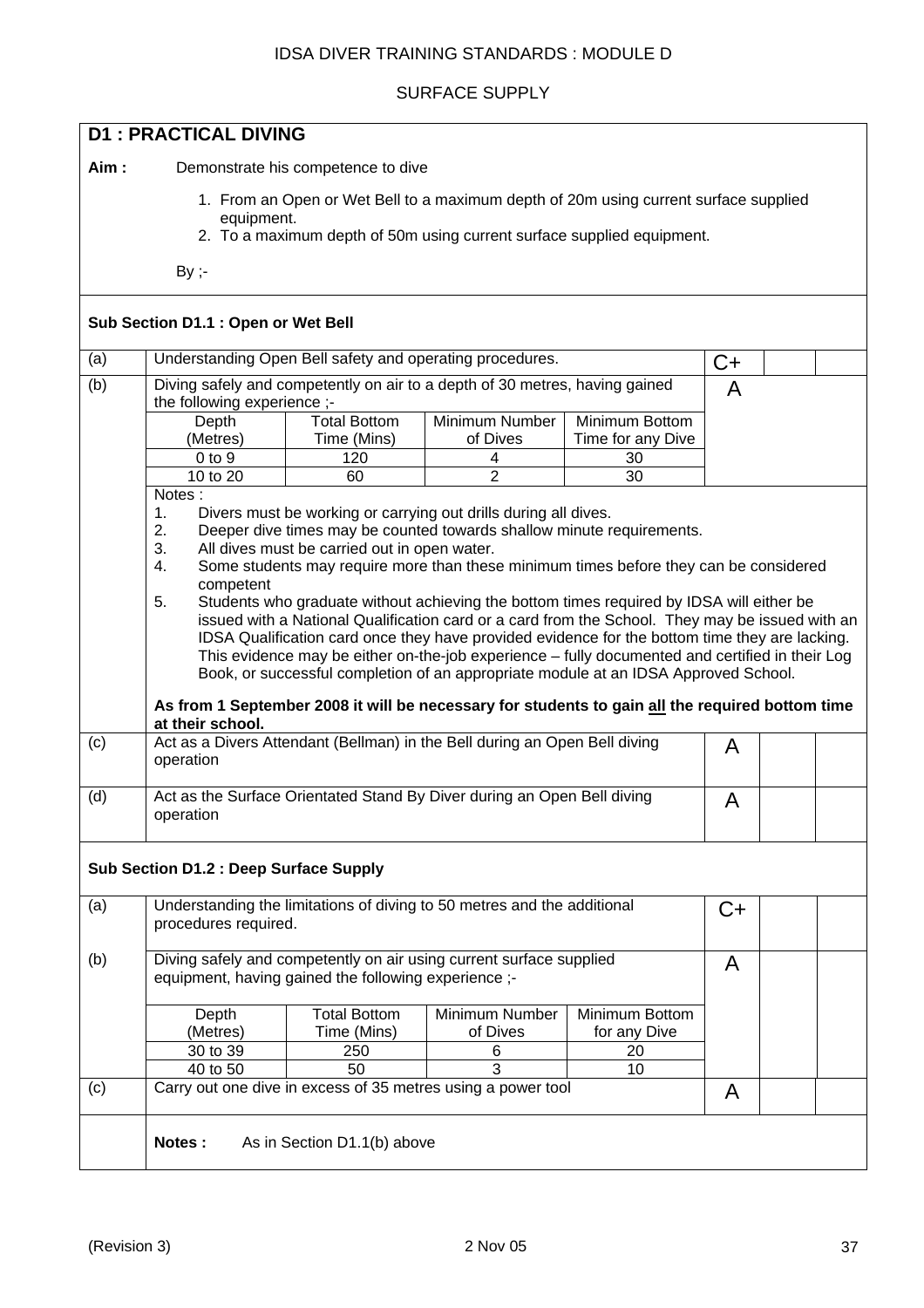### SURFACE SUPPLY

| D <sub>1</sub> |                                                                     | <b>PRACTICAL DIVING (Continued)</b>                                 |                                                                                                                                           |                                               |    |  |  |
|----------------|---------------------------------------------------------------------|---------------------------------------------------------------------|-------------------------------------------------------------------------------------------------------------------------------------------|-----------------------------------------------|----|--|--|
|                | Sub Section D1.3 : Hot Water Systems                                |                                                                     |                                                                                                                                           |                                               |    |  |  |
| (a)            | Water suit                                                          |                                                                     | Understand the operating and safety procedures necessary for diving in a Hot                                                              |                                               | C+ |  |  |
| (b)            |                                                                     | Dive safely and competently in a Hot water suit                     |                                                                                                                                           |                                               | A  |  |  |
|                | Depth<br>(Metres)                                                   | <b>Total Bottom</b><br>Time (Mins)                                  | Minimum<br>Number of Dives                                                                                                                | Minimum Bottom<br>Time for any Dive<br>(Mins) |    |  |  |
|                | 0 to 20                                                             | 120                                                                 | 4                                                                                                                                         | 30                                            |    |  |  |
|                | Note $-$<br>by Sub Section D1.1 (b)                                 | Two of these dives may be combined with the Wet bell Dives required |                                                                                                                                           |                                               |    |  |  |
| (c)            |                                                                     |                                                                     | Act as the panel operator during a Hot Water suit diving operation                                                                        |                                               | B  |  |  |
|                | <b>Sub Section D1.4: Diving from Dynamically Positioned Vessels</b> |                                                                     |                                                                                                                                           |                                               |    |  |  |
| (a)            |                                                                     |                                                                     | Understand the hazards associated with and the precautions to be taken<br>when diving from a dynamically positioned Diving Support Vessel |                                               | C  |  |  |

## **D2 : SURFACE PROCEDURES**

### Aim : Demonstrate his competence to act as a member of the surface team by ;-

| <b>Sub Section D2.1</b><br>Open or Wet bell System |                                                                             |   |  |  |  |  |
|----------------------------------------------------|-----------------------------------------------------------------------------|---|--|--|--|--|
| (a)                                                | Acting as the Panel operator during an Open Bell operation                  | A |  |  |  |  |
| (b)                                                | Carrying out Pre and Post Dive Checks on an Open Bell System                | A |  |  |  |  |
| (c)                                                | Understanding :-                                                            | В |  |  |  |  |
|                                                    | The use of hydraulic winches, air motors etc used in deploying an Open Bell |   |  |  |  |  |
|                                                    | Sub Section D2.2 :<br><b>Hot Water System</b>                               |   |  |  |  |  |
| (a)                                                | Acting as the Panel operator during a Hot Water Dive                        | A |  |  |  |  |
| (a)                                                | Carrying out Pre and Post Dive Checks on a Hot Water System                 | A |  |  |  |  |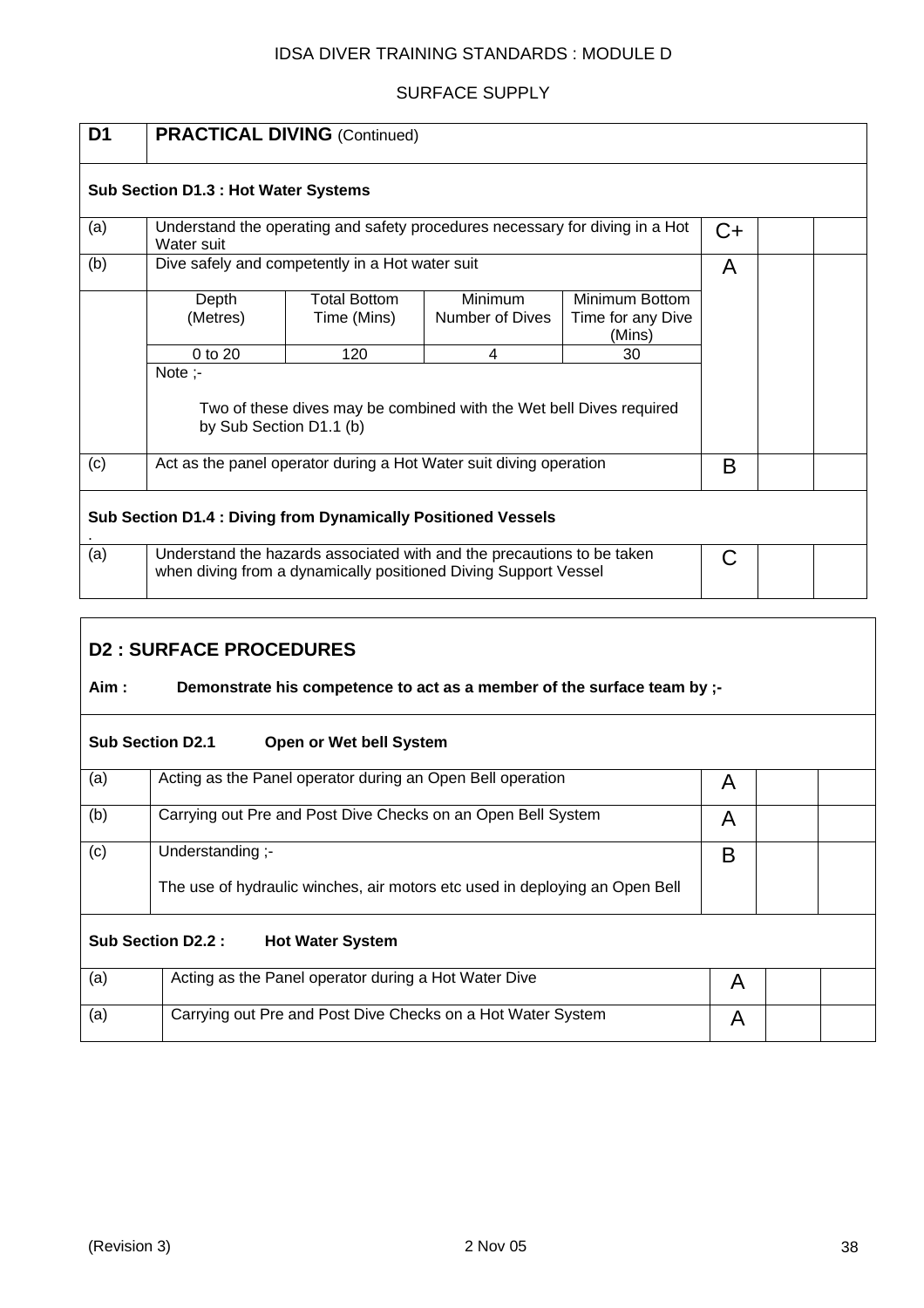#### SURFACE SUPPLY

## **D3 : UNDERWATER EMERGENCIES**

**Aim :** Take the appropriate action in the event of an emergency or equipment failure as a member of the diving team (except the Supervisor), by ;-

#### **Sub Section D3.1 : Diver Rescue**

**Aim :** Carry out the simulated rescue of an unconscious diver from an open bell including emergency first aid in the bell.

| (a) | As a diver                                    |  |  |
|-----|-----------------------------------------------|--|--|
| (b) | As the divers attendant in the Bell (Bellman) |  |  |
| (c) | As the panel operator                         |  |  |
| (d) | As the surface stand by diver                 |  |  |

#### **Sub Section D3.2 : Equipment Failure**

Aim : Complete drills which demonstrate the ability to deal with the following failures ;-

| (a) | Loss of Communications                           |  |
|-----|--------------------------------------------------|--|
| (b) | Loss of Breathing Supply                         |  |
| (c) | Loss of both Communications and Breathing Supply |  |
| (d) | Loss of power to the Bell lifting system         |  |

## **D4 : PLANT AND EQUIPMENT**

**Aim :** Understand the function and operation of open bell and hot water systems, by ;-

## **Sub Section D4.1 : Open Bell System**

Explaining the layout of a currently used open bell system and the function and operation of it's components

### **Sub Section D4.2 : Hot Water System**

Explaining the layout of a currently used hot water system and the function and operation of it's components

C

C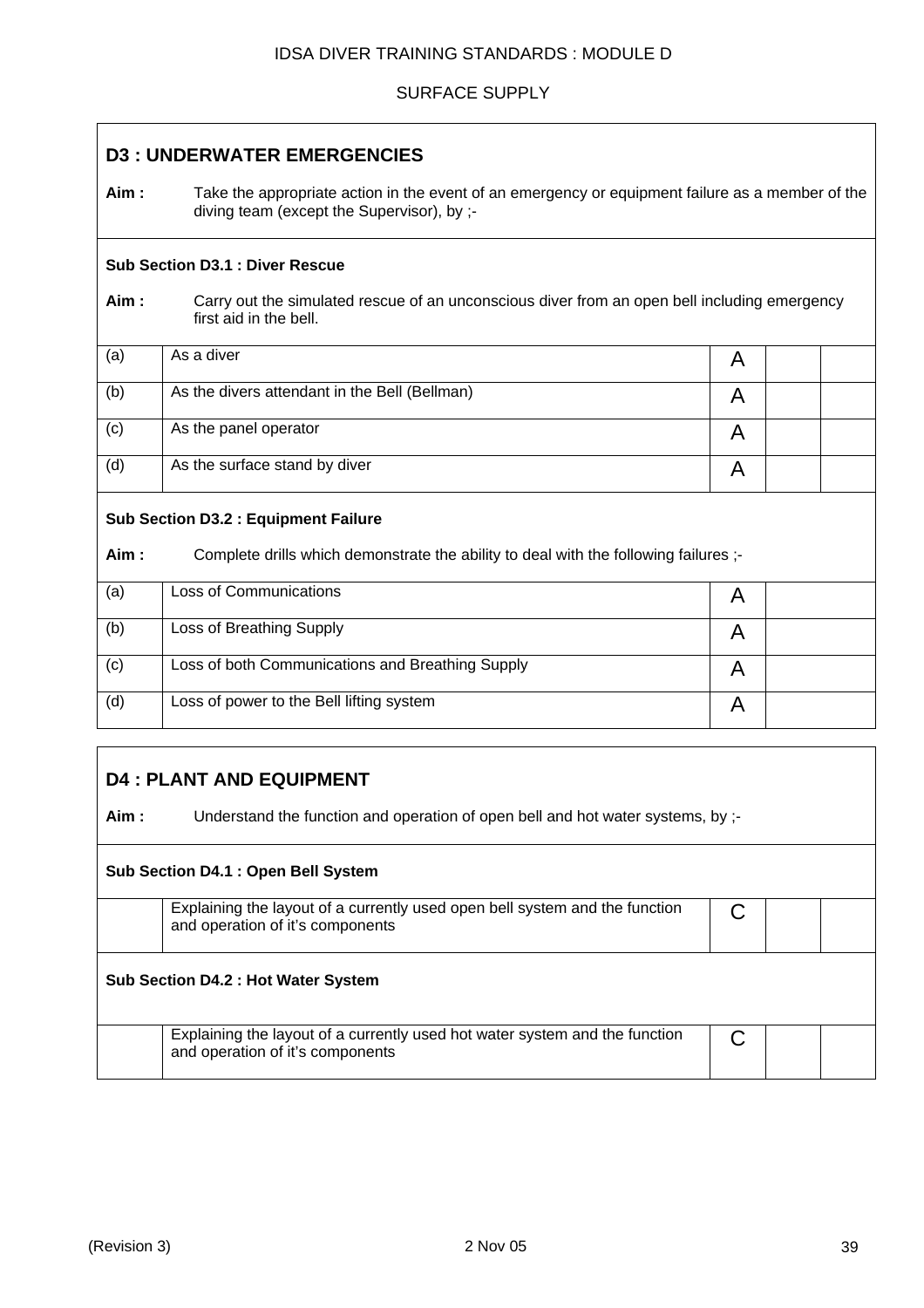#### SURFACE SUPPLY

| <b>D5: LEGISLATION</b> |                                                                                                                                                                                                                                                                                                                                                                                                                                                                                                                                                                  |   |  |  |  |
|------------------------|------------------------------------------------------------------------------------------------------------------------------------------------------------------------------------------------------------------------------------------------------------------------------------------------------------------------------------------------------------------------------------------------------------------------------------------------------------------------------------------------------------------------------------------------------------------|---|--|--|--|
| Aim :                  | Understand the National and relevant local Regulations of the Country in which training is being<br>carried out, as they are relevant to Deep Offshore & Inshore Surface Supplied Diving Operations,<br>by ;-                                                                                                                                                                                                                                                                                                                                                    |   |  |  |  |
|                        | Describing ;-                                                                                                                                                                                                                                                                                                                                                                                                                                                                                                                                                    | C |  |  |  |
|                        | The responsibilities of the Client, Contractor, Supervisor, diver and any<br>other personnel who may be concerned with a diving operation<br>The conduct of Deep Surface Supplied diving operations<br>ļii.<br>liii.<br>Planning and Risk Assessment.<br>The composition of diving teams.<br>iv.<br>The requirement for divers personal logbooks, operation logs and other<br>ν.<br>relevant documentation<br>The requirement for a compression chamber.<br>VI.<br>The operation, maintenance and safety requirements for diving plant and<br>VII.<br>equipment. |   |  |  |  |
|                        | The medical and training requirements for diving personnel.<br>VIII.                                                                                                                                                                                                                                                                                                                                                                                                                                                                                             |   |  |  |  |

NOTE : If no National Standards exist, the School must specify the standard of another Country which is used and taught during the course, and which must be specified in the Divers Logbook.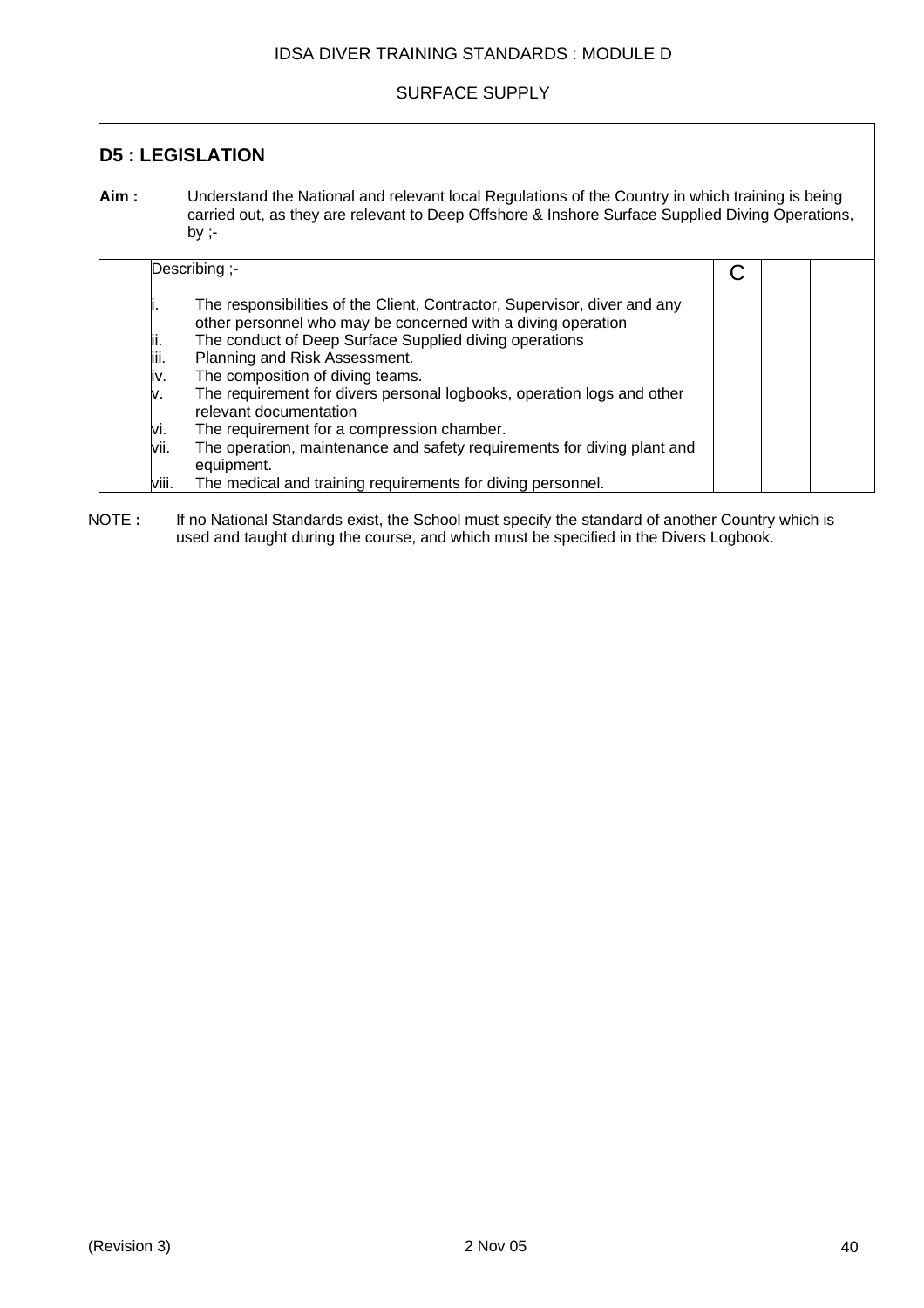

## **IDSA DIVER TRAINING STANDARDS**

## **MODULE E : CLOSED BELL/MIXED GAS**

## **IDSA LEVEL 4 - CLOSED BELL/MIXED GAS DIVER**

To obtain the IDSA Level 4 (Closed Bell/Mixed Gas Diver) Training Qualification this module **MUST** follow or be combined with Modules A, C and D.

On successful completion of modules A, C, D and E a diver may be awarded the IDSA Level 4 Qualification, and will be competent to ;-

Take part in closed bell operations, acting as Bellman and Diver, using the appropriate breathing gas mixture to a depth of 100m.

**Note :** Module B is not Mandatory for this Qualification

## **ENTRY REQUIREMENTS**

- 1. Hold the IDSA Level 3 or 3A qualification
- 2. Since gaining the IDSA Level 3 or 3A qualification or equivalent; the diver must have competed at least 50 dives for a minimum bottom time of 50 hours.

#### **Notes**

- a. All of the dives must be conducted in surface supplied equipment and in open water, i.e. not in compression chambers, pools or tanks.
- b. No dive 6 metres or shallower to count either as one of the dives or towards the total dive time.
- c. A minimum of 10 of the dives to have required a minimum decompression time of 15 minutes. Only decompression as required by the decompression table being used is to be counted. i.e. non mandatory safety stops are not to be counted as part of the 15 minutes.
- d. Only bottom time is to be counted towards the 50 hour. i.e. ascent and decompression stop times are not to be included.
- e. No dive shorter than 15 minutes bottom time is to be counted.
- f. For a dive where the bottom time is longer than 2 hours only 2 hours is to be counted.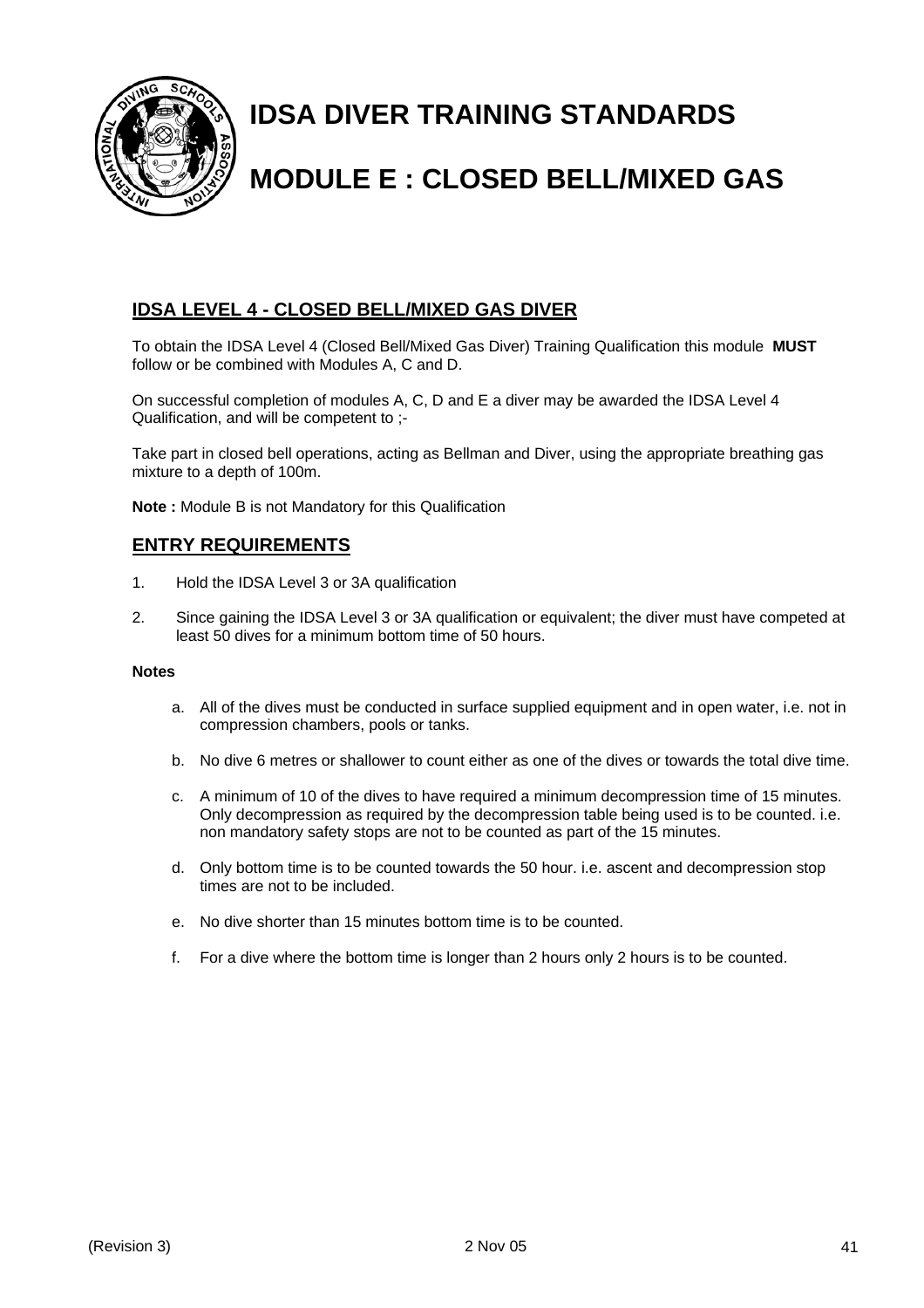#### CLOSED BELL/MIXED GAS

## **CONTENTS**

- E1 Diving Theory
- E2 Deck Compression Chamber Operations
	- E2.1 Built in breathing and overboard gas dump systems<br>E2.2 Gas systems to the chamber
		- E2.2 Gas systems to the chamber<br>E2.3 Gas monitoring
		- Gas monitoring
		- E2.4 Carbon Dioxide absorption<br>E2.5 Impurities in gas systems
		- E2.5 Impurities in gas systems<br>E2.6 Oxygen cleanliness
		- Oxygen cleanliness
		- E2.7 Cleaning of gas systems
		- E2.8 Operate BIBS
		- E2.9 Monitor chamber operations
		- E2.10 Fire fighting equipment
		- E2.11 Safety checks
		- E2.12 Sanitary arrangements
		- E2.13 Medical Lock
		- E2.14 Communications
		- E2.15 Emergency procedures
		- E2.16 Compression and decompression<br>E2.17 Dive Log
			- Dive Log
		- E2.18 Surface team
		- E2.19 Full diving operation
		- E2.20 diving tables
- E3 Bell diving Operations
	- E3.1 Familiarisation training<br>E3.2 Practical diving
	- Practical diving
	- E3.3 Hyperbaric monitors<br>E3.4 Bell gas systems
	- E3.4 Bell gas systems<br>E3.5 Bell scrubber sys
	- Bell scrubber system
	- E3.6 Heating systems
	- E3.7 communications
	- E3.8 Emergency recovery of bell
	- E3.9 The Bell handling system
	- E3.10 Safety checks
	- E3.11 Emergency routines
	- E3.12 Breathing gas recovery systems
	- E3.13 Survival equipment
	- E3.14 Dynamically positioned vessel
	- E3.15 Surface team
- E4 Diving Medicine
	- E4.1 Diving related illnesses
	- E4.2 First Aid during closed bell operations
- E5 Legislation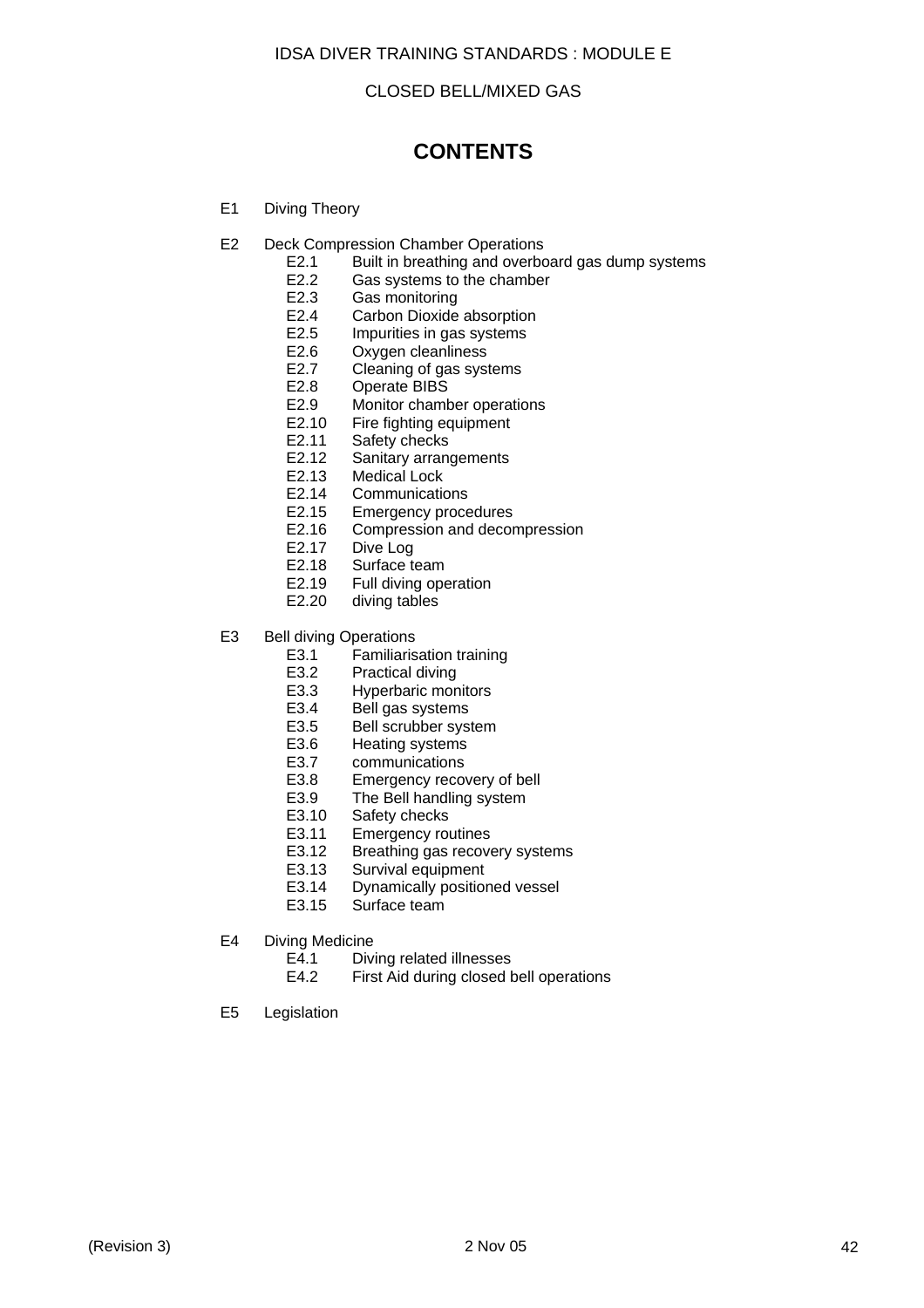### CLOSED BELL/MIXED GAS

B

## **E1 : DIVING THEORY - PROPERTIES OF LIQUIDS AND GASES**

**Aim :** Explain the practical application of the following to mixed gas bell diving operations ;

## • the relationship between pressure and volume (Boyle's Law)

- the relationship between volume and temperature (Charles' Law)
- partial pressure of gases (Dalton's Law)
- solubility of gases (Henry's Law)

 $\overline{a}$ 

• factors affecting buoyancy (Archimedes' Principle)

## **E2 : DECK C0MPRESSION CHAMBER OPERATIONS Aim :** Understand the function, procedures and safety checks, required to operate a Deck Decompression Chamber, by ;- **Sub Section E2.1 Built-in breathing and over board gas dump systems**  (a)  $\vert$  Explaining the working of the systems  $\vert$  B (b)  $\Box$  Carrying out all procedures to ensure correct function and user maintenance  $\Box$  A **Sub Section E2.2 : Gas systems to the chamber**  (a) Explaining the purpose and operation of the system including all component parts B (b) Carrying out user maintenance A and A A **Sub Section E2.3 : Gas monitoring**  (a) Explaining the operational control of gas (quality) monitoring on receipt and in use B (b) Explaining the principles and use of carbon dioxide and oxygen monitors **B** (c)  $\vert$  Accurately calibrating monitors and interpret readings under working conditions  $\vert$  A (d) Explaining the principles and operation of environmental control units in relation to compression chambers B (e)  $\vert$  Explaining the methods of making up different gas mixtures  $\vert$  R (f)  $|$  Analysing pure and mixed gases  $|$  B **Sub Section E2.4 : Carbon Dioxide absorption** (a) Explaining the principles of CO2 scrubber systems B (b) Checking the function of the system and perform user maintenance A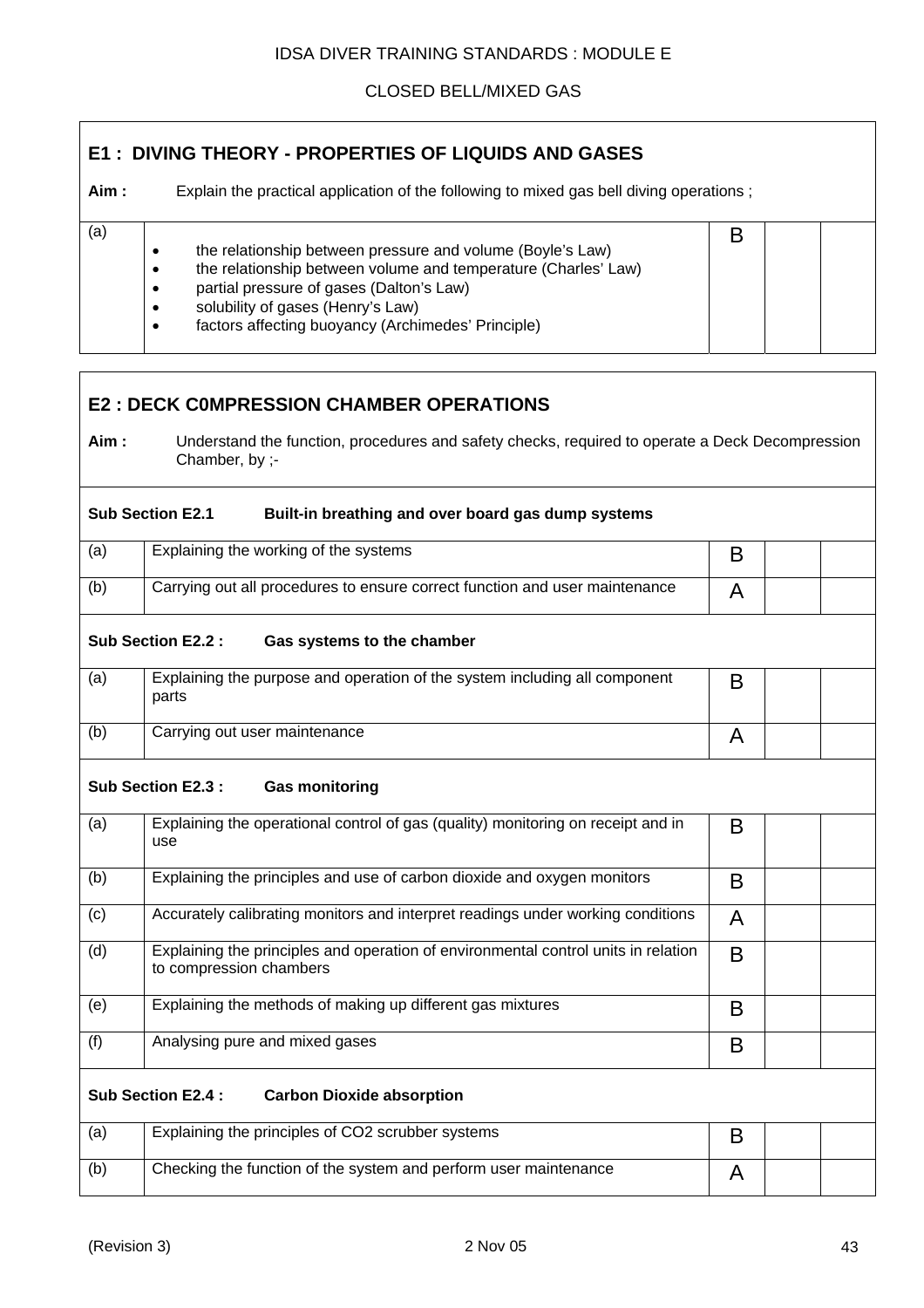### CLOSED BELL/MIXED GAS

| E2  | <b>DECK COMPRESSION CHAMBER OPERATIONS (Continued)</b>                                                                                                   |   |  |
|-----|----------------------------------------------------------------------------------------------------------------------------------------------------------|---|--|
|     | Sub Section E2.5 :<br>Impurities in gas systems                                                                                                          |   |  |
| (a) | Explaining the effects of impurities in ;-                                                                                                               | B |  |
|     | the environment of a diving system<br>$\bullet$                                                                                                          |   |  |
|     | a diver's breather gas                                                                                                                                   |   |  |
| (b) | Describing the possible points of contamination                                                                                                          | B |  |
|     | Sub Section E2.6 :<br><b>Oxygen cleanliness</b>                                                                                                          |   |  |
| (a) | Explaining the effects of high pressure oxygen supply in contact with<br>combustible material                                                            | B |  |
| (b) | Explaining the procedures necessary to prevent accidental contamination of<br>oxygen                                                                     | B |  |
| (c) | Explaining the effect of oil and grease in high pressure oxygen systems                                                                                  | A |  |
|     | Sub Section E2.7 :<br><b>Cleaning of gas systems</b>                                                                                                     |   |  |
| (a) | Explaining the need for strict observance of gas handling rules;                                                                                         | B |  |
| (b) | Explaining the procedures and correct methods of cleaning to ensure that<br>gas supply is not contaminated.                                              | B |  |
|     | Sub Section E2.8 :<br>Operate the built-in breathing system (BIBS)                                                                                       |   |  |
| (a) | Selecting the correct gas for the particular operation                                                                                                   | A |  |
| (b) | Supplying the gas from the control panel to the built-in breathing system                                                                                | B |  |
| (c) | Explaining the need for and the operation of the back pressure regulator<br>protection                                                                   | B |  |
|     | Sub Section E2.9 :<br><b>Monitor chamber operations</b>                                                                                                  |   |  |
| (a) | Monitoring the chamber for depth, temperature, humidity, oxygen and carbon<br>dioxide levels during the diving operation                                 | B |  |
| (b) | Explaining the normal maximum and minimum permissible limits of oxygen<br>and carbon dioxide                                                             | C |  |
|     | Sub Section E2.10 :<br><b>Fire fighting equipment</b>                                                                                                    |   |  |
| (a) | Explaining the use of equipment required for fire fighting in a bell diving<br>system and the necessary pre- and post-dive checks and safety precautions | B |  |
| (b) | Carrying out a chamber evacuation and isolation procedure and explain the<br>role of the surface team                                                    | A |  |
|     | Sub Section E2.11 :<br><b>Safety Checks</b>                                                                                                              |   |  |
| (a) | Explaining the need for pre - and post-dive checks and user maintenance of<br>a compression chamber.                                                     | C |  |
| (b) | Carrying out for pre - and post-dive checks and user maintenance of a<br>compression chamber.                                                            | B |  |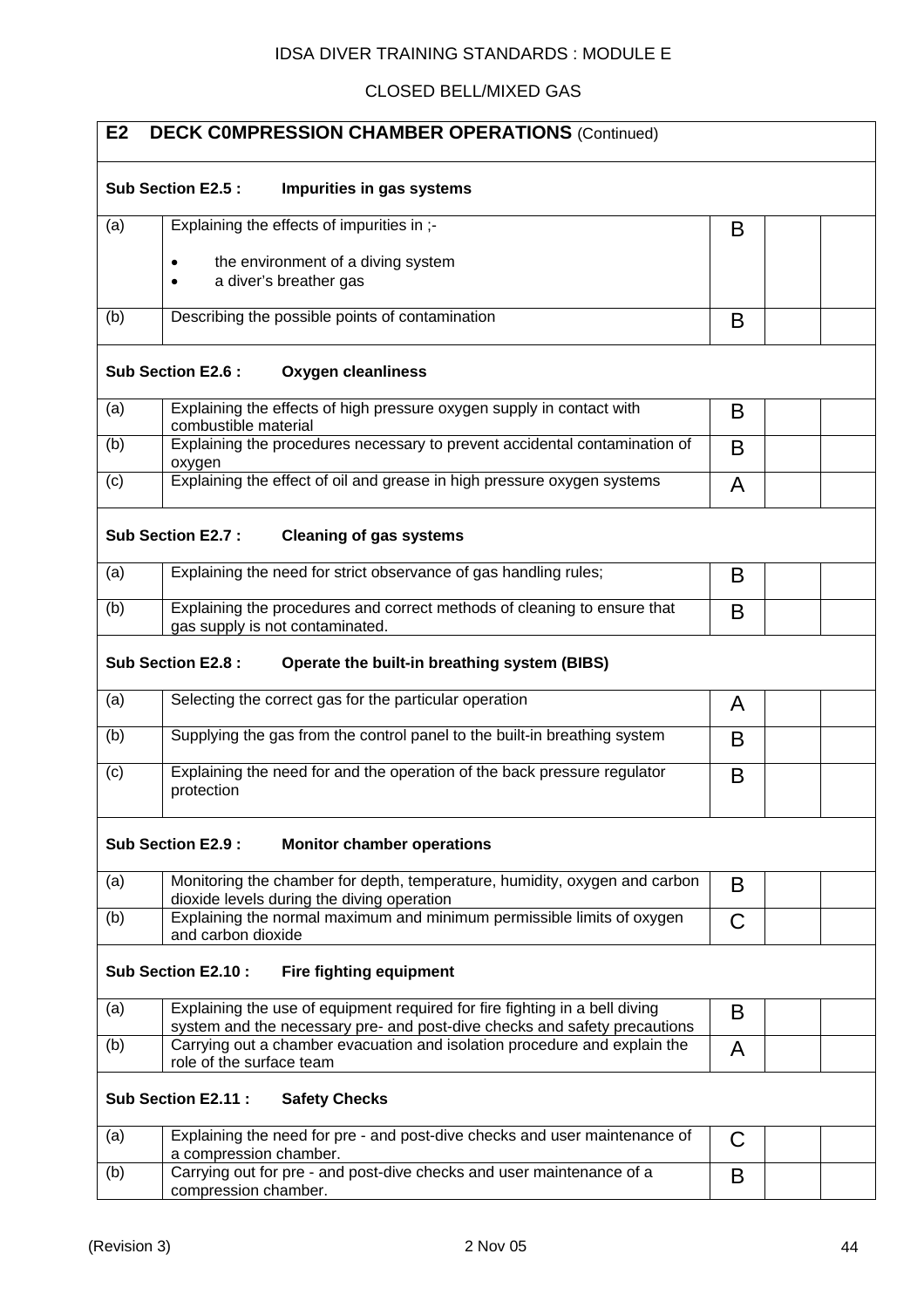## CLOSED BELL/MIXED GAS

| E <sub>2</sub><br><b>DECK COMPRESSION CHAMBER OPERATIONS (Continued)</b>                                                                 |   |  |
|------------------------------------------------------------------------------------------------------------------------------------------|---|--|
| Sub Section E2.12 :<br><b>Sanitary arrangements</b>                                                                                      |   |  |
| Explaining the importance of personal hygiene especially under hyperbaric<br>(a)<br>conditions                                           | B |  |
| Explaining the working and the necessary safety features of a hyperbaric<br>(b)<br>sanitary system; operate it under working conditions. | A |  |
| Sub Section E2.13 :<br><b>Medical lock</b>                                                                                               |   |  |
| Explaining the operation and safety features of a medical lock.<br>(a)                                                                   | A |  |
| Operating a medical lock on a pressurised diving system<br>(b)                                                                           | A |  |
| <b>Communications</b><br>Sub Section E2.14 :                                                                                             |   |  |
| (a)<br>Operating primary and standby communications systems using a helium<br>unscrambler;                                               | A |  |
| (b)<br>Carrying out emergency communication procedures                                                                                   | A |  |
| <b>Emergency procedures</b><br><b>SUB SECTION E2.15:</b>                                                                                 |   |  |
| Explaining the possible emergencies which may occur in chambers and the<br>procedures to be followed                                     | A |  |
| Sub Section E2.16:<br><b>Compression and Decompression</b>                                                                               |   |  |
| Operating a diving system under supervision; explain abort procedures and<br>(a)<br>when they would be used.                             | B |  |
| Following compression and decompression schedules under supervision.<br>(b)                                                              | B |  |
| <b>Sub Section E2.17:</b><br>Dive Log                                                                                                    |   |  |
| Maintaining an accurate record throughout bounce and saturation dives<br>(a)                                                             | A |  |
| Sub section E2.18 :<br><b>Surface team</b>                                                                                               |   |  |
| Acting as an effective member of a surface support team.<br>(a)                                                                          | A |  |
| Sub Section E2.19:<br><b>Full diving operation</b>                                                                                       |   |  |
| Act as an effective member of a diving team<br>(a)                                                                                       | A |  |
| Sub Section E2.20:<br><b>Diving Tables</b>                                                                                               |   |  |
| Understand the use of Mixed Gas Diving Tables and Therapeutic Schedules                                                                  | B |  |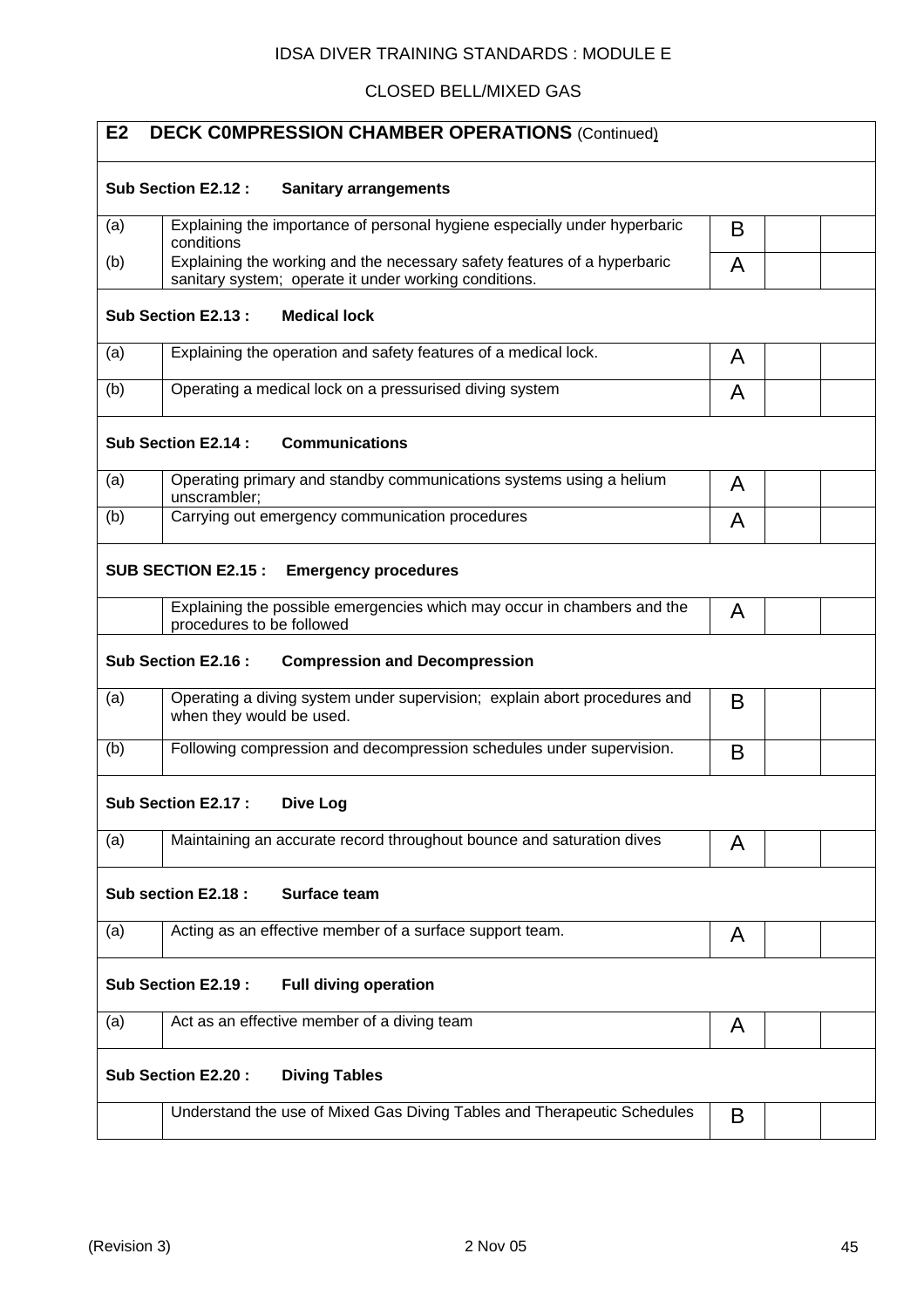### CLOSED BELL/MIXED GAS

## **E3 BELL DIVING OPERATIONS**

**Aim :** Act safely and competently both as a Diver, Bellman and Rescue diver during Closed Bell/Mixed Gas Operations, by ;-

|     | Sub Section E3.1 :<br><b>Familiarisation Training</b>                                                                                                                                                                                                                                                                                                           |   |  |  |  |
|-----|-----------------------------------------------------------------------------------------------------------------------------------------------------------------------------------------------------------------------------------------------------------------------------------------------------------------------------------------------------------------|---|--|--|--|
| (a) | Completing the following Training :-                                                                                                                                                                                                                                                                                                                            | A |  |  |  |
|     | 1.<br>This training must be given at shallow depths. The instructor must be<br>in the bell until satisfied that the trainee can act safely and competently<br>as a bellman and as a lockout diver. The trainee must complete the<br>following minimum number of training dives in water 5-10 metres<br>deep:-                                                   |   |  |  |  |
|     | • 24 bell lockouts as a diver<br>• 24 bell lockouts acting as bellman<br>5 simulated rescues of an incapacitated diver<br>$\bullet$<br>12 bell runs from deck chamber to deck chamber with full<br>$\bullet$<br>transfer under pressure.                                                                                                                        |   |  |  |  |
|     | 2.<br>The first two bell lockouts at least should be completed with the<br>instructor in the bell and may be made from 'deck to deck' without<br>'transfer under pressure' (TUP). all subsequent bell runs should be<br>made using full TUP procedures.                                                                                                         |   |  |  |  |
|     | 3.<br>A simulated simultaneous gas loss and communication failure.                                                                                                                                                                                                                                                                                              |   |  |  |  |
|     | Sub Section E3.2 :<br><b>Practical Diving</b>                                                                                                                                                                                                                                                                                                                   |   |  |  |  |
| (a) | Completing the following dives ;-                                                                                                                                                                                                                                                                                                                               | A |  |  |  |
|     | 1.<br>Four chamber pressurisation and TUP checks                                                                                                                                                                                                                                                                                                                |   |  |  |  |
|     | 2.<br>Four pre-dive bell checks;                                                                                                                                                                                                                                                                                                                                |   |  |  |  |
|     | 3.<br>Safely and competently three bell bounce dives to depths of 55, 75<br>and 100 metres respectively.                                                                                                                                                                                                                                                        |   |  |  |  |
|     | A saturation dive from a living depth greater than 50 metres from<br>4.<br>which the student must complete two bell runs to a depth greater than<br>50 metres. The lockout for these bell runs should be at least 15<br>minutes for each diver on each occasion. (See Note). A simulated<br>incapacitated diver rescue should be made during one lockout.       |   |  |  |  |
|     | 5.<br>A diver must demonstrate his competence to dive in open water as a<br>diver, rescue diver and bellman by completing ;-                                                                                                                                                                                                                                    |   |  |  |  |
|     | <b>Notes</b>                                                                                                                                                                                                                                                                                                                                                    |   |  |  |  |
|     | The trainee diver may only make one lockout from the bell at any one depth<br>during each bell run. However, the diver and bellman may change round so<br>that each carries out one lockout at a particular depth. Further lockouts may<br>be made on the same bell run provided the depth of the bell is changed and<br>the full bottom door routine completed |   |  |  |  |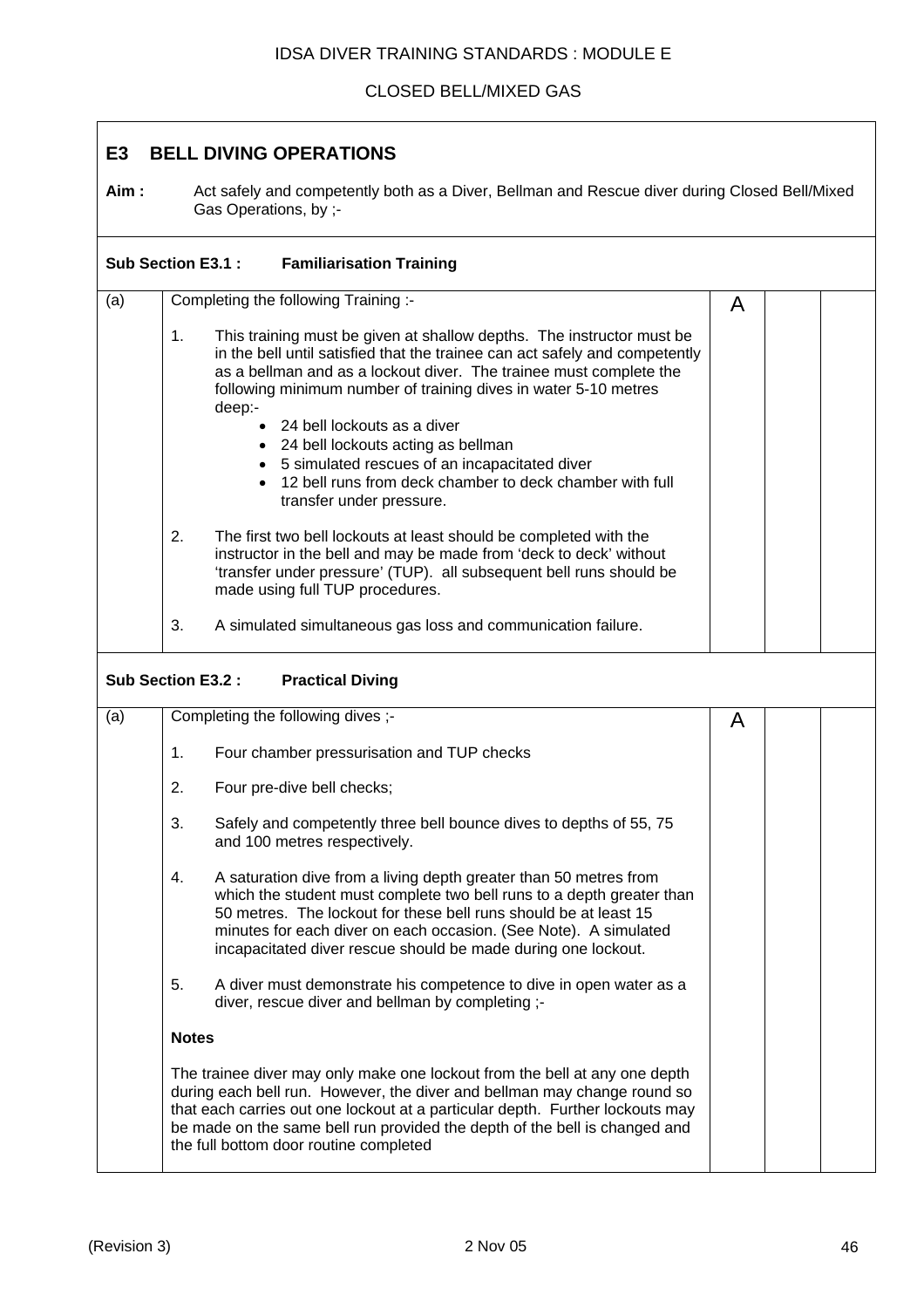## CLOSED BELL/MIXED GAS

| E <sub>3</sub> | <b>BELL DIVING OPERATIONS (Continued)</b>                                                                                    |   |  |  |  |  |  |
|----------------|------------------------------------------------------------------------------------------------------------------------------|---|--|--|--|--|--|
|                | Sub Section E3.3 :<br><b>Hyperbaric monitors</b>                                                                             |   |  |  |  |  |  |
| (a)            | Explaining the principles of carbon dioxide and oxygen analysers<br>B                                                        |   |  |  |  |  |  |
| (b)            | Using carbon dioxide and oxygen analysers under working conditions                                                           | A |  |  |  |  |  |
|                | <b>Sub Section E3.4:</b><br><b>Bell Gas Systems</b>                                                                          |   |  |  |  |  |  |
| (a)            | Explaining the purpose and operation of the systems and all component<br>parts                                               | B |  |  |  |  |  |
| (b)            | Putting diving gases on line to the diving bell and the diving breathing<br>apparatus                                        | A |  |  |  |  |  |
|                | Sub Section E3.5 :<br><b>Bell Scrubber System</b>                                                                            |   |  |  |  |  |  |
| (a)            | Explaining the need for CO2 extraction and how the scrubber system works;                                                    | B |  |  |  |  |  |
| (b)            | Carrying out canister replacement and user maintenance                                                                       | A |  |  |  |  |  |
|                | Sub Section E3.6 :<br><b>Heating Systems</b>                                                                                 |   |  |  |  |  |  |
| (a)            | Explaining the need for and operation of heating systems                                                                     | B |  |  |  |  |  |
| (b)            | Explaining the action to be taken if a failure occurs in the heating system                                                  | A |  |  |  |  |  |
|                | <b>Communications</b><br><b>Sub Section E3.7:</b>                                                                            |   |  |  |  |  |  |
| (a)            | Using main and back-up through water communications systems during<br>bounce and saturation diving operations                | A |  |  |  |  |  |
|                | Sub Section E3.8 :<br><b>Emergency recovery of bell</b>                                                                      |   |  |  |  |  |  |
| (a)            | Explaining the various (secondary) recovery methods in common use                                                            | A |  |  |  |  |  |
| (b)            | Explaining the purpose and methods of bell ballasting and ballast release<br>systems                                         | A |  |  |  |  |  |
| (c)            | Explaining the procedures for slipping ballast in emergencies and the<br>associated dangers                                  | A |  |  |  |  |  |
|                | Sub Section E3.9 :<br>The Bell Handling System                                                                               |   |  |  |  |  |  |
| (a)            | Describing the working of the handling system and operate it                                                                 | A |  |  |  |  |  |
| (b)            | Explaining the safety precautions and back-up facilities available in case of<br>main power system failure                   | A |  |  |  |  |  |
| (c)            | Explaining and operating bell-mating interlock systems including procedures<br>for connecting/disconnecting the mating trunk | A |  |  |  |  |  |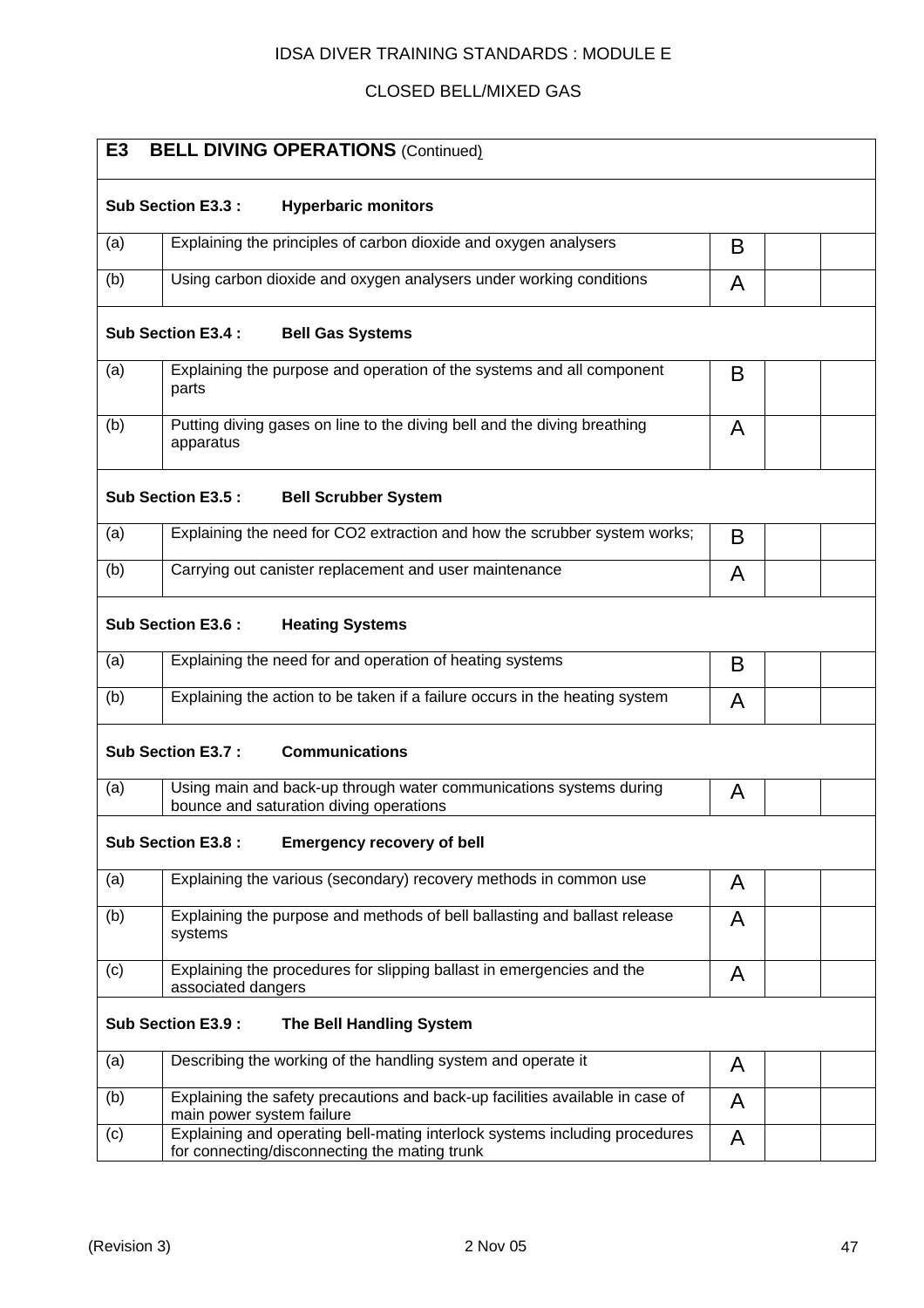## CLOSED BELL/MIXED GAS

| E <sub>3</sub> | <b>BELL DIVING OPERATIONS (Continued)</b>                                                                                                            |   |  |  |
|----------------|------------------------------------------------------------------------------------------------------------------------------------------------------|---|--|--|
|                | Sub Section E3.10 :<br><b>Safety Checks</b>                                                                                                          |   |  |  |
| (a)            | Explaining the need for pre and post-dive checks of the diving bell using a<br>checklist                                                             | B |  |  |
| (b)            | Carrying out pre and post-dive checks of the diving bell using a checklist                                                                           | A |  |  |
| (d)            | Explaining the action to be taken by the divers in a lost bell and by the<br>surface team                                                            | C |  |  |
| (e)            | Explaining how a wet transfer is achieved in cases where a bell is lost                                                                              | С |  |  |
|                | Sub Section E3.11 :<br><b>Emergency Routines</b>                                                                                                     |   |  |  |
| (a)            | Demonstrating emergency routines including the rescue of an incapacitated<br>diver and the use of BIBS in a contaminated atmosphere;                 | A |  |  |
| (b)            | Explaining the preparation and operation of a hyperbaric lifeboat and<br>evacuation by a diving bell                                                 | С |  |  |
| (c)            | Explaining how and when a bell might be lost, the relocation procedure to be<br>followed and various methods of bell recovery                        | C |  |  |
|                | Sub Section E3.12 :<br><b>Breathing gas recovery systems</b>                                                                                         |   |  |  |
| (a)            | Explaining and being familiar with the principles of such systems, their<br>limitations and the action to be taken in the event of equipment failure | B |  |  |
| (b)            | Being familiar with the potential hazards of such equipment including it's use<br>with oxy-nitrogen and oxy-helium gas mixtures.                     | С |  |  |
|                | Sub Section E3.13 :<br><b>Survival Equipment</b>                                                                                                     |   |  |  |
| (a)            | Explaining the principles of and demonstrate the use of bell survival<br>equipment;                                                                  | C |  |  |
| (b)            | Practicing donning survival equipment                                                                                                                | B |  |  |
|                | Sub Section E3.14 :<br><b>Dynamically positioned vessel</b>                                                                                          |   |  |  |
| (a)            | Explaining the principles of operation and potential hazards associated with<br>diving from dynamically positioned diving support vessels.           | B |  |  |
|                | Sub Section E3.15:<br><b>Surface Team</b>                                                                                                            |   |  |  |
| (a)            | Acting as an effective member of the surface team in support of bell diving<br>and transfer under pressure procedures                                | A |  |  |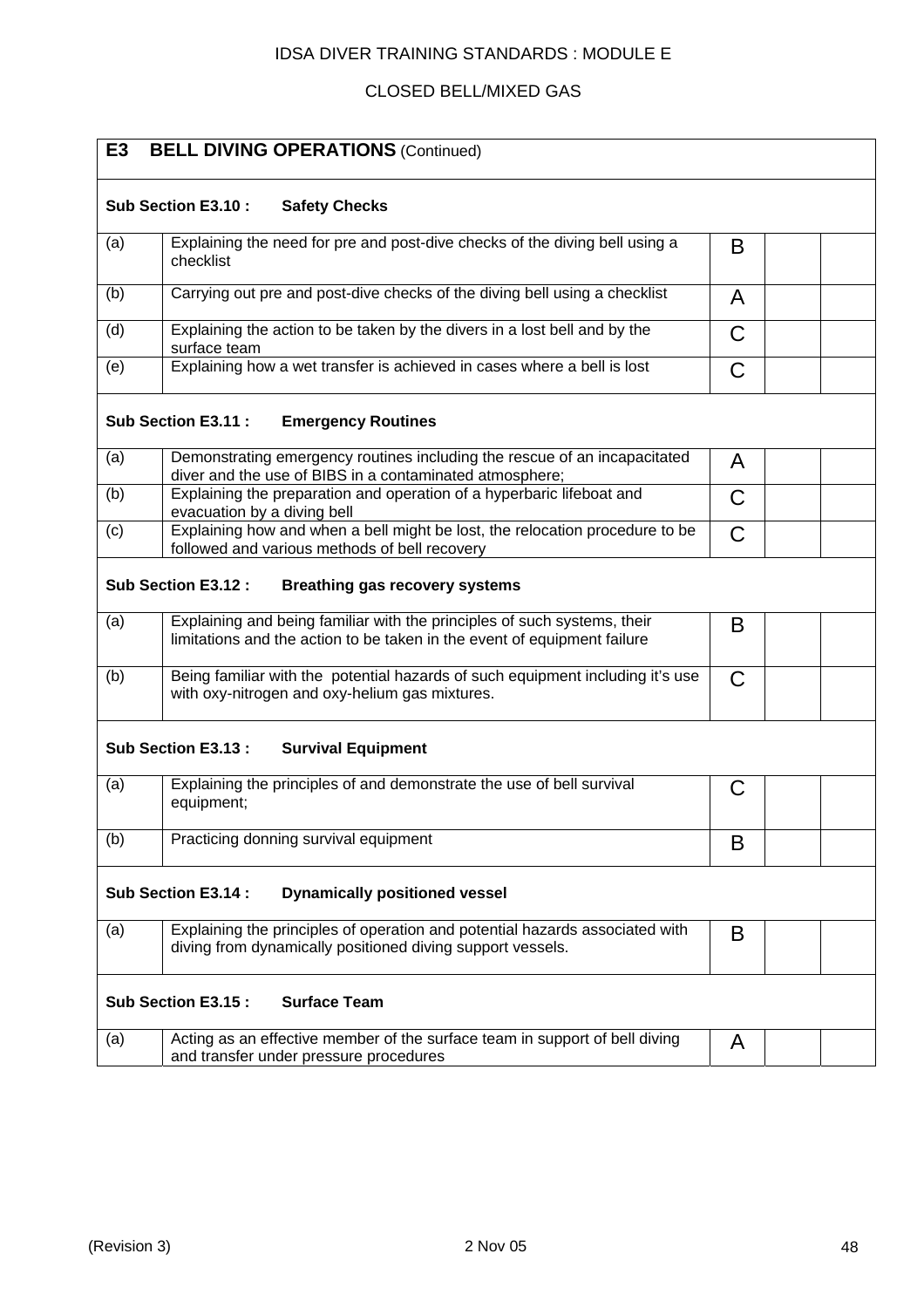## CLOSED BELL/MIXED GAS

## **E4 DIVING MEDICINE**

**Aim :** Understand the additional effects of diving in excess of 50 meters using mixed gas, by ;-

|     | <b>Sub Section E4.1:</b><br><b>Diving related illnesses</b>                |   |  |  |  |
|-----|----------------------------------------------------------------------------|---|--|--|--|
| (a) | Understanding the physiology of HNS and HPNS<br>С                          |   |  |  |  |
| (b) | Knowing the signs and symptoms of Decompression Illness in saturation<br>С |   |  |  |  |
|     | Sub Section E4.2:<br>First Aid during closed bell operations               |   |  |  |  |
| (a) | Understanding the administration of First Aid in Bell and Chamber          | B |  |  |  |

## **E5** : **LEGISLATION Aim :** Understand the National and relevant local Regulations of the Country in which training is being carried out, as they are relevant to Closed bell/Mixed Gas Diving Operations, by ;- Describing ;- The responsibilities of the Client, Contractor, Supervisor, diver and any other personnel who may be concerned with a diving operation The conduct of Surface Supplied diving operations iii. Planning and Risk Assessment. iv. The composition of diving teams. v. The requirement for divers personal logbooks, operation logs and other relevant documentation vi. The requirement for a compression chamber. vii. The operation, maintenance and safety requirements for diving plant and equipment. viii. The medical and training requirements for diving personnel.  $\mathcal{C}$

NOTE : If no National Standards exist, the School must specify the standard of another Country which is used and taught during the course, and which must be specified in the Divers Logbook.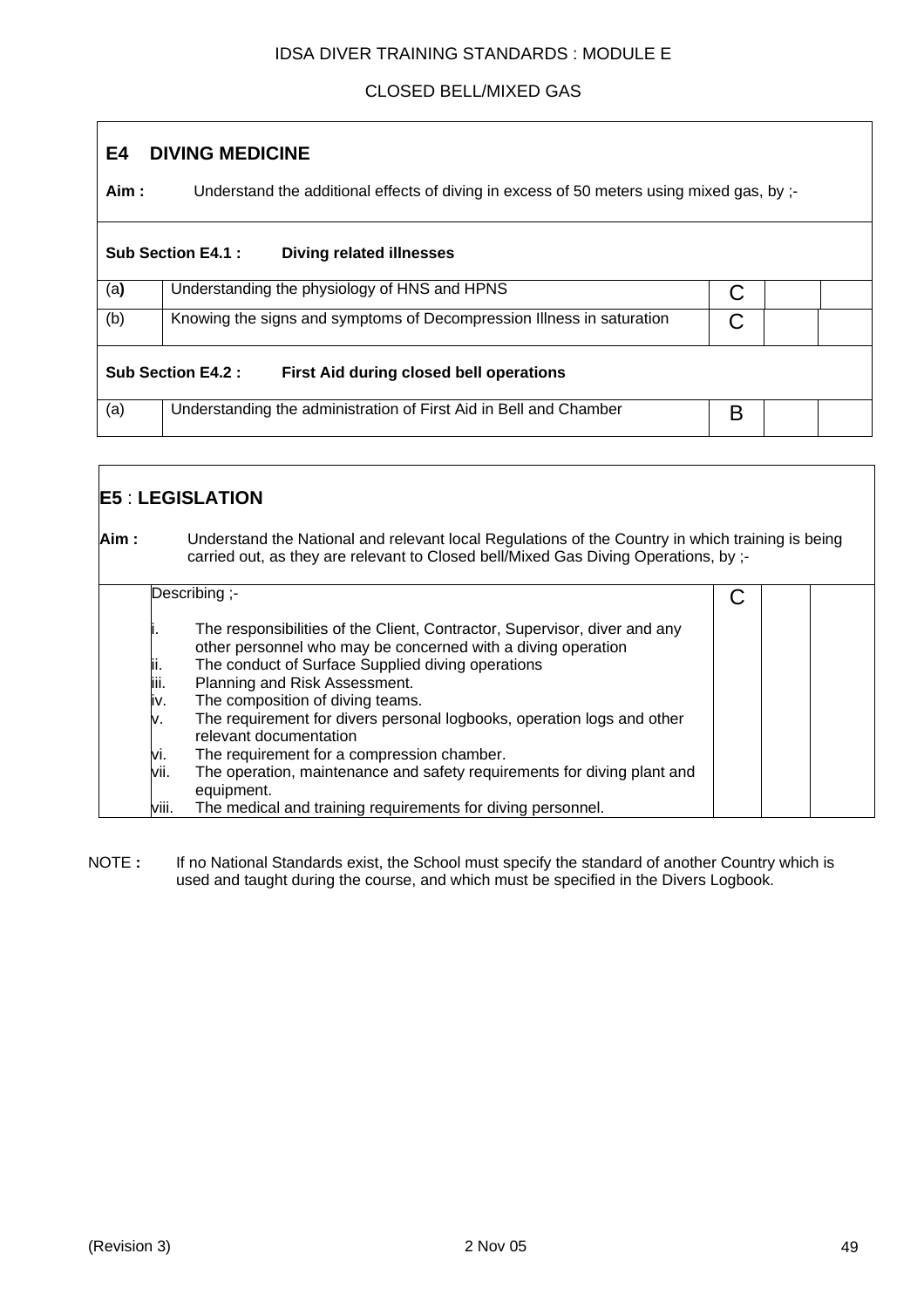## **APPENDIX 1 ; TABLE OF IDSA EQUIVALENT DIVER TRAINING STANDARDS**



References : 1. ADCI Consensus Standards 2004 3. IDSA Diver Training Standards Revision 3 November 2005<br>2. HSE List of approved qualifications April 1999 4. IMCA International Code of Practice for Offshore Diving Apr

4. IMCA International Code of Practice for Offshore Diving April 1998

|                                                    | <b>IDSA LEVEL 1</b>          | <b>IDSA LEVEL 2</b>                                                                  | <b>IDSA LEVEL 2A</b>                                               | <b>IDSA LEVEL 3</b>                                                                                   | <b>IDSA LEVEL 3A</b>                                                                                                         | <b>IDSA LEVEL 4</b>                                  |
|----------------------------------------------------|------------------------------|--------------------------------------------------------------------------------------|--------------------------------------------------------------------|-------------------------------------------------------------------------------------------------------|------------------------------------------------------------------------------------------------------------------------------|------------------------------------------------------|
| <b>DEPTH</b><br><b>COMPETENCE</b><br><b>DURING</b> | <b>SCUBA</b>                 | <b>STANDARD SURFACE</b><br><b>SUPPLY</b>                                             | <b>STANDARD</b><br><b>SURFACE SUPPLY</b><br>(Without SCUBA)        | <b>Deep Surface Supply</b>                                                                            | <b>Deep Surface Supply</b><br>(WITHOUT SCUBA)                                                                                | <b>CLOSED BELL</b>                                   |
| <b>TRAINING</b>                                    | 30M                          | 30 <sub>m</sub>                                                                      | 30 <sub>m</sub>                                                    | 50 <sub>m</sub>                                                                                       | 50 <sub>m</sub>                                                                                                              | 100m                                                 |
| Australia (Note 4)                                 | Part 1                       |                                                                                      |                                                                    | Part 3                                                                                                |                                                                                                                              | Part 4                                               |
| Canada                                             | Unrestricted<br><b>SCUBA</b> | <b>Restricted Surface</b><br><b>Supplied Diver Plus</b><br><b>Unrestricted SCUBA</b> | <b>Restricted Surface</b><br><b>Supply Diver</b>                   | <b>Unrestricted Surface Supplied</b><br>Diver to 50m Plus Unrestricted<br><b>SCUBA</b>                | <b>Unrestricted Surface</b><br>$\bullet$<br><b>Supplied Diver</b><br>Surface Supplied<br>$\bullet$<br><b>Mixed Gas Diver</b> | <b>Bell Diver</b>                                    |
| Belgium                                            |                              | Operator Van Onderwater<br>werken                                                    |                                                                    |                                                                                                       |                                                                                                                              |                                                      |
| Denmark                                            |                              | Air Diver                                                                            |                                                                    | Surface Supplied Diver to 50m                                                                         |                                                                                                                              |                                                      |
| Finland                                            | National SCUBA<br>Diver      |                                                                                      |                                                                    | National Surface Supply Diver -<br>50 <sub>m</sub>                                                    |                                                                                                                              |                                                      |
| France                                             | Class 1 Mention B            | Class 1 Mention A                                                                    |                                                                    | Class 2 Mention A                                                                                     |                                                                                                                              | Class 3 Mention A                                    |
| Holland                                            | Certificate A                |                                                                                      |                                                                    | Certificate B                                                                                         |                                                                                                                              |                                                      |
| Italy                                              | <b>OSS</b>                   |                                                                                      |                                                                    | OTS.BF                                                                                                |                                                                                                                              | OTS.AF                                               |
| New Zealand (Note<br>4)                            |                              |                                                                                      |                                                                    | Part 1                                                                                                |                                                                                                                              | Part 2                                               |
| Norway                                             |                              |                                                                                      |                                                                    | <b>NPD Surface Diver</b>                                                                              |                                                                                                                              | <b>NPD Bell Diver</b>                                |
| South Africa                                       | Class 4                      | Class 3                                                                              |                                                                    | Class 2                                                                                               |                                                                                                                              | Class 1                                              |
| Sweden                                             | Diver Certificate A          |                                                                                      |                                                                    | Diver Certificate B                                                                                   |                                                                                                                              | Diver Certificate C                                  |
| $\overline{UK}$ – Pre April<br>1998                | HSE Part 4                   | HSE Part 3 Plus Task<br>Training module                                              |                                                                    | HSE Part 1                                                                                            |                                                                                                                              | HSE Part 2                                           |
| UK - Post April<br>1998 (Note 3)                   | <b>HSE SCUBA</b>             | HSE SCUBA Plus HSE<br>Surface Supply Plus Task<br>Training module.                   | <b>HSE Surface Supply</b><br><b>Plus a Task Training</b><br>module | HSE SCUBA Plus HSE Surface<br>Supply Plus Task Training module<br><b>Plus</b> Surface Supplied Top Up | <b>HSE Surface Supply Plus</b><br><b>Task Training module</b><br><b>Plus Surface Supplied</b><br>Top Up                      | As for IDSA Level<br>3 or 3A Plus HSE<br>Closed Bell |
| USA (Note 2)                                       |                              | American National<br><b>Standard for Divers</b><br>(ANSI/ACDE-01-1998))              |                                                                    |                                                                                                       |                                                                                                                              |                                                      |

**Notes** 

1. Generally the high standards cover all those below, i.e. the award of IDSA Level 3 is conditional upon the diver having qualified Levels 1 & 2 previously.

2. Currently the Training Programmes of the members of the Association of Commercial Diving Educators (ACDE) meet the ANSI Standards, and students are eligible for IDSA certification once they have achieved the necessary authenticated in-water experience.

3. The Task Training Module must cover the requirements for Task Training contained in the IDSA Level 2 Standard.

4. Subject to confirmation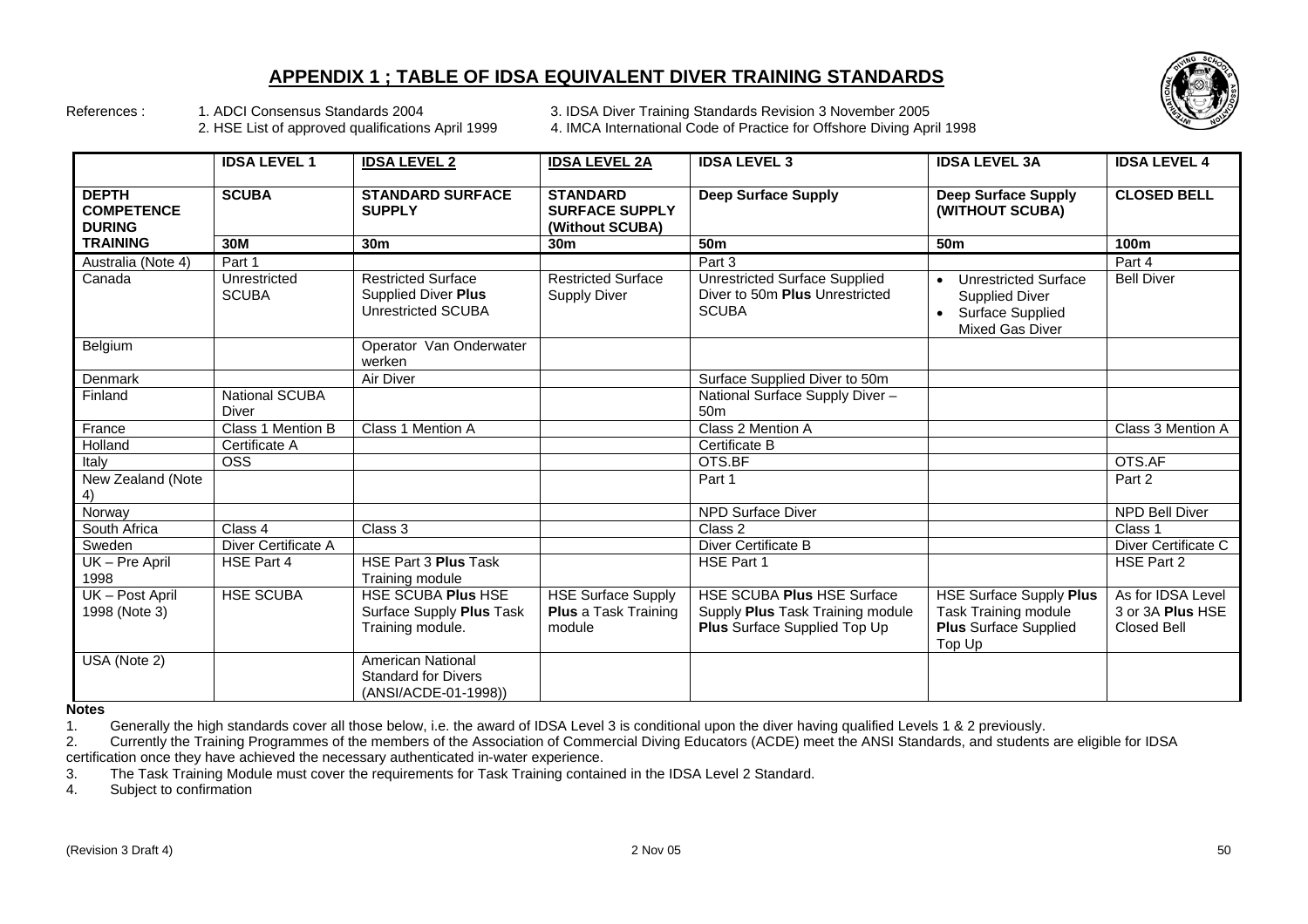## **APPENDIX 2 : ROPE OR LIFELINE SIGNALS**

These signals were the primary means of communication via the umbilical before the introduction of hardwire communications. However, they have continued to be taught as the emergency system for use if Hardwire communications fail.

When self contained and open circuit equipment came into use they were again used as a primary means of communication in both tethered and free swimming operations, either from diver to surface, or diver to diver. Although these operations are often carried out using hardwire or through water communications as appropriate.

#### **SIGNALS ARE OF TWO KINDS, RATHER LIKE A SIMPLIFIED MORSE CODE :-**

- Short, sharp tugs known as BELLS made with the same timing as striking a ship's bell i.e. in groups of 2 (Dots)
- Long, steady and distinct PULLS (Dashes)

#### SIGNALS from ATTENDANT TO DIVER

#### **General Signals**

| I pull | To call attention or Are you well? |
|--------|------------------------------------|
|--------|------------------------------------|

- 2 pulls Am sending down a rope's end (or as prearranged)
- 3 pulls You have come up too far. Go down slowly till we stop you
- 
- 4 pulls Come up<br>4 pulls followed by 2 bells Come up, hurry up, or Come up, surface decompression
- 4 pulls followed by 5 bells Come up your safety float

#### **Direction signals**

- I pull Search where you are
- 2 bells Go to the end of distance line or jackstay
- 3 bells Face shot then go right
- 4 bells Face shot then go left
- 5 bells Come into your shot, or turn back if on a jackstay

### SIGNALS from DIVER TO ATTENDANT

#### **General Signals**

- I pull To call attention, Made bottom, Left bottom, Reached end of jackstay, I am well
- 2 pulls Send me down a rope's end (or as pre-arranged)
- 3 pulls I am going down
- 4 pulls May I come up?
- 4 pulls followed by 2 bells I want to come up, Assist me up

#### EMERGENCY SIGNALS

#### **Succession of more than 4 pulls EMERGENCY SIGNAL, Pull me up IMMEDIATELY**

Succession of 2 bells Am foul and need the assistance of another diver Succession of 3 bells Am foul but can clear myself if left alone

#### WORKING SIGNALS

| I pull  | Hold on or stop                                         |
|---------|---------------------------------------------------------|
| 2 bells | Pull up                                                 |
| 3 bells | Lower                                                   |
| 4 bells | Take up slack lifeline, or You are holding me too tight |
| 5 bells | Have found, started, or completed work.                 |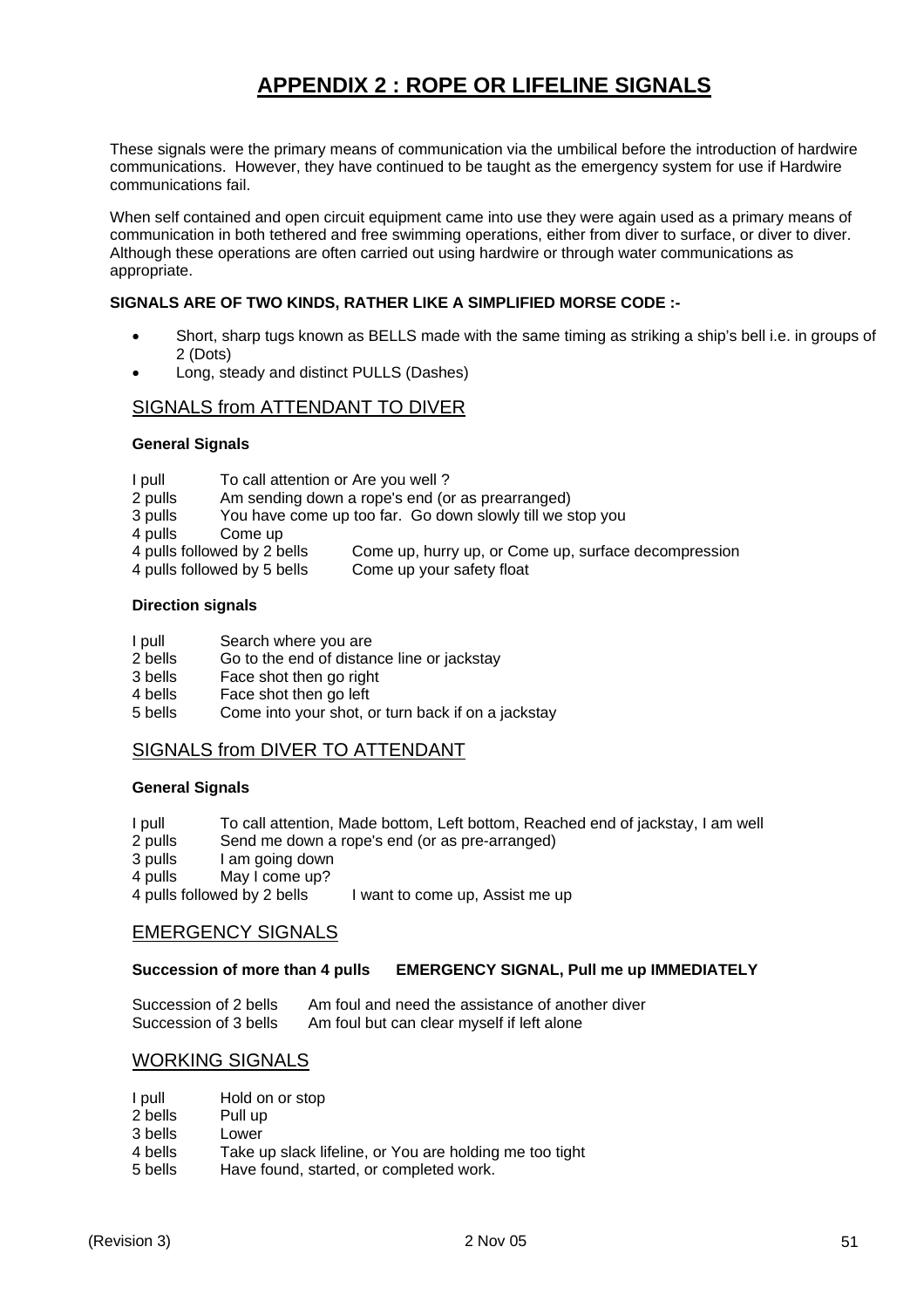#### **GUIDANCE ON THE USE OF ROPE SIGNALS**

- The rope signals listed are in general use throughout the World but it should be noted that there are still quite likely to be local variations. The code in use should always be checked. Let it be stressed again that effective diver communications require patience and understanding, the diver in particular must be given time to re-act.
- All signals from attendant to diver after a reasonable period without signals should be preceded by one pull to attract attention; the signal is then made after the diver has answered with one pull. One pull is also used to check that the diver is 'well' or 'OK' if there is any doubt about his safety. For example, it should be used if the tender loses sight of the divers air bubbles on the surface. Both these simple signals should be used with care as they are usually given when the diver is not expecting them, and if given violently can pull the diver off balance – usually when he is at the critical point of a task !!
- All signals received must be acknowledged by repeating the signal, but not unless the signal is clearly understood. If a signal is not acknowledged or is acknowledged incorrectly, the person making the signal should then go on repeating the signal until a correct acknowledgement is received. When a signal is being acknowledged incorrectly, the diving supervisor may decide to surface the diver to clarify the situation.
- If voice communications are not being used and the lifeline becomes foul tangled it can be impossible to get signals through. In such cases the supervisor must be informed immediately as the only solution may be to send in the Stand By to assess the situation. Sometimes the only way of reestablishing communication is to bring the diver to the surface and start the dive all over again.
- The attendant must use his judgment in the interpretation of signals and consider the most likely meaning of each signal; for Instance, when a diver is descending and the attendant knows the diver is near his depth or job, one pull on the line means the diver has reached his depth or job. On the other hand, a single pull while the diver is on his way down means 'Hold on'. As it would be difficult to distinguish a single bell from one pull, one pull is included in the direction and working signals, which are otherwise bell signals.
- If the attendant receives two bells immediately after the diver has reached the bottom, it means the diver wants slack on the shot rope taken up; and when it is properly adjusted the diver signals 'Hold on' to signify that the rope can be secured inboard. On the other hand, two bells given immediately after the diver has signalled he is coming up means he wants to be pulled up.
- The Emergency signal a succession of more than 4 pulls, is not answered but obeyed immediately.
- Float Line Signals ;- Divers wishing to attract the attention of the surface team pull on their float or marker buoy line to make the buoy bob up and down The cover boat must then close the buoy and take the float line in hand, messages can then be passed using the rope signal code.
- To signal the diver the cover boat must close the float and the float line must be taken in hand and used as a lifeline to pass the signals normally.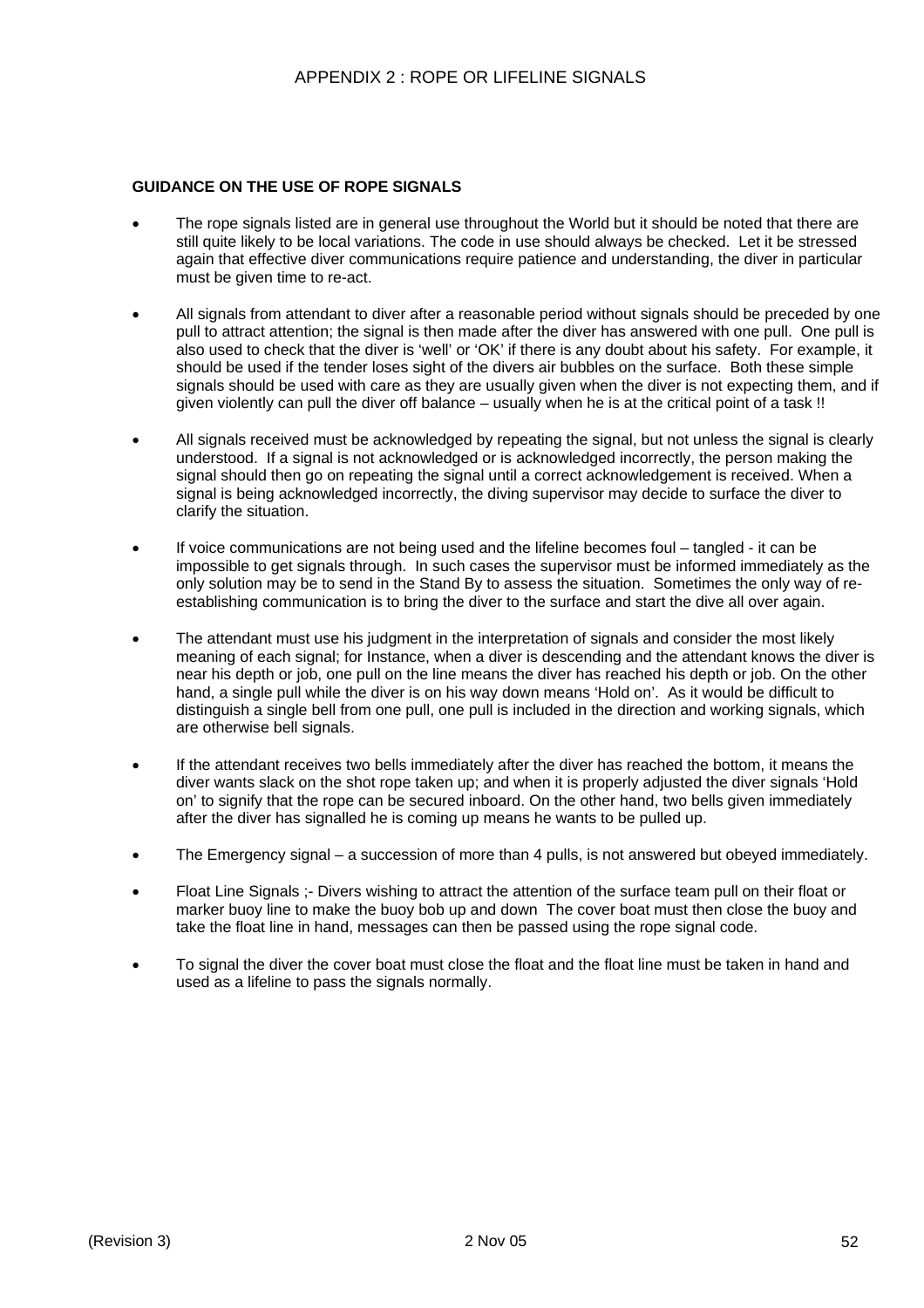## **APPENDIX 3 : KNOTS**

The purpose of this appendix is to clarify the confusion which might arise because the names given to knots vary considerably from Country to Country, and often within a Country.

These illustrations show the knots which are considered mandatory in Module A, Section A9.1 (a).

### **Reef Knot**



This knot is used for joining two ropes of approximately equal size. It is not liable to come undone when there is no strain on the knot, but it is not reliable if the ropes are of unequal size or very slippery.

### **Bowline**



 This is the most useful knot for making a temporary eye in ropes of all sizes.

## **Sheet Bends**

I A Sheet Bend is used to bend a small rope to a larger one, and a Double Sheet Bend is used when greater security is required e.g. when a rope is wet or greasy.





SINGLE DOUBLE